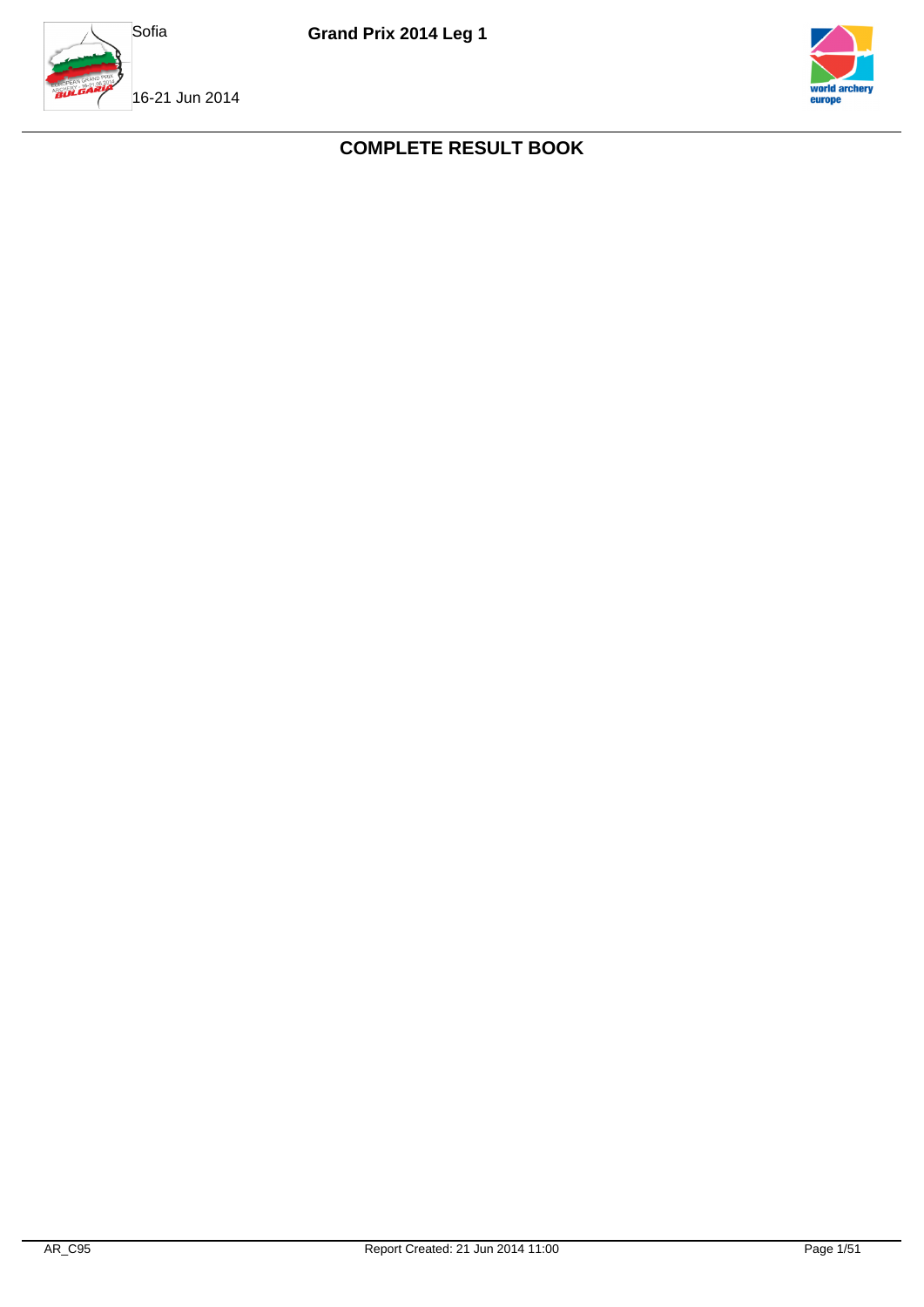



### **MEDAL STANDINGS**

|            |                          |              | Individual   |   |                |                |              | Team         |                         | <b>Total</b>   |                |              |              | Rank by<br>Total<br>$= 2$<br>$\overline{4}$<br>$= 5$<br>$= 2$<br>$\mathbf{1}$<br>$= 7$<br>$= 5$ |
|------------|--------------------------|--------------|--------------|---|----------------|----------------|--------------|--------------|-------------------------|----------------|----------------|--------------|--------------|-------------------------------------------------------------------------------------------------|
| Rank   NOC |                          | G            | S            | в | Tot            | G              | S            | в            | Tot                     | G              | S              | в            | Tot          |                                                                                                 |
|            | 1 BLR Belarus            | 1            | $\mathbf{1}$ |   | $\overline{2}$ | $\mathbf{1}$   |              | $\mathbf{1}$ | $\overline{2}$          | $\overline{c}$ | $\mathbf{1}$   | $\mathbf{1}$ | 4            |                                                                                                 |
|            | 2 CRO Croatia            | 1            |              | 1 | $\overline{2}$ | $\mathbf{1}$   |              |              | $\mathbf{1}$            | 2              |                | $\mathbf{1}$ | 3            |                                                                                                 |
|            | 3 RUS Russian Federation |              |              |   |                | $\overline{2}$ |              |              | 2                       | $\mathbf 2$    |                |              | 2            |                                                                                                 |
|            | 4 SLO Slovenia           | $\mathbf{1}$ |              |   | $\mathbf{1}$   |                | 2            | $\mathbf{1}$ | 3                       | $\mathbf{1}$   | $\overline{2}$ | $\mathbf{1}$ | 4            |                                                                                                 |
|            | $5$ ITA Italy            | 1            |              | 2 | 3              |                | $\mathbf{1}$ | $\mathbf{1}$ | $\overline{\mathbf{c}}$ | $\mathbf{1}$   | $\mathbf{1}$   | 3            | 5            |                                                                                                 |
|            | 6 GRE Greece             |              |              |   |                | $\mathbf{1}$   |              |              | $\mathbf{1}$            | $\mathbf{1}$   |                |              | $\mathbf{1}$ |                                                                                                 |
|            | 7 TUR Turkey             |              | 1            |   | $\mathbf{1}$   |                | $\mathbf{1}$ |              | $\mathbf{1}$            |                | $\overline{2}$ |              | 2            |                                                                                                 |
|            | 8 GEO Georgia            |              | 1            |   | $\mathbf{1}$   |                |              |              |                         |                | $\mathbf{1}$   |              | $\mathbf{1}$ | $= 7$                                                                                           |
|            | 8 IRQ Iraq               |              | $\mathbf{1}$ |   | $\mathbf{1}$   |                |              |              |                         |                | $\mathbf{1}$   |              | $\mathbf{1}$ | $= 7$                                                                                           |
|            | 8 POL Poland             |              |              |   |                |                | 1            |              | 1                       |                | $\mathbf{1}$   |              | 1            | $=7$                                                                                            |
|            | 11 DEN Denmark           |              |              |   |                |                |              | $\mathbf{1}$ | $\mathbf{1}$            |                |                | $\mathbf{1}$ | $\mathbf{1}$ | $= 7$                                                                                           |
|            | 11 QAT Qatar             |              |              |   |                |                |              | 1            | $\mathbf{1}$            |                |                | $\mathbf{1}$ | $\mathbf{1}$ | $= 7$                                                                                           |
|            | 11 BEL Belgium           |              |              | 1 | 1              |                |              |              |                         |                |                | $\mathbf{1}$ | $\mathbf{1}$ | $= 7$                                                                                           |
|            | Total:                   | 4            | 4            | 4 | 12             | 5              | 5            | 5            | 15                      | 9              | 9              | 9            | 27           |                                                                                                 |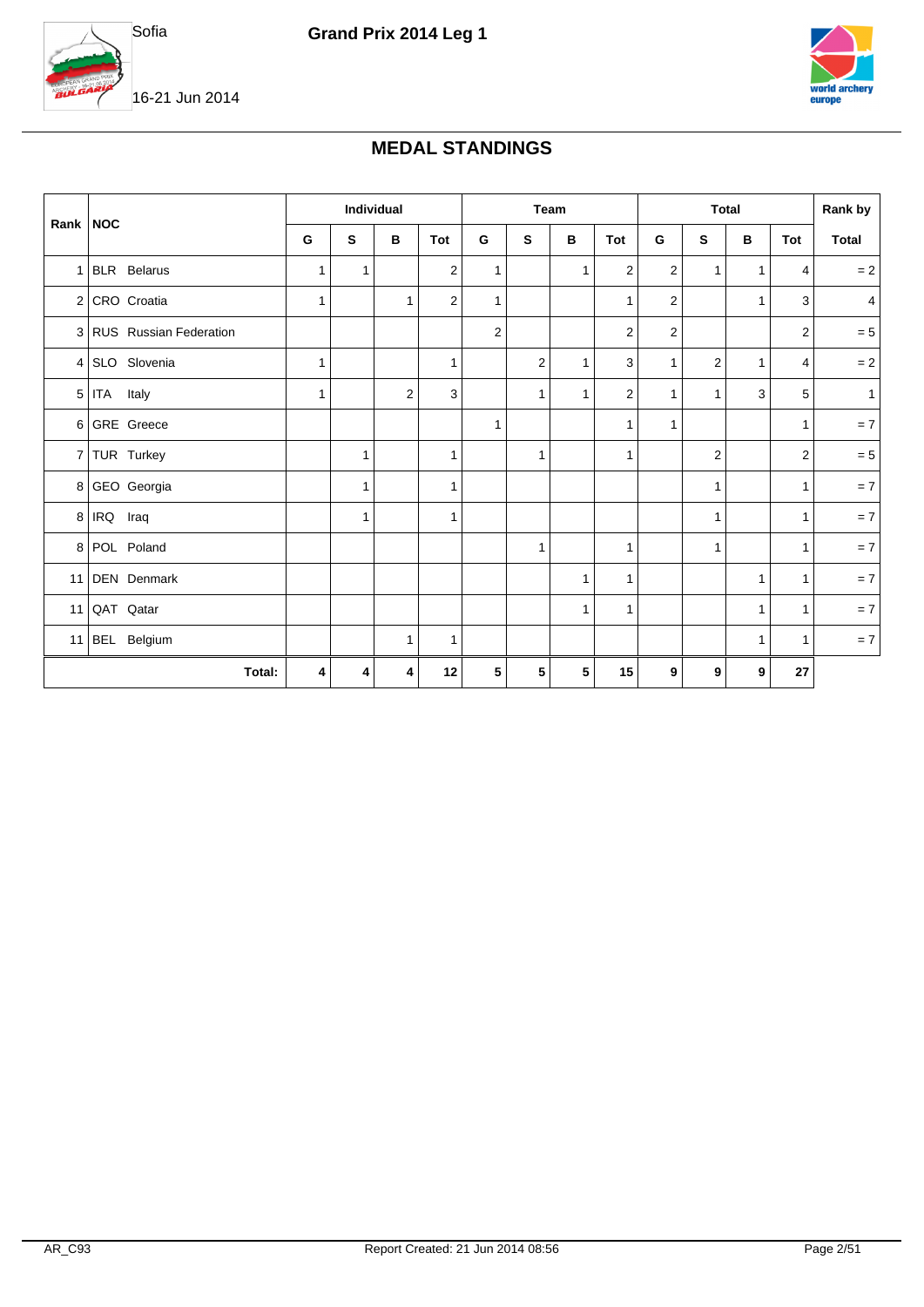



### **MEDALLISTS BY EVENT**

| <b>Event Name</b>         |                 | Date Medal    | Name                       | <b>NOC</b>             |
|---------------------------|-----------------|---------------|----------------------------|------------------------|
| Recurve Men Team          | Fri 20 Jun GOLD |               | DALIDOVICH Pavel           | <b>BLR</b> Belarus     |
|                           |                 |               | <b>LIAHUSHEV Alexander</b> |                        |
|                           |                 |               | PRILEPOV Anton             |                        |
|                           |                 | <b>SILVER</b> | PASQUALUCCI David          | <b>ITA</b><br>Italy    |
|                           |                 |               | <b>FIOROLI Alberto</b>     |                        |
|                           |                 |               | <b>MORELLO Marco</b>       |                        |
|                           |                 | <b>BRONZE</b> | KOMOCAR Jaka               | SLO Slovenia           |
|                           |                 |               | <b>BIZJAK Rok</b>          |                        |
|                           |                 |               | HABJAN MALAVASIC Den       |                        |
| Recurve Women Team        | Fri 20 Jun GOLD |               | <b>OSIPOVA Elena</b>       | RUS Russian Federation |
|                           |                 |               | <b>BALSUKOVA Anna</b>      |                        |
|                           |                 |               | SEGINA Tatiana             |                        |
|                           |                 | <b>SILVER</b> | ZYZANSKA Sylwia            | POL Poland             |
|                           |                 |               | RZASA Joanna               |                        |
|                           |                 |               | <b>TYSZKO Paulina</b>      |                        |
|                           |                 | <b>BRONZE</b> | MARUSAVA Hanna             | <b>BLR</b> Belarus     |
|                           |                 |               | <b>TOLKACH Alena</b>       |                        |
|                           |                 |               | TIMOFEYEVA Ekaterina       |                        |
| <b>Recurve Mixed Team</b> | Fri 20 Jun      | <b>GOLD</b>   | <b>OSIPOVA Elena</b>       | RUS Russian Federation |
|                           |                 |               | KOZHIN Alexander           |                        |
|                           |                 | <b>SILVER</b> | <b>BOZIC Brina</b>         | SLO Slovenia           |
|                           |                 |               | KOMOCAR Jaka               |                        |
|                           |                 | <b>BRONZE</b> | VIOLI Sara                 | Italy<br>ITA           |
|                           |                 |               | PASQUALUCCI David          |                        |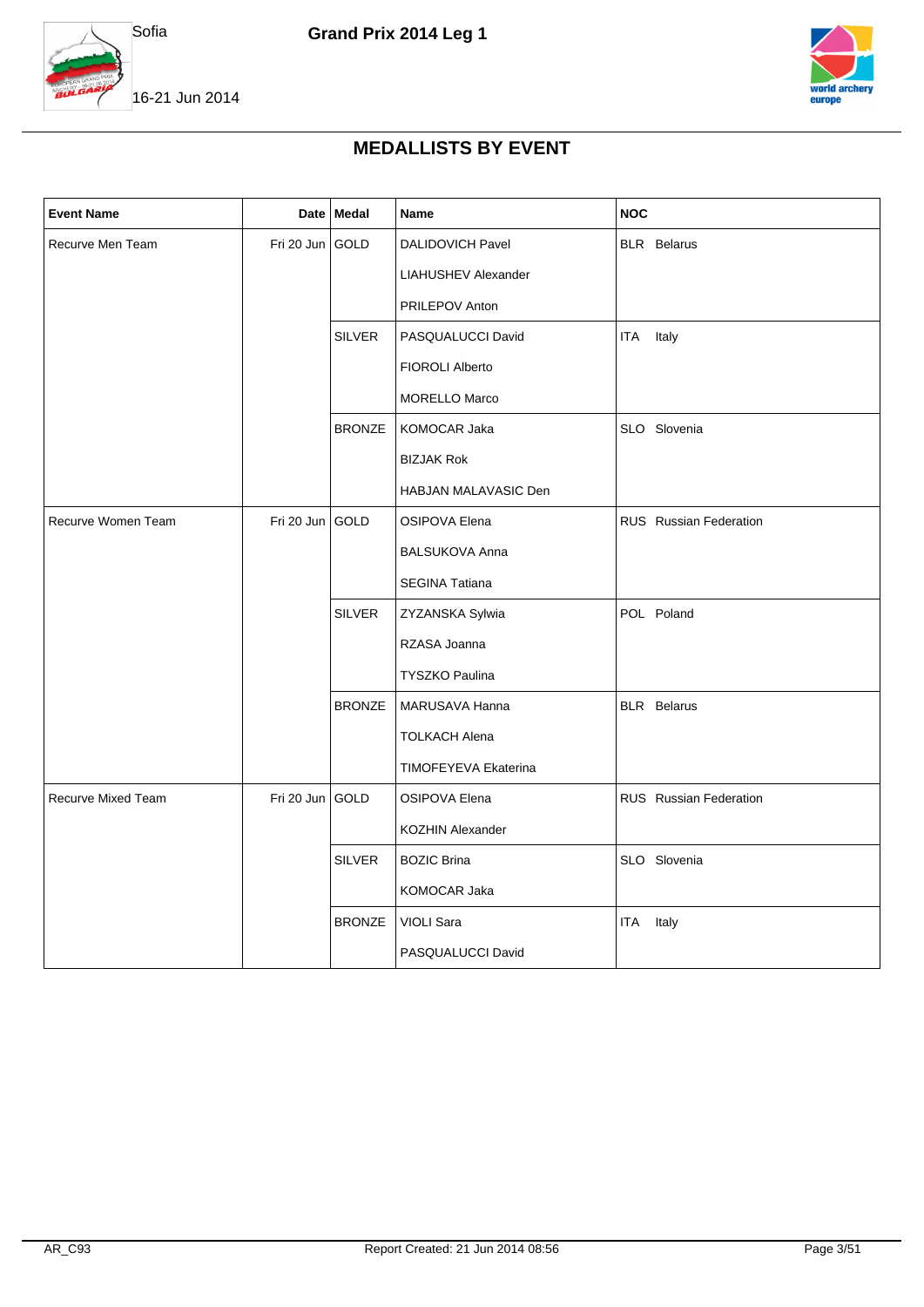



### **MEDALLISTS BY EVENT**

| <b>Event Name</b>   |                   | Date Medal    | Name                       | <b>NOC</b>         |
|---------------------|-------------------|---------------|----------------------------|--------------------|
| Compound Men Team   | Fri 20 Jun GOLD   |               | <b>KOUMERTAS Stavros</b>   | <b>GRE</b> Greece  |
|                     |                   |               | KOSTOPOULOS Athanasios     |                    |
|                     |                   |               | THEODORAKOPOULOS Vasileios |                    |
|                     |                   | <b>SILVER</b> | <b>MARAS Serdar Bortay</b> | TUR Turkey         |
|                     |                   |               | <b>TANDOGAN Baris</b>      |                    |
|                     |                   |               | <b>DERNEKLI Furkan</b>     |                    |
|                     |                   | <b>BRONZE</b> | AL-ABADI Ahmed             | QAT Qatar          |
|                     |                   |               | AL-ABADI Abdulaziz         |                    |
|                     |                   |               | <b>RUSTAM KHAN Israf</b>   |                    |
| Compound Mixed Team | Fri 20 Jun        | GOLD          | <b>ORLIC Maja</b>          | CRO Croatia        |
|                     |                   |               | <b>VAVRO Mario</b>         |                    |
|                     |                   | <b>SILVER</b> | <b>CERNE Toja</b>          | SLO Slovenia       |
|                     |                   |               | SITAR Dejan                |                    |
|                     |                   | <b>BRONZE</b> | FRANDSEN Ida               | DEN Denmark        |
|                     |                   |               | SIGIL Peter                |                    |
| Recurve Men         | Sat 21 Jun        | GOLD          | <b>DALIDOVICH Pavel</b>    | <b>BLR</b> Belarus |
|                     |                   | <b>SILVER</b> | <b>LIAHUSHEV Alexander</b> | <b>BLR</b> Belarus |
|                     |                   | <b>BRONZE</b> | <b>FIOROLI Alberto</b>     | Italy<br>ITA       |
| Recurve Women       | Sat 21 Jun        | GOLD          | SPERA Loredana             | ITA<br>Italy       |
|                     |                   | <b>SILVER</b> | <b>ESEBUA Kristine</b>     | GEO Georgia        |
|                     |                   | <b>BRONZE</b> | <b>VIOLI Sara</b>          | ITA Italy          |
| Compound Men        | Sat 21 Jun   GOLD |               | VAVRO Mario                | CRO Croatia        |
|                     |                   | SILVER        | DERNEKLI Furkan            | TUR Turkey         |
|                     |                   | <b>BRONZE</b> | KYRITSOGLOU Sam            | BEL Belgium        |
| Compound Women      | Sat 21 Jun        | GOLD          | CERNE Toja                 | SLO Slovenia       |
|                     |                   | SILVER        | ALMASHHADANI Fatimah       | IRQ Iraq           |
|                     |                   | <b>BRONZE</b> | ORLIC Maja                 | CRO Croatia        |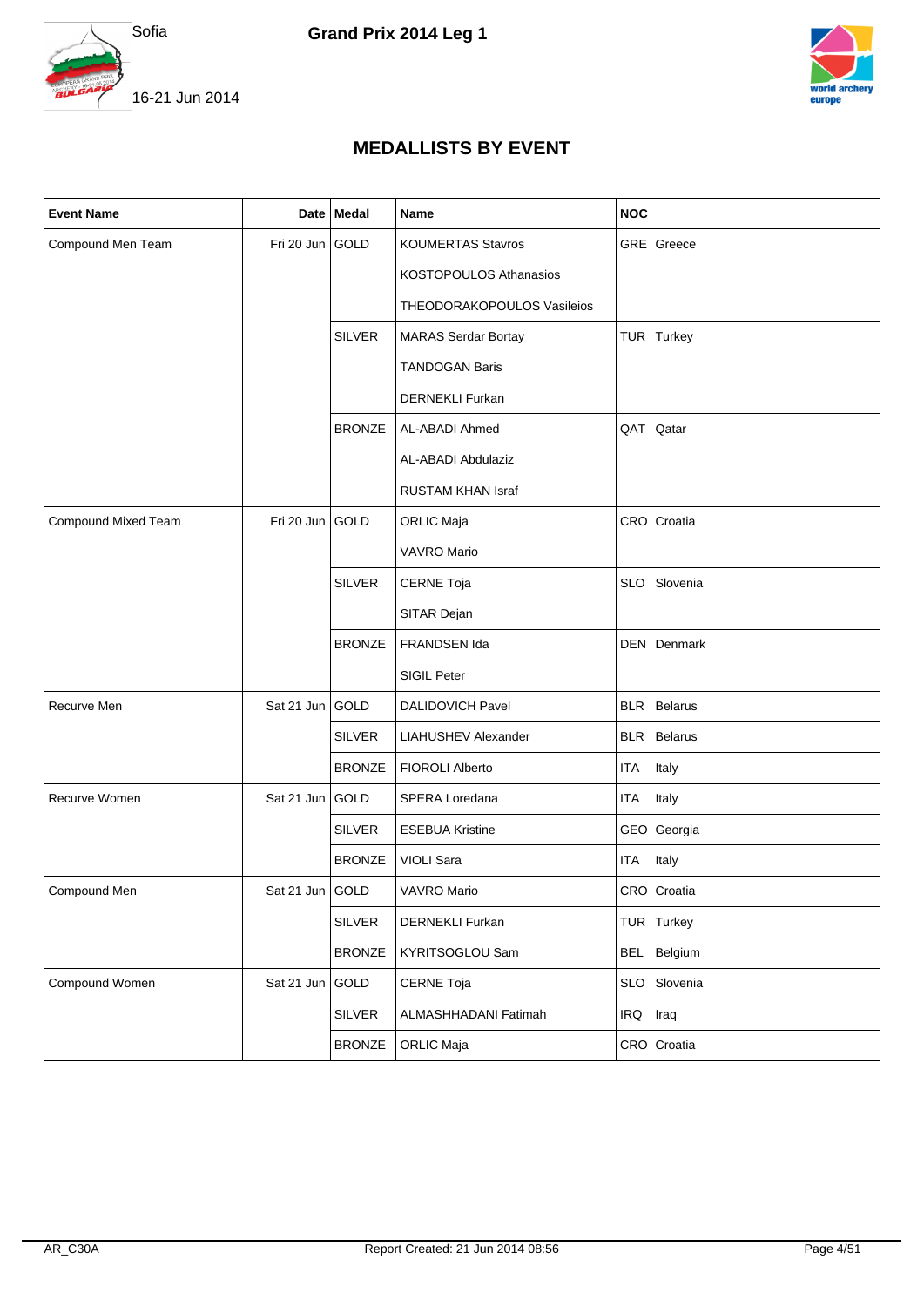



## **NUMBER OF ENTRIES BY COUNTRY**

| <b>NOC</b>   |                                        | Men            | Women               | Total<br><b>Competitors</b> | <b>Officials</b> | <b>Total</b> |
|--------------|----------------------------------------|----------------|---------------------|-----------------------------|------------------|--------------|
| ACHA         | Greece/ACHAEANS                        | $\mathbf 0$    | 1                   | 1                           | 0                | 1            |
| <b>ARM</b>   | Armenia                                | 3              | 1                   | 4                           | 1                | 5            |
| <b>AZE</b>   | Azerbaijan                             | 4              | 3                   | 7                           | $\overline{2}$   | 9            |
| BEL          | Belgium                                | 4              | 2                   | 6                           | $\overline{2}$   | 8            |
| <b>BLR</b>   | <b>Belarus</b>                         | 6              | 6                   | 12                          | 3                | 15           |
| <b>BTA</b>   | <b>Bulgarian News Agency</b>           | 0              | 0                   | 0                           | 1                | $\mathbf{1}$ |
| <b>BUL</b>   | <b>Bulgaria</b>                        | 9              | 4                   | 13                          | 5                | 18           |
| BUL-V        | <b>Bulgaria</b>                        | 0              | 0                   | 0                           | 26               | 26           |
|              | BUL.G Bulgaria G.                      | 0              | $\mathbf{1}$        | 1                           | 0                | $\mathbf{1}$ |
|              | BUL.P Bulgaria P.                      | 1              | 0                   | 1                           | 0                | 1            |
|              | <b>BULRH</b> Bulgaria RH               | 4              | 2                   | 6                           | 0                | 6            |
| <b>CRO</b>   | Croatia                                | 3              | 1                   | 4                           | 3                | 7            |
| <b>CYP</b>   | Cyprus                                 | 3              | 0                   | 3                           | $\mathbf{1}$     | 4            |
| <b>DEN</b>   | Denmark                                | 7              | $\mathbf{1}$        | 8                           | $\overline{2}$   | 10           |
| <b>EST</b>   | Estonia                                | 1              | $\overline{2}$      | 3                           | 1                | 4            |
| <b>FOIV</b>  | Greece/FOIVOS                          | 0              | 1                   | 1                           | 0                | 1            |
| GEO          | Georgia                                | 4              | 4                   | 8                           | 3                | 11           |
| <b>GRE</b>   | Greece                                 | 6              | 3                   | 9                           | 3                | 12           |
| <b>IRQ</b>   | Iraq                                   | 3              | $\overline{2}$      | 5                           | 6                | 11           |
| <b>ISR</b>   | Israel                                 | 6              | 1                   | 7                           | 4                | 11           |
| <b>ISRIN</b> | <b>Israel INZ</b>                      | 1              | 0                   | 1                           | 0                | 1            |
| <b>ITA</b>   | Italy                                  | 5              | 4                   | 9                           | 3                | 12           |
| KOS          | Kosovo                                 | 4              | 0                   | 4                           | 1                | 5            |
| LAT          | Latvia                                 | 2              | $\overline{2}$      | 4                           | 0                | 4            |
| LIE          | Liechtenstein                          | 1              | 0                   | 1                           | 1                | 2            |
| LTU          | Lithuania                              | 4              | 0                   | 4                           | 0                | 4            |
| <b>MAS</b>   | Malaysia                               | 5              | 0                   | 5                           | 1                | 6            |
| MEDIA        | Media                                  | 0              | 0                   | 0                           | 1                | $\mathbf{1}$ |
| <b>POL</b>   | Poland                                 | 7              | 7                   | 14                          | $\overline{2}$   | 16           |
| <b>PSA</b>   | Greece/P.S.A                           | $\mathbf{1}$   | 0                   | 1                           | $\mathbf 0$      | 1            |
| QAT          | Qatar                                  | $\overline{7}$ | 0                   | $\overline{7}$              | 1                | 8            |
| <b>ROU</b>   | Romania                                | 5              | 0                   | 5                           | 0                | 5            |
| <b>RUS</b>   | <b>Russian Federation</b>              | 4              | 7                   | 11                          | 1                | 12           |
| <b>SLO</b>   | SKOA Greece/SKOA<br>Slovenia           | 0<br>5         | 4<br>$\overline{2}$ | 4<br>7                      | 0<br>1           | 4            |
|              |                                        | 1              |                     |                             |                  | 8            |
| <b>SRB</b>   | SOAAS Greece/S.O.A.A.S.O.E.E<br>Serbia | 3              | 0<br>1              | 1<br>4                      | 0<br>0           | 1<br>4       |
| <b>SUI</b>   |                                        | 1              |                     | 1                           |                  | 1            |
| <b>SUIT</b>  | Switzerland<br>Switzerland TAT         | 1              | 0<br>0              | 1                           | 0<br>0           | 1            |
| <b>SVK</b>   | Slovakia                               | 5              | 3                   | 8                           | 1                | 9            |
|              | TETRA Greece/TETRAPTERYLLIS            | 0              | 1                   | 1                           | 0                | $\mathbf{1}$ |
| <b>TUR</b>   |                                        | $\overline{7}$ | 0                   | 7                           | 8                | 15           |
| <b>WAE</b>   | Turkey<br>World Archery Europe         | $\overline{0}$ | $\mathbf 0$         | 0                           | 15               | 15           |
|              |                                        |                |                     |                             |                  |              |
|              | Total: 43                              | 133            | 66                  | 199                         | 99               | 298          |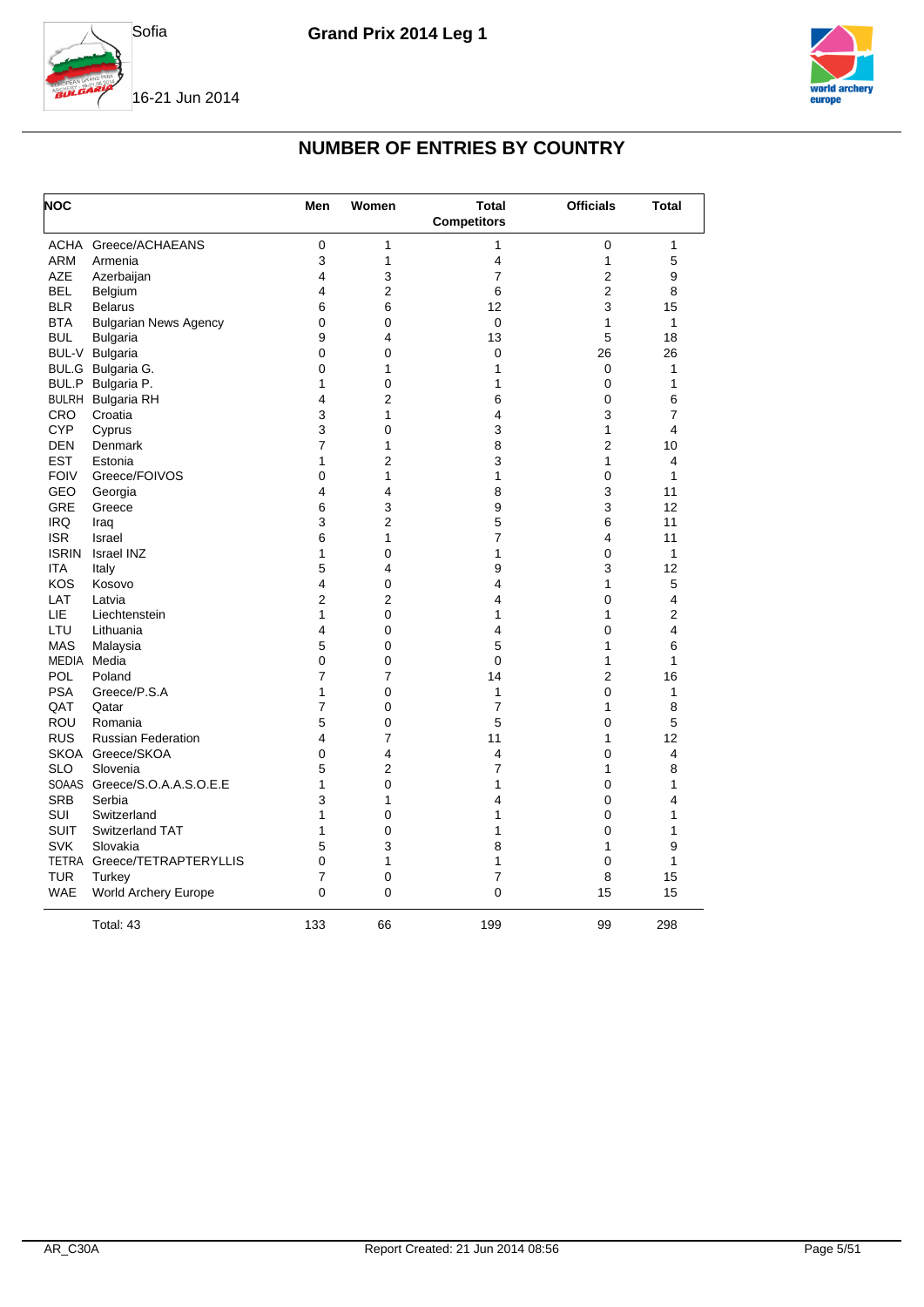



## **NUMBER OF ENTRIES BY EVENT**

| Event               | No. Athletes | <b>No. Countries</b> | No. Teams |
|---------------------|--------------|----------------------|-----------|
| Recurve Men         | 91           | 30                   | 19        |
| Recurve Women       | 52           | 20                   |           |
| Compound Men        | 42           | 19                   |           |
| Compound Women      | 14           | 12                   |           |
| Recurve Mixed Team  |              | 15                   | 15        |
| Compound Mixed Team |              |                      |           |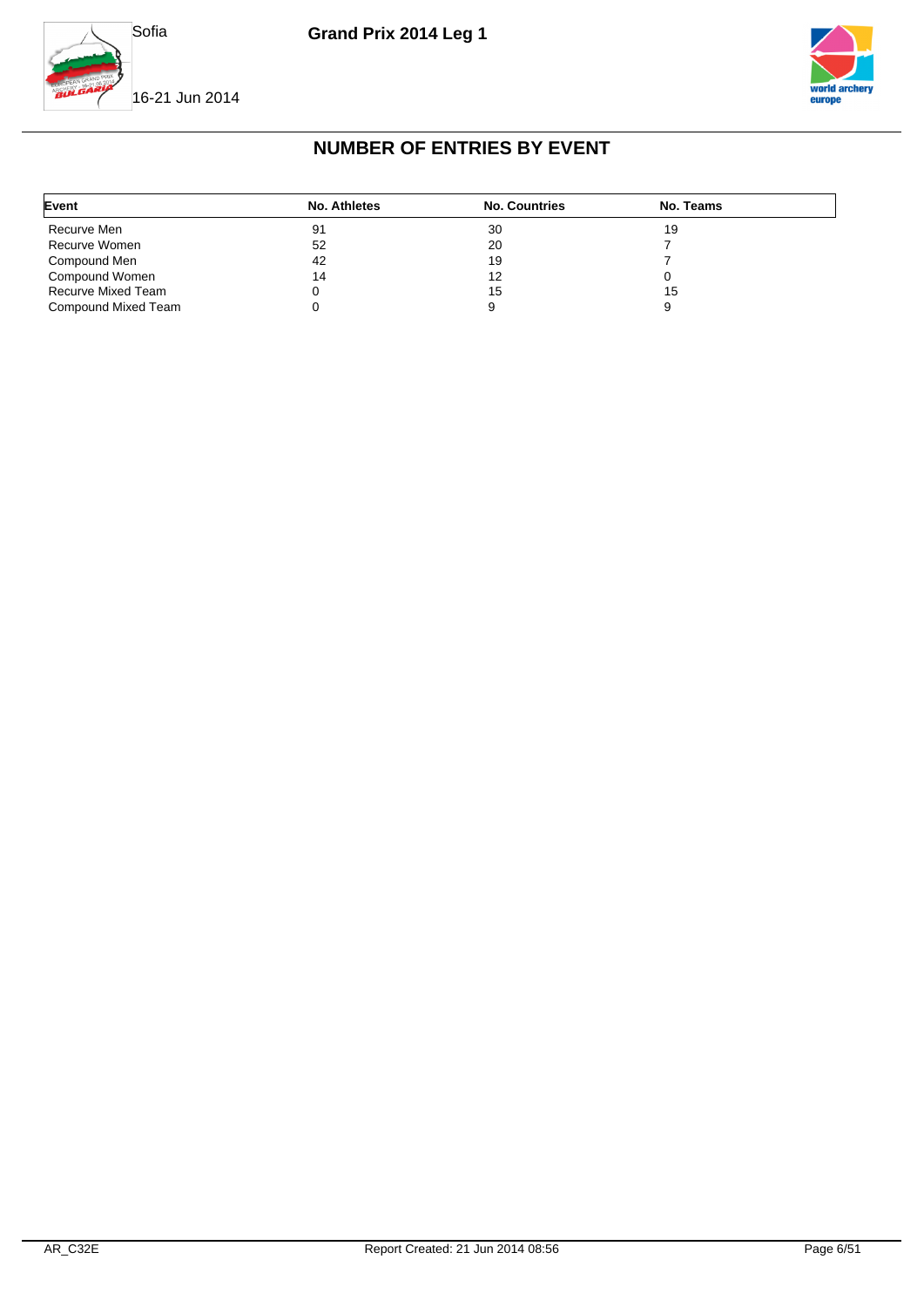





| NOC        | Country              | Name                                            | Date of Birth Back No.     |              | Event                         |
|------------|----------------------|-------------------------------------------------|----------------------------|--------------|-------------------------------|
|            | ACHA GREECE/ACHAEANS | <b>BAMPOUSKAKI Martha</b>                       | 17 Aug 1967                | 013C         | Recurve Women                 |
| <b>ARM</b> | <b>ARMENIA</b>       | <b>HAZARUMYAN Gevorg</b>                        | 14 Mar 1993                | 017A         | Recurve Men                   |
|            |                      | <b>KHACHATRYAN David</b>                        | 14 Mar 1994                | 016A         | Recurve Men                   |
|            |                      | SHAHNAZARYAN Vasil                              | 15 Nov 1992                | 015A         | Recurve Men                   |
|            |                      | <b>VASILYAN Nune</b>                            | 16 Dec 1994                | 010A         | Recurve Women                 |
| <b>AZE</b> | AZERBAIJAN           | <b>FAZILOVA Leila</b>                           | 08 Feb 1974                | 008C         | Recurve Women                 |
|            |                      | GAHRAMANOV Zaur                                 | 07 May 1994                | 008B         | Recurve Men                   |
|            |                      | <b>KOPNIN Aleksey</b>                           | 28 Oct 1994                | 009B         | Recurve Men                   |
|            |                      | SENYUK Olga                                     | 23 Jan 1991                | 009C         | Recurve Women                 |
|            |                      | <b>SENYUK Taras</b>                             | 09 Mar 1990                | 007B         | Recurve Men                   |
|            |                      | SIMONOVA Svetlana                               | 02 Feb 1987                | 007C         | Recurve Women                 |
|            |                      | <b>VENGEROV Roman</b>                           | 23 Mar 1982                | 010B         | Recurve Men                   |
| <b>BEL</b> | <b>BELGIUM</b>       | <b>DESSOY Catheline</b>                         | 21 Nov 1989                | 029B         | Compound Women                |
|            |                      | GOBBELS Zoe                                     | 14 Apr 1992                | 012D         | Recurve Women                 |
|            |                      | KYRITSOGLOU Sam                                 | 15 Sep 1983                | 023D         | Compound Men                  |
|            |                      | <b>ROYEN Laurent</b>                            |                            | 017C         | Recurve Men                   |
|            |                      | <b>SCHOMMERS Nicolas</b>                        | 20 Aug 1991                | 016C         | Recurve Men                   |
|            |                      | <b>VAN BULCK Mathias</b>                        | 15 Feb 1990                | 015C         | Recurve Men                   |
| <b>BLR</b> | <b>BELARUS</b>       | <b>BAHNIUK Darya</b>                            | 27 Sep 1995                | 002A         | Recurve Women                 |
|            |                      | <b>DALIDOVICH Pavel</b>                         | 25 Jul 1985                | 006D         | Recurve Men                   |
|            |                      | DZIOMINSKAYA Karyna                             | 25 Aug 1994                | 001A         | Recurve Women                 |
|            |                      | <b>KAROUKIN Anton</b>                           | 31 Mar 1993                | 005D         | Recurve Men                   |
|            |                      | KAZANSKAYA Sviatlana                            | 02 Jan 1997                | 005A         | Recurve Women                 |
|            |                      | <b>LIAHUSHEV Alexander</b>                      | 15 Jun 1984                | 003D         | Recurve Men                   |
|            |                      | <b>MARUSAU Mikalai</b>                          | 08 Aug 1981                | 004D         | Recurve Men                   |
|            |                      | MARUSAVA Hanna                                  | 08 Jan 1978                | 003A         | Recurve Women                 |
|            |                      | PRILEPOV Anton                                  | 05 Feb 1984                | 002D         | Recurve Men                   |
|            |                      | SHPAKAU Siarhei                                 | 10 May 1989                | 001D         | Recurve Men                   |
|            |                      | TIMOFEYEVA Ekaterina                            | 13 Nov 1976                | 004A         | Recurve Women                 |
|            |                      | <b>TOLKACH Alena</b>                            | 03 Feb 1989                | 006A         | Recurve Women                 |
|            |                      |                                                 |                            |              |                               |
| <b>BUL</b> | <b>BULGARIA</b>      | DACHEV Damyan                                   | 10 May 1997                | 001B         | Recurve Men                   |
|            |                      | DANAILOVA Dobromira                             | 24 Oct 1995                | 011A         | Recurve Women                 |
|            |                      | <b>GENCHEVA Ralitsa</b>                         | 05 Feb 1997                | 012A<br>016D | Recurve Women                 |
|            |                      | <b>GEORGIEV lordan</b>                          |                            | 002B         | Compound Men                  |
|            |                      | <b>HRISTOV Hristo</b>                           | 15 Dec 1980                |              | Recurve Men                   |
|            |                      | <b>HRISTOV Yavor Vasilev</b>                    | 25 Mar 1976                | 005B         | Recurve Men                   |
|            |                      | <b>MIRCHEV Miroslav</b><br><b>PETROV Viktor</b> | 16 Mar 1969                | 003B<br>015D | Recurve Men<br>Compound Men   |
|            |                      |                                                 |                            |              |                               |
|            |                      | STANEVA Daniela<br>STOYANOV Pavlin              | 08 Apr 1978                | 027A<br>004B | Compound Women<br>Recurve Men |
|            |                      |                                                 | 08 Aug 1970                | 028A         |                               |
|            |                      | <b>VELICHKOVA Deniza</b><br>VELIKOV Vencislav   | 24 Jun 1968<br>11 Jan 1972 | 006B         | Compound Women<br>Recurve Men |
|            |                      | <b>VUCHKOV Dobromir</b>                         | 30 Jul 1965                | 017D         |                               |
|            |                      |                                                 |                            |              | Compound Men                  |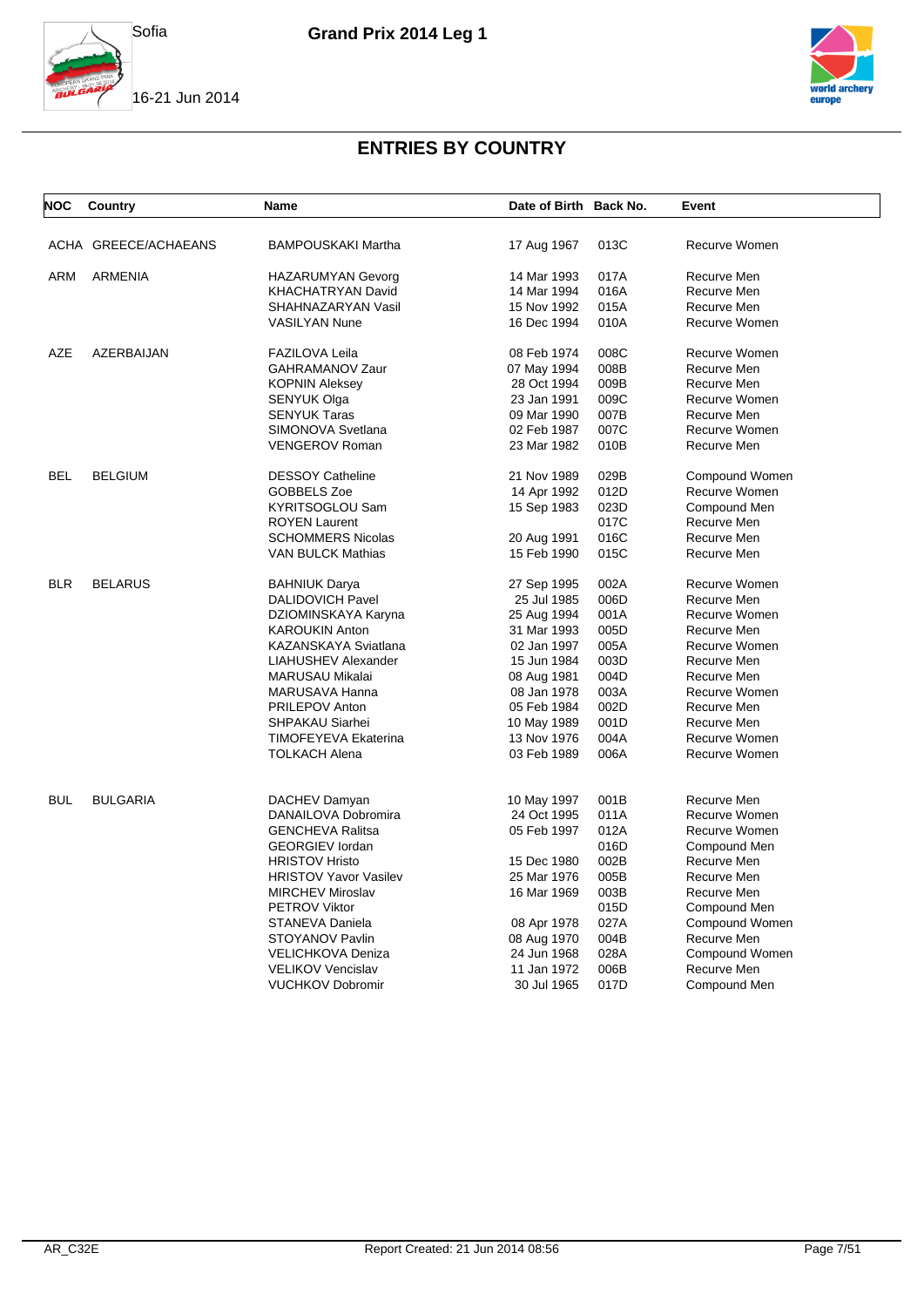





| NOC         | Country                  | <b>Name</b>                       | Date of Birth Back No. |      | Event          |
|-------------|--------------------------|-----------------------------------|------------------------|------|----------------|
|             |                          |                                   |                        |      |                |
|             | BUL.G BULGARIA G.        | <b>ANTONOVA Dilyana</b>           | 22 Mar 1972            | 029C | Compound Women |
|             | BUL.P BULGARIA P.        | MITOV Ivan                        | 18 Dec 1977            | 022B | Recurve Men    |
|             | <b>BULRH BULGARIA RH</b> | ELENKOVA Liliya                   | 15 May 1981            | 009B | Recurve Women  |
|             |                          | <b>GERGINOV Vasil</b>             | 11 Sep 1986            | 025B | Compound Men   |
|             |                          | LATEV Asparuh                     | 12 Aug 1985            | 021A | Recurve Men    |
|             |                          | RABROVIANSKA Lidia                | 16 Dec 1983            | 010B | Recurve Women  |
|             |                          | <b>RUEVSKI Konstantin</b>         | 13 May 1982            | 023A | Recurve Men    |
|             |                          | <b>VASSILEV Marin</b>             | 19 Jul 1987            | 018D | Compound Men   |
| CRO         | <b>CROATIA</b>           | <b>MIHALIC Matija</b>             | 23 Jul 1995            | 019D | Recurve Men    |
|             |                          | ORLIC Maja                        | 09 May 1997            | 030C | Compound Women |
|             |                          | <b>ORLIC Vedran</b>               | 13 Apr 1994            | 018D | Recurve Men    |
|             |                          | VAVRO Mario                       | 28 Nov 1997            | 025C | Compound Men   |
| <b>CYP</b>  | <b>CYPRUS</b>            | EL HELALI Mimis                   | 26 Sep 1986            | 022C | Recurve Men    |
|             |                          | <b>MOULASHIS Andreas</b>          | 12 Jun 1985            | 022A | Compound Men   |
|             |                          | <b>PERDIKOS Marios</b>            |                        | 021A | Compound Men   |
| <b>DEN</b>  | <b>DENMARK</b>           | <b>ANDERSEN Mads Kenneth</b>      | 03 Jul 1995            | 001C | Recurve Men    |
|             |                          | <b>FRANDSEN Ida</b>               | 12 Apr 1994            | 027B | Compound Women |
|             |                          | <b>LAURIDSEN Casper</b>           | 18 Jan 1994            | 002C | Recurve Men    |
|             |                          | <b>LAURSEN Bjarne Marius</b>      | 07 Aug 1990            | 003C | Recurve Men    |
|             |                          | <b>LAURSEN Martin Klingenberg</b> | 31 May 1991            | 004C | Recurve Men    |
|             |                          | <b>SIGIL Peter</b>                | 23 Nov 1994            | 024B | Compound Men   |
|             |                          | SONNICHSEN Frederik               | 24 Mar 1992            | 006C | Recurve Men    |
|             |                          | <b>WULFF Nikolaj</b>              | 24 Dec 1993            | 005C | Recurve Men    |
| <b>EST</b>  | <b>ESTONIA</b>           | <b>LUIK Siret</b>                 | 28 Sep 1986            | 011C | Recurve Women  |
|             |                          | <b>OJAMAE Pearu Jakob</b>         | 01 Nov 1994            | 021B | Recurve Men    |
|             |                          | <b>PARNAT Reena</b>               | 01 Dec 1993            | 010C | Recurve Women  |
| <b>FOIV</b> | GREECE/FOIVOS            | <b>MAGKOU Anastasia</b>           | 26 Jul 1972            | 011D | Recurve Women  |
| GEO         | <b>GEORGIA</b>           | DIASAMIDZE Asmat                  | 30 Jan 1973            | 008B | Recurve Women  |
|             |                          | <b>ESEBUA Kristine</b>            | 19 Mar 1985            | 005B | Recurve Women  |
|             |                          | <b>KADIDZE Tariel</b>             | 08 Mar 1988            | 010D | Recurve Men    |
|             |                          | LOBZHENIDZE Yulia                 | 23 Aug 1977            | 007B | Recurve Women  |
|             |                          | MOSESHVILI Jaba                   | 01 Jan 1994            | 009D | Recurve Men    |
|             |                          | NARIMANIDZE Khatuna               | 02 Feb 1974            | 006B | Recurve Women  |
|             |                          | PKHAKADZE Lasha                   | 24 May 1994            | 008D | Recurve Men    |
|             |                          | SHUSHADZE Mamuka                  | 18 Oct 1995            | 007D | Recurve Men    |
| <b>GRE</b>  | <b>GREECE</b>            | CHORTI Ariadni                    | 19 Apr 1994            | 008A | Recurve Women  |
|             |                          | <b>GKORILA Anatoli Martha</b>     | 20 Jun 1995            | 009A | Recurve Women  |
|             |                          | IAKOVIDIS Charalampos             | 07 Oct 1976            | 012C | Recurve Men    |
|             |                          | <b>KALOMOIRIS Georgios</b>        | 23 Apr 1964            | 013C | Recurve Men    |
|             |                          | KARAGEORGIOU Alexandros           | 03 Jun 1986            | 014C | Recurve Men    |
|             |                          | <b>KOSTOPOULOS Athanasios</b>     | 11 Sep 1970            | 020B | Compound Men   |
|             |                          | <b>KOUMERTAS Stavros</b>          | 05 Sep 1977            | 019B | Compound Men   |
|             |                          | PAPANDREOPOULOU Maria             | 16 Jul 1992            | 007A | Recurve Women  |
|             |                          | THEODORAKOPOULOS Vasileios        | 22 Sep 1983            | 021B | Compound Men   |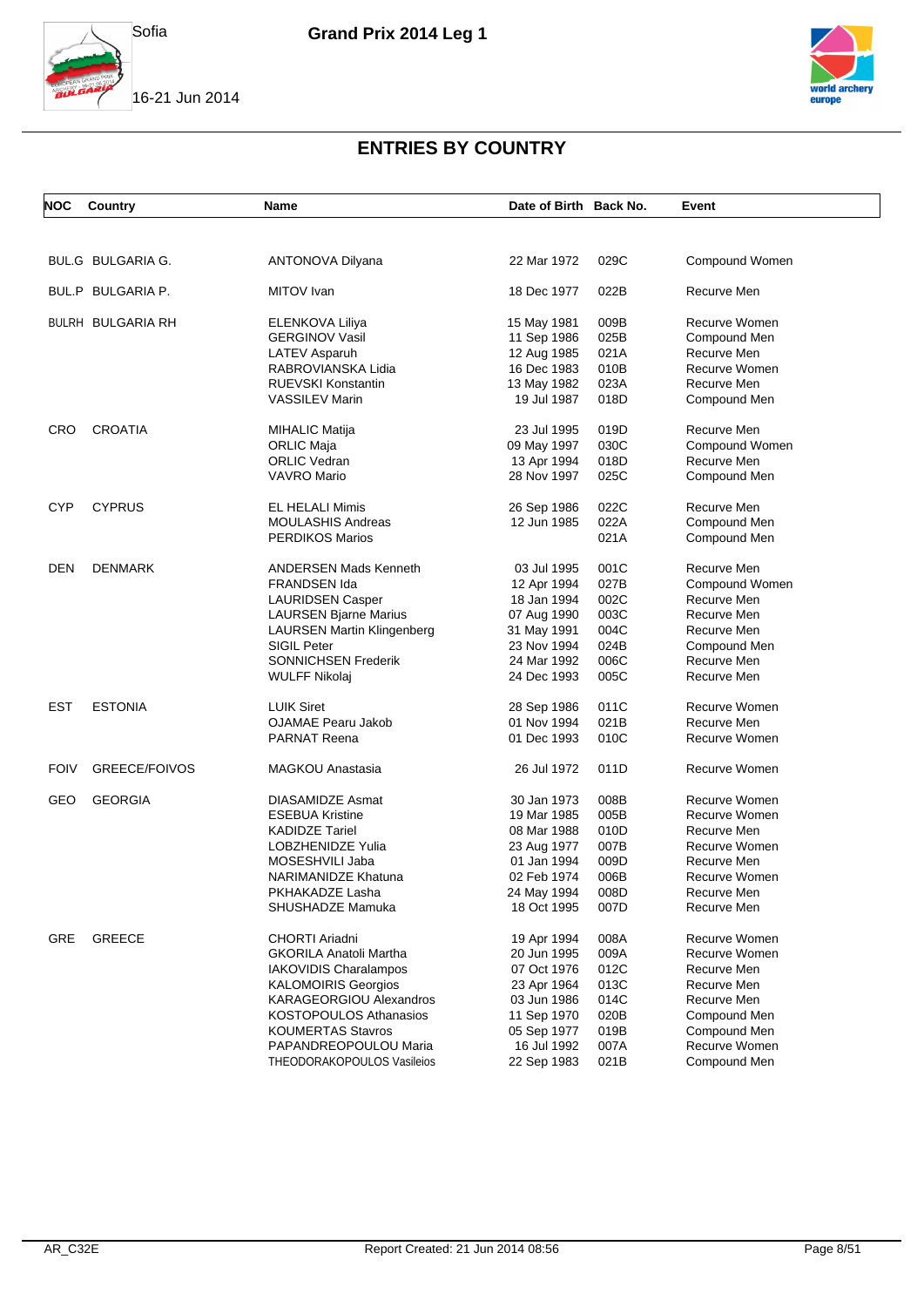





| <b>NOC</b> | Country              | <b>Name</b>                      | Date of Birth Back No. |      | Event          |
|------------|----------------------|----------------------------------|------------------------|------|----------------|
| <b>IRQ</b> | <b>IRAQ</b>          | AL-HAMADANI Ali Adnan Mohammed   | 23 May 1981            | 016D | Recurve Men    |
|            |                      | ALMASHHADANI Fatimah             | 08 May 1998            | 028D | Compound Women |
|            |                      | ALMASHHADANI Rand                | 11 Aug 1994            | 013B | Recurve Women  |
|            |                      |                                  |                        | 017D | Recurve Men    |
|            |                      | <b>JASSIM Mohammed Mahmood</b>   | 12 May 1992            |      |                |
|            |                      | SALMAN Ali Muhi                  | 01 Sep 1980            | 015D | Recurve Men    |
| <b>ISR</b> | <b>ISRAEL</b>        | <b>EGOROV IIya</b>               | 04 Jan 1975            | 018A | Compound Men   |
|            |                      | <b>KATZ Valery</b>               | 07 Apr 1971            | 015A | Compound Men   |
|            |                      | <b>KOVARSKY Moshe</b>            | 21 Apr 1959            | 020A | Compound Men   |
|            |                      | <b>NAVEH Eyal</b>                | 26 May 1957            | 019A | Compound Men   |
|            |                      | PAHTER Helen                     | 19 Aug 1975            | 028B | Compound Women |
|            |                      | SHEFI Snie                       | 06 May 1971            | 016A | Compound Men   |
|            |                      | YOGEV Ofer                       | 09 Jun 1961            | 017A | Compound Men   |
|            | ISRIN ISRAEL INZ     | <b>TAGGAR Eitan</b>              | 27 Nov 1944            | 023A | Compound Men   |
| <b>ITA</b> | <b>ITALY</b>         | CAZZANIGA Giorgio                | 10 Dec 1992            | 008C | Recurve Men    |
|            |                      | <b>FIOROLI Alberto</b>           | 31 Jul 1992            | 011C | Recurve Men    |
|            |                      | <b>MELOTTO Luca</b>              | 07 Feb 1991            | 010C | Recurve Men    |
|            |                      | <b>MORELLO Marco</b>             | 30 Dec 1992            | 007C | Recurve Men    |
|            |                      |                                  |                        |      |                |
|            |                      | PASQUALUCCI David                | 27 Jun 1996            | 009C | Recurve Men    |
|            |                      | <b>SCHIAVON Lara</b>             | 10 Oct 1997            | 001B | Recurve Women  |
|            |                      | SPERA Loredana                   | 01 Jan 1996            | 002B | Recurve Women  |
|            |                      | <b>TONETTA Elena</b>             | 08 Jun 1988            | 004B | Recurve Women  |
|            |                      | <b>VIOLI Sara</b>                | 30 Oct 1990            | 003B | Recurve Women  |
| KOS        | <b>KOSOVO</b>        | <b>ASLLANI Hazir</b>             | 24 Apr 1993            | 011B | Recurve Men    |
|            |                      | <b>KRASNIQI Burim</b>            | 30 Jan 1980            | 014B | Recurve Men    |
|            |                      | <b>LUZHNICA Atdhe</b>            | 22 Jan 1977            | 013B | Recurve Men    |
|            |                      | <b>LUZHNICA Bardhyl</b>          | 21 May 1971            | 012B | Recurve Men    |
| LAT        | LATVIA               | <b>APSITIS Janis</b>             | 11 Oct 1982            | 021D | Recurve Men    |
|            |                      | <b>KREICBERGA Anete</b>          | 17 Sep 1992            | 012B | Recurve Women  |
|            |                      | <b>LAPSINA Elina</b>             | 26 Feb 1984            | 011B | Recurve Women  |
|            |                      | <b>LAPSINS Eduards</b>           | 06 May 1962            | 020D | Recurve Men    |
| LIE        | <b>LIECHTENSTEIN</b> | <b>GRISCHKE Marvin</b>           | 09 Mar 1992            | 022A | Recurve Men    |
| LTU        | LITHUANIA            | <b>KEMEZA Zilvinas</b>           |                        |      |                |
|            |                      |                                  | 21 Mar 1973            | 021D | Compound Men   |
|            |                      | <b>MASLAUSKAS Marius</b>         | 18 Sep 1986            | 020D | Compound Men   |
|            |                      | SIGAUSKAS Vladas                 | 07 Aug 1967            | 021C | Recurve Men    |
|            |                      | <b>STANKUS Alfredas</b>          | 04 Jul 1972            | 019D | Compound Men   |
| <b>MAS</b> | <b>MALAYSIA</b>      | AZMI Muhammad Aidid Azizi        | 30 Aug 1995            | 010A | Recurve Men    |
|            |                      | <b>IBRAHIM PUTRA Arif Farhan</b> | 22 Aug 1991            | 007A | Recurve Men    |
|            |                      | <b>JONI Muhammad Ikram</b>       | 09 Mar 1996            | 009A | Recurve Men    |
|            |                      | ROSDI M. Norhairulnizam          | 18 Mar 1997            | 008A | Recurve Men    |
|            |                      | <b>WONG Adam</b>                 | 28 Jul 1996            | 011A | Recurve Men    |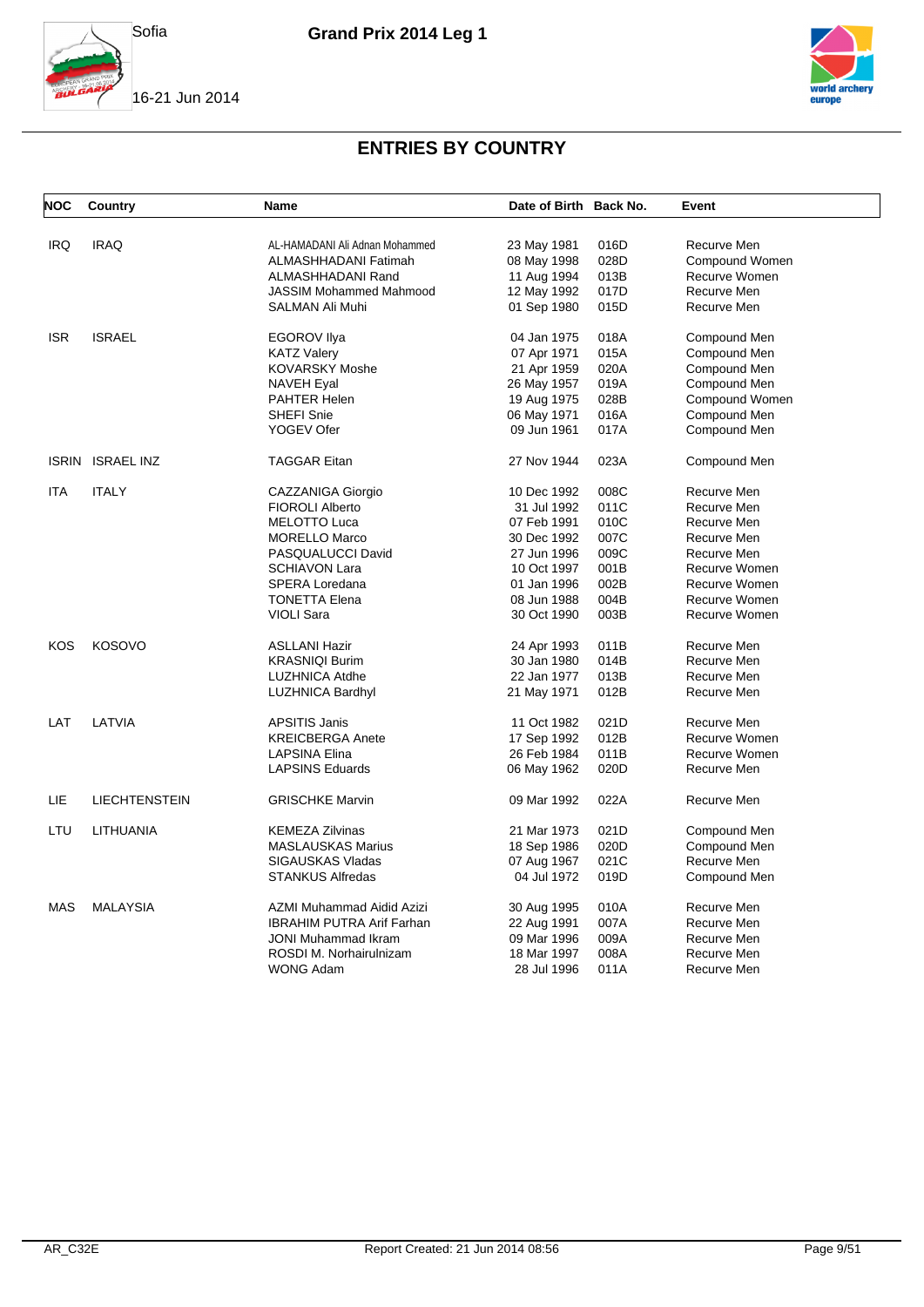





| <b>NOC</b> | Country                      | Name                      | Date of Birth Back No. |      | Event          |
|------------|------------------------------|---------------------------|------------------------|------|----------------|
|            |                              |                           |                        |      |                |
| <b>POL</b> | <b>POLAND</b>                | <b>BARAKONSKA Milena</b>  | 12 May 1992            | 005C | Recurve Women  |
|            |                              | <b>BIZON Kacper</b>       | 21 Aug 1996            | 003A | Recurve Men    |
|            |                              | <b>BULWA Agata</b>        | 04 Sep 1975            | 006C | Recurve Women  |
|            |                              | <b>DETKA Michal</b>       | 19 Nov 1989            | 001A | Recurve Men    |
|            |                              | FALDZINSKI Maciej         | 22 Jul 1992            | 006A | Recurve Men    |
|            |                              | <b>HELBIN Kasper</b>      | 20 Feb 1995            | 004A | Recurve Men    |
|            |                              | RZASA Joanna              | 10 Sep 1990            | 004C | Recurve Women  |
|            |                              | SZALANSKA Katarzyna       | 05 Dec 1992            | 030A | Compound Women |
|            |                              | <b>TYSZKO Paulina</b>     | 07 Jan 1992            | 001C | Recurve Women  |
|            |                              | WEJNEROWSKA Marlena       |                        |      | Recurve Women  |
|            |                              |                           | 20 Sep 1995            | 003C |                |
|            |                              | <b>WOJCIK Rafal</b>       | 08 Feb 1995            | 005A | Recurve Men    |
|            |                              | WOJTAS Jan                | 26 Nov 1966            | 023C | Compound Men   |
|            |                              | <b>WOJTKOWIAK Rafal</b>   |                        | 002A | Recurve Men    |
|            |                              | ZYZANSKA Sylwia           | 27 Jul 1997            | 002C | Recurve Women  |
| <b>PSA</b> | GREECE/P.S.A                 | <b>KROAZIE Kyriakos</b>   | 04 May 1973            | 022D | Compound Men   |
| QAT        | QATAR                        | <b>ABDORRABOH Farhan</b>  | 01 Aug 1980            | 018C | Recurve Men    |
|            |                              | <b>ABDURABU Khadher</b>   | 02 Jan 1983            | 018B | Compound Men   |
|            |                              | AL-ABADI Abdulaziz        | 24 Nov 1992            | 017B | Compound Men   |
|            |                              | AL-ABADI Ahmed            | 06 Apr 1969            | 015B | Compound Men   |
|            |                              | AL-MOHANADI Ibrahim       | 08 Feb 1990            | 020C | Recurve Men    |
|            |                              | <b>RUSTAM KHAN Israf</b>  | 01 Jan 1970            | 016B | Compound Men   |
|            |                              | SALEM Ali Ahmed           | 30 Mar 1973            | 019C | Recurve Men    |
|            |                              |                           |                        |      |                |
| ROU        | <b>ROMANIA</b>               | <b>ACHILIE Ovidiu</b>     | 26 Apr 1976            | 020C | Compound Men   |
|            |                              | <b>DUMITRASCU Gerard</b>  | 25 Jan 1975            | 019C | Compound Men   |
|            |                              | POPESCU Dan               | 06 Aug 1980            | 023B | Recurve Men    |
|            |                              | PUSCA Gigi                | 05 May 1975            | 022C | Compound Men   |
|            |                              | <b>RADOI Alexandru</b>    | 22 Dec 1993            | 021C |                |
|            |                              |                           |                        |      | Compound Men   |
| <b>RUS</b> | <b>RUSSIAN FEDERATION</b>    | <b>BALSUKOVA Anna</b>     | 02 Jun 1992            | 007D | Recurve Women  |
|            |                              | <b>BILTRIKOVA Tatiana</b> | 19 Jun 1988            | 006D | Recurve Women  |
|            |                              | BOLOTOVA Oyuna            | 10 Jul 1993            | 008D | Recurve Women  |
|            |                              | <b>BORODIN Alexey</b>     | 30 Apr 1987            | 014A | Recurve Men    |
|            |                              | CHUGUNOV Anton            |                        | 025A | Compound Men   |
|            |                              |                           | 28 May 1979            |      |                |
|            |                              | <b>GARMAEV Yuryi</b>      | 15 Oct 1991            | 013A | Recurve Men    |
|            |                              | <b>KOZHIN Alexander</b>   | 10 Apr 1990            | 012A | Recurve Men    |
|            |                              | NOVIKOVA Elena            | 26 Sep 1979            | 028C | Compound Women |
|            |                              | <b>OSIPOVA Elena</b>      | 22 May 1993            | 005D | Recurve Women  |
|            |                              | <b>SEGINA Tatiana</b>     | 20 Jan 1992            | 013D | Recurve Women  |
|            |                              | <b>TONTOEVA Diana</b>     | 22 Oct 1990            | 027C | Compound Women |
|            | SKOA GREECE/SKOA             | <b>AGRANGELOU Maria</b>   | 11 May 1972            | 002D | Recurve Women  |
|            |                              | CHATZIIOANNOU Ioanna      | 22 Oct 1973            | 001D | Recurve Women  |
|            |                              | KOTSAMANIDOU Evangelia    | 10 Mar 1992            | 004D | Recurve Women  |
|            |                              | ROMANTZI Elpida           | 17 Jul 1981            | 003D | Recurve Women  |
| <b>SLO</b> | <b>SLOVENIA</b>              | <b>BIZJAK Rok</b>         | 02 Feb 1996            | 011D | Recurve Men    |
|            |                              | <b>BOZIC Brina</b>        | 22 May 1992            | 013A | Recurve Women  |
|            |                              | <b>CERNE Toja</b>         | 04 Jul 1993            | 029A | Compound Women |
|            |                              |                           |                        |      |                |
|            |                              | HABJAN MALAVASIC Den      | 15 Jul 1992            | 014D | Recurve Men    |
|            |                              | KOMOCAR Jaka              | 26 Mar 1992            | 012D | Recurve Men    |
|            |                              | RIJAVEC Jan               | 13 Jul 1994            | 013D | Recurve Men    |
|            |                              | SITAR Dejan               | 09 Dec 1979            | 024A | Compound Men   |
|            | SOAAS GREECE/S.O.A.A.S.O.E.E | <b>TZOUVARAS Georgios</b> | 14 Nov 1961            | 024C | Compound Men   |
| <b>SRB</b> | <b>SERBIA</b>                | LJUBINKOVIC Marija        | 17 Apr 1994            | 030B | Compound Women |
|            |                              | POPOVIC Luka              | 16 May 1992            | 020A | Recurve Men    |
|            |                              | PRODANOVIC Nikola         |                        | 018A | Recurve Men    |
|            |                              | SVILANOVIC Dragan         | 02 Sep 1960            | 019A | Recurve Men    |
| SUI        | SWITZERLAND                  | <b>RUFER Thomas</b>       | 01 Aug 1980            | 023C | Recurve Men    |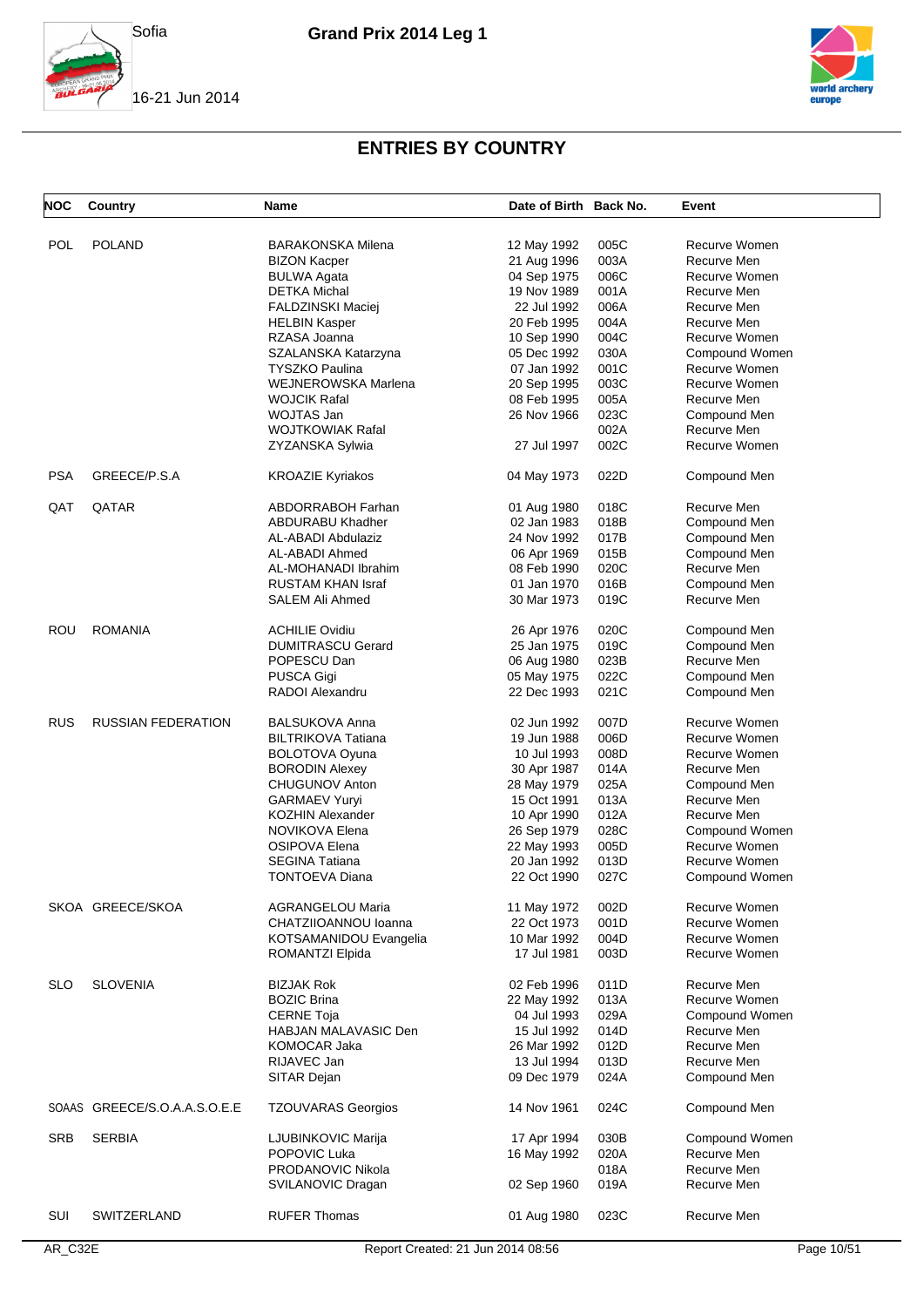





| NOC        | Country                     | Name                                                                                                                                                                     | Date of Birth Back No.                                                                                |                                                      | Event                                                                                                     |
|------------|-----------------------------|--------------------------------------------------------------------------------------------------------------------------------------------------------------------------|-------------------------------------------------------------------------------------------------------|------------------------------------------------------|-----------------------------------------------------------------------------------------------------------|
| SUIT       | SWITZERLAND TAT             | RATHGEB Benjamin                                                                                                                                                         | 21 Jan 1983                                                                                           | 022D                                                 | Recurve Men                                                                                               |
| <b>SVK</b> | <b>SLOVAKIA</b>             | <b>BALAZ Boris</b><br><b>DURNA Katarina</b><br><b>DURNY Matus</b>                                                                                                        | 20 Nov 1997<br>16 Jun 1964<br>07 Dec 1962                                                             | 020B<br>027D<br>023B                                 | Recurve Men<br>Compound Women<br>Compound Men                                                             |
|            |                             | DURNY Matus Jr.<br><b>HARCARIKOVA Lenka</b><br>HURBAN JR. Vladimir<br><b>KOHLER Andrej</b><br>LONGOVA Alexandra                                                          | 10 Jul 1986<br>17 Sep 1991<br>14 Mar 1996<br>23 Apr 1979<br>07 Feb 1994                               | 022B<br>009D<br>018B<br>019B<br>010D                 | Compound Men<br>Recurve Women<br>Recurve Men<br>Recurve Men<br>Recurve Women                              |
|            | TETRA GREECE/TETRAPTERYLLIS | <b>MATIATOU Eleftheria</b>                                                                                                                                               | 04 Apr 1985                                                                                           | 012C                                                 | Recurve Women                                                                                             |
| TUR        | <b>TURKEY</b>               | <b>CINAR Sermet</b><br><b>COMEZ Emre</b><br><b>CORBA Yusuf</b><br><b>DERNEKLI Furkan</b><br><b>KIRSEVER Kerem</b><br><b>MARAS Serdar Bortay</b><br><b>TANDOGAN Baris</b> | 06 Jul 1991<br>01 Feb 1994<br>21 Apr 1991<br>09 Jul 1997<br>19 Aug 1994<br>02 Feb 2000<br>07 Sep 1997 | 017B<br>015C<br>015B<br>017C<br>016B<br>018C<br>016C | Recurve Men<br>Compound Men<br>Recurve Men<br>Compound Men<br>Recurve Men<br>Compound Men<br>Compound Men |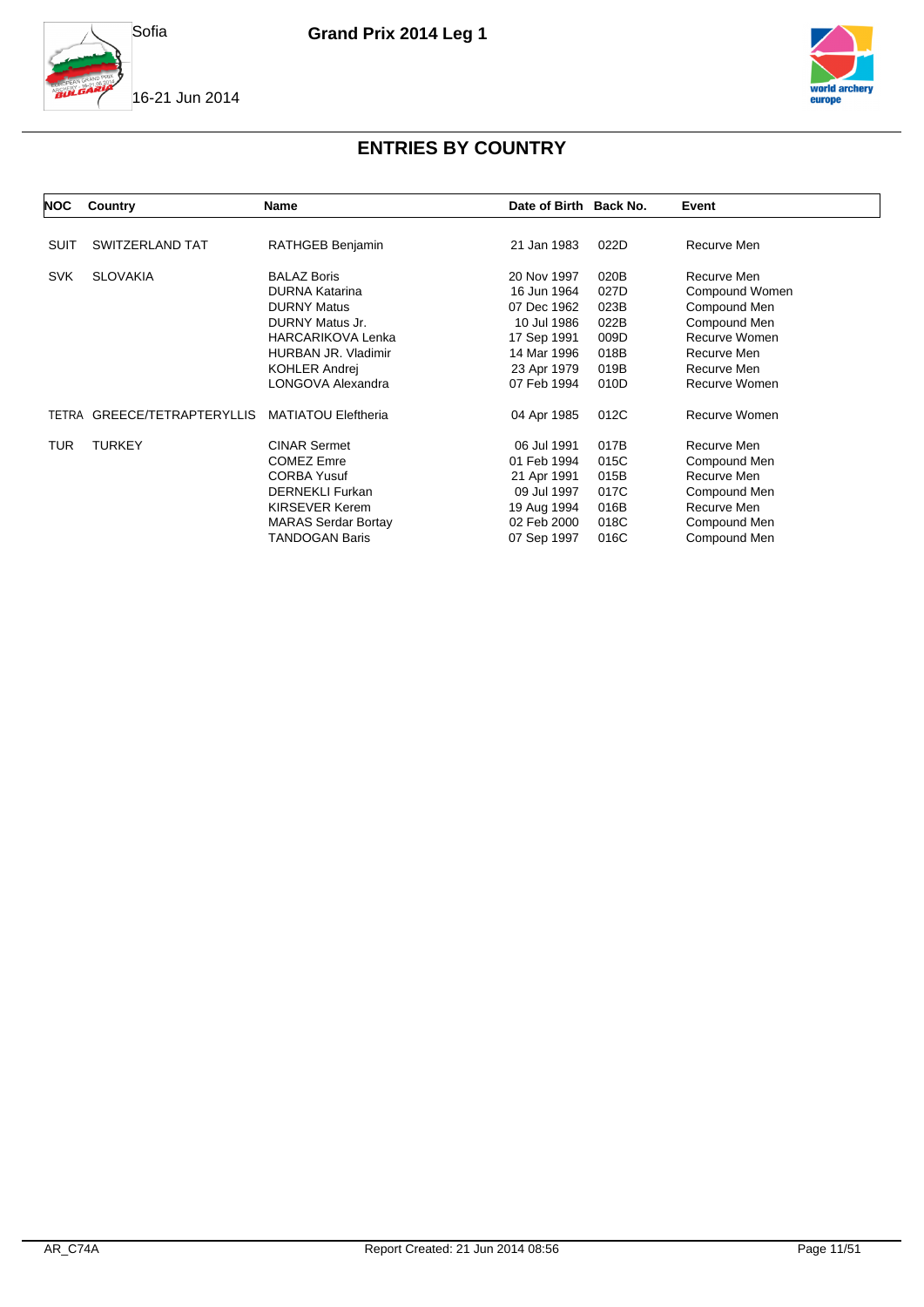

**Recurve Men**



16-21 Jun 2014

| Rk       | Name                                                | <b>NOC</b>               |                           | <b>RR</b> Score<br>Rank | 1/48           | 1/24           | 1/16           | 1/8    | 1/4 | 1/2   | Finals    |
|----------|-----------------------------------------------------|--------------------------|---------------------------|-------------------------|----------------|----------------|----------------|--------|-----|-------|-----------|
| 1        | <b>DALIDOVICH Pavel</b>                             | BLR                      | <b>Belarus</b>            | 669<br>/02              | -Bye-          | -Bye-          | 7              | 6      | 6   | 6     | 7         |
| 2        | LIAHUSHEV Alexander                                 | BLR                      | <b>Belarus</b>            | 664 / 04                | -Bye-          | -Bye-          | 7              | 6      | 6   | 6     | 1         |
| 3        | <b>FIOROLI Alberto</b>                              | ITA                      | Italy                     | 655 /09                 | -Bye-          | 6              | 6              | 6      | 7   | 0     | T.10<br>6 |
| 4        | <b>MORELLO Marco</b>                                | ITA                      | Italy                     | 654 /11                 | -Bye-          | $\overline{7}$ | 6              | 6      | 6   | 2     | 5<br>T.9  |
| 5        | <b>PRILEPOV Anton</b>                               | BLR                      | <b>Belarus</b>            | 660<br>/05              | -Bye-          | -Bye-          | 7              | 6      | 5   | (143) |           |
| 6        | <b>EL HELALI Mimis</b>                              | <b>CYP</b>               | Cyprus                    | /07<br>657              | -Bye-          | -Bye-          | 6              | 6      | 5   | (140) |           |
| 7        | JONI Muhammad Ikram                                 | MAS                      | Malaysia                  | 635 /33                 | 6              | 6              | 6              | 6      | 3   | (131) |           |
| 8        | <b>KOMOCAR Jaka</b>                                 | SLO                      | Slovenia                  | 666 /03                 | -Bye-          | -Bye-          | 6              | 7      | 0   | (80)  |           |
| 9        | <b>BIZJAK Rok</b>                                   | <b>SLO</b>               | Slovenia                  | /10<br>655              | -Bye-          | 6              | 6              | 4      |     |       |           |
| 9        | <b>BIZON Kacper</b>                                 | <b>POL</b>               | Poland                    | 633 / 38                | 6              | 6              | 7              | 4      |     |       |           |
| 9        | <b>CINAR Sermet</b>                                 | <b>TUR</b><br><b>BLR</b> | Turkey<br><b>Belarus</b>  | 638 /25<br>652 /13      | 6              | 6<br>7         | 7<br>6         | 2<br>2 |     |       |           |
| 9<br>9   | <b>KAROUKIN Anton</b><br><b>LAURIDSEN Casper</b>    | DEN                      | Denmark                   | 649 /14                 | -Bye-<br>-Bye- | 6              | 7              | 1      |     |       |           |
| 9        | <b>LAURSEN Bjarne Marius</b>                        | DEN                      | Denmark                   | 652 /12                 | -Bye-          | 6              | $\overline{7}$ | 4      |     |       |           |
| 9        | MELOTTO Luca                                        | ITA                      | Italy                     | /16<br>649              | -Bye-          | 7              | 6              | 5      |     |       |           |
| 9        | ROSDI M. Norhairulnizam                             | MAS                      | Malaysia                  | 624 / 50                | 6              | 6              | 6              | 2      |     |       |           |
| 17       | <b>BALAZ Boris</b>                                  | <b>SVK</b>               | Slovakia                  | 644 /21                 | -Bye-          | 7              | 3              |        |     |       |           |
| 17       | <b>FALDZINSKI Maciej</b>                            | POL                      | Poland                    | 647 /18                 | -Bye-          | 6              | 5              |        |     |       |           |
| 17       | <b>GRISCHKE Marvin</b>                              | LIE                      | Liechtenstein             | 634 /37                 | 7              | 7              | 3              |        |     |       |           |
| 17       | HABJAN MALAVASIC Den                                | <b>SLO</b>               | Slovenia                  | /20<br>645              | -Bye-          | 6              | 4              |        |     |       |           |
| 17       | KARAGEORGIOU Alexandros                             | GRE                      | Greece                    | 648 /17                 | -Bye-          | 6              | 0              |        |     |       |           |
| 17       | <b>KOPNIN Aleksey</b>                               | AZE                      | Azerbaijan                | 638 /26                 | 7              | 6              | 0              |        |     |       |           |
| 17       | <b>KOZHIN Alexander</b>                             | <b>RUS</b>               | <b>Russian Federation</b> | /01<br>670              | -Bye-          | -Bye-          | 4              |        |     |       |           |
| 17       | LAURSEN Martin Klingenberg                          | DEN                      | Denmark                   | 637 /31                 | 6              | 6              | 3              |        |     |       |           |
| 17       | <b>MARUSAU Mikalai</b>                              | BLR                      | <b>Belarus</b>            | 643 /22                 | -Bye-          | 7              | 4              |        |     |       |           |
| 17       | PASQUALUCCI David                                   | ITA                      | Italy                     | 658<br>/06              | -Bye-          | -Bye-          | 1              |        |     |       |           |
| 17       | RIJAVEC Jan                                         | SLO                      | Slovenia                  | 629<br>/41              | 6              | 6              | 0              |        |     |       |           |
| 17       | <b>SONNICHSEN Frederik</b>                          | DEN                      | Denmark                   | 645 /19                 | -Bye-          | 6              | 3              |        |     |       |           |
| 17       | <b>WOJCIK Rafal</b>                                 | POL                      | Poland                    | 637 /30                 | 6              | 6              | 0              |        |     |       |           |
| 17       | <b>WOJTKOWIAK Rafal</b>                             | POL                      | Poland                    | 635<br>/36              | 6              | 6              | 3              |        |     |       |           |
| 17       | WONG Adam                                           | MAS                      | Malaysia                  | 629 /42                 | $\overline{7}$ | 6              | 4              |        |     |       |           |
| 17       | <b>WULFF Nikolaj</b>                                | DEN<br>QAT               | Denmark<br>Qatar          | 656<br>/08<br>630 /40   | -Bye-<br>7     | -Bye-<br>4     | 3              |        |     |       |           |
| 33<br>33 | AL-MOHANADI Ibrahim<br><b>ANDERSEN Mads Kenneth</b> | <b>DEN</b>               | Denmark                   | 585 /81                 | 6              | 2              |                |        |     |       |           |
| 33       | AZMI Muhammad Aidid Azizi                           | MAS                      | Malaysia                  | /62<br>611              | 6              | 0              |                |        |     |       |           |
| 33       | CAZZANIGA Giorgio                                   | ITA.                     | Italy                     | 628 /47                 | 6              | 4              |                |        |     |       |           |
| 33       | DACHEV Damyan                                       | BUL                      | Bulgaria                  | 629 /43                 | 6              | 1              |                |        |     |       |           |
| 33       | <b>DETKA Michal</b>                                 | POL                      | Poland                    | 635 /35                 | 6              | 2              |                |        |     |       |           |
| 33       | <b>GARMAEV Yuryi</b>                                | <b>RUS</b>               | <b>Russian Federation</b> | 617 /57                 | 7              | 2              |                |        |     |       |           |
| 33       | <b>HRISTOV Yavor Vasilev</b>                        | <b>BUL</b>               | Bulgaria                  | 637 /29                 | 6              | 4              |                |        |     |       |           |
| 33       | HURBAN JR. Vladimir                                 | SVK                      | Slovakia                  | 612 /59                 | 6              | 1              |                |        |     |       |           |
| 33       | <b>IBRAHIM PUTRA Arif Farhan MAS</b>                |                          | Malaysia                  | 629 /44                 | 6              | 3              |                |        |     |       |           |
| 33       | <b>KIRSEVER Kerem</b>                               | <b>TUR</b>               | Turkey                    | 642 /23                 | 6              | 5              |                |        |     |       |           |
| 33       | MIHALIC Matija                                      | CRO                      | Croatia                   | 629 /45                 | 6              | 5              |                |        |     |       |           |
| 33       | <b>MIRCHEV Miroslav</b>                             | <b>BUL</b>               | <b>Bulgaria</b>           | 611 /61                 | 6              | 3              |                |        |     |       |           |
| 33       | MOSESHVILI Jaba                                     | GEO                      | Georgia                   | 628 /46                 | 6              | 0              |                |        |     |       |           |
| 33       | <b>OJAMAE Pearu Jakob</b>                           | EST                      | Estonia                   | 615 / 58                | 7              | 0              |                |        |     |       |           |
| 33       | POPOVIC Luka                                        | <b>SRB</b>               | Serbia                    | 637 /27                 | 7              | 5              |                |        |     |       |           |
| 33       | RUEVSKI Konstantin                                  |                          | <b>BULRH</b> Bulgaria RH  | 606 / 65                | 7              | 2              |                |        |     |       |           |
| 33       | <b>RUFER Thomas</b>                                 | SUI                      | Switzerland               | 649 /15                 | -Bye-          | 5              |                |        |     |       |           |
| 33       | <b>SENYUK Taras</b>                                 | AZE                      | Azerbaijan                | 635 /34                 | 6              | 4              |                |        |     |       |           |
| 33<br>33 | SHAHNAZARYAN Vasil<br><b>SHPAKAU Siarhei</b>        | ARM<br><b>BLR</b>        | Armenia<br><b>Belarus</b> | 619 / 53<br>639 /24     | 6              | 0<br>5         |                |        |     |       |           |
| 33       | SHUSHADZE Mamuka                                    | GEO                      | Georgia                   | 608 / 64                | 6<br>6         | 3              |                |        |     |       |           |
| 33       | VAN BULCK Mathias                                   | <b>BEL</b>               | Belgium                   | 630 /39                 | 6              | 4              |                |        |     |       |           |
| 33       | VENGEROV Roman                                      | AZE                      | Azerbaijan                | 637 /28                 | 7              | 3              |                |        |     |       |           |
| 57       | ABDORRABOH Farhan                                   | QAT                      | Qatar                     | 584 /82                 | 2              |                |                |        |     |       |           |
| 57       | AL-HAMADANI Ali Adnan Mohammed                      | IRQ                      | Iraq                      | 575 /84                 | 0              |                |                |        |     |       |           |
| 57       | <b>APSITIS Janis</b>                                | LAT                      | Latvia                    | 618 / 54                | 0              |                |                |        |     |       |           |
| 57       | <b>ASLLANI Hazir</b>                                | KOS                      | Kosovo                    | 513 /88                 | 0              |                |                |        |     |       |           |
| 57       | <b>BORODIN Alexey</b>                               | <b>RUS</b>               | <b>Russian Federation</b> | 636 /32                 | 5              |                |                |        |     |       |           |
| 57       | <b>CORBA Yusuf</b>                                  | TUR                      | Turkey                    | 617 / 56                | 3              |                |                |        |     |       |           |
| 57       | GAHRAMANOV Zaur                                     | AZE                      | Azerbaijan                | 589 /79                 | 0              |                |                |        |     |       |           |
| 57       | <b>HAZARUMYAN Gevorg</b>                            | ARM                      | Armenia                   | 621 /52                 | 4              |                |                |        |     |       |           |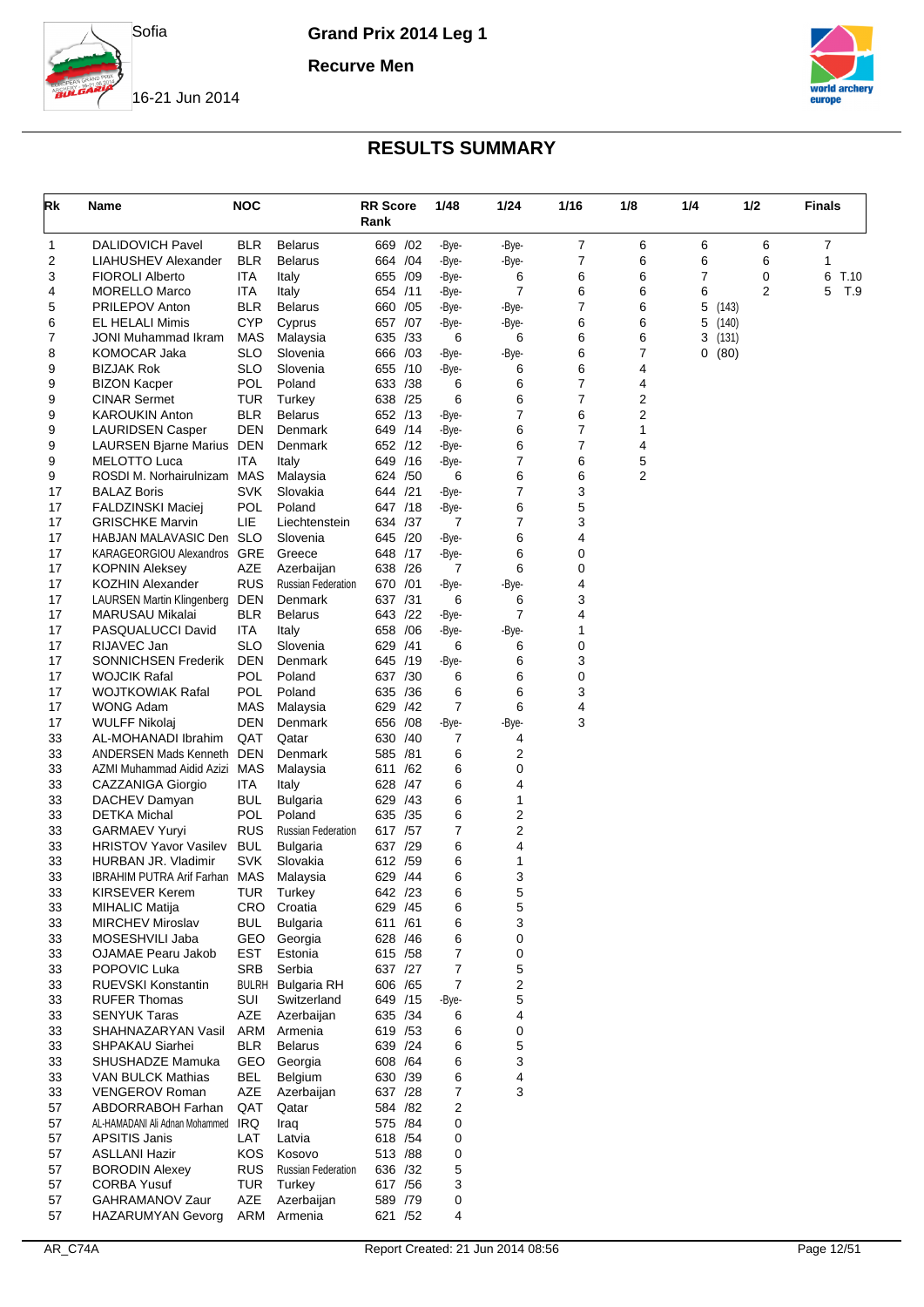

**Recurve Men**



16-21 Jun 2014

| Rk | <b>Name</b>                    | <b>NOC</b>   |                 | <b>RR</b> Score<br>Rank |     | 1/48           | 1/24 | 1/16 | 1/8 | 1/4 | 1/2 | <b>Finals</b> |
|----|--------------------------------|--------------|-----------------|-------------------------|-----|----------------|------|------|-----|-----|-----|---------------|
| 57 | <b>HELBIN Kasper</b>           | <b>POL</b>   | Poland          | 594 /75                 |     | $\overline{2}$ |      |      |     |     |     |               |
| 57 | <b>HRISTOV Hristo</b>          | <b>BUL</b>   | <b>Bulgaria</b> | 626                     | /48 | 3              |      |      |     |     |     |               |
| 57 | IAKOVIDIS Charalampos          | <b>GRE</b>   | Greece          | 591 /77                 |     | 2              |      |      |     |     |     |               |
| 57 | <b>JASSIM Mohammed Mahmood</b> | <b>IRQ</b>   | Iraq            | 596                     | /73 | 1              |      |      |     |     |     |               |
| 57 | <b>KADIDZE Tariel</b>          | <b>GEO</b>   | Georgia         | 602 /70                 |     | 2              |      |      |     |     |     |               |
| 57 | <b>KALOMOIRIS Georgios</b>     | <b>GRE</b>   | Greece          | 596 /74                 |     | 4              |      |      |     |     |     |               |
| 57 | <b>KHACHATRYAN David</b>       | <b>ARM</b>   | Armenia         | 597 /72                 |     | 0              |      |      |     |     |     |               |
| 57 | <b>KOHLER Andrei</b>           | <b>SVK</b>   | Slovakia        | 584                     | /83 | 0              |      |      |     |     |     |               |
| 57 | <b>KRASNIQI Burim</b>          | <b>KOS</b>   | Kosovo          | 510 /89                 |     | 0              |      |      |     |     |     |               |
| 57 | <b>LAPSINS Eduards</b>         | LAT          | Latvia          | 604                     | /68 | 2              |      |      |     |     |     |               |
| 57 | <b>LATEV Asparuh</b>           | <b>BULRH</b> | Bulgaria RH     | 624 /49                 |     | 2              |      |      |     |     |     |               |
| 57 | <b>LUZHNICA Atdhe</b>          | <b>KOS</b>   | Kosovo          | 499                     | /90 | $\Omega$       |      |      |     |     |     |               |
| 57 | <b>LUZHNICA Bardhyl</b>        | <b>KOS</b>   | Kosovo          | 497                     | /91 | 0              |      |      |     |     |     |               |
| 57 | MITOV Ivan                     | BUL.P        | Bulgaria P.     | 548 /87                 |     | 3              |      |      |     |     |     |               |
| 57 | <b>ORLIC Vedran</b>            | <b>CRO</b>   | Croatia         | 622                     | /51 | 5              |      |      |     |     |     |               |
| 57 | PKHAKADZE Lasha                | <b>GEO</b>   | Georgia         | 605                     | /66 | $\overline{2}$ |      |      |     |     |     |               |
| 57 | POPESCU Dan                    | <b>ROU</b>   | Romania         | 557                     | /86 |                |      |      |     |     |     |               |
| 57 | PRODANOVIC Nikola              | <b>SRB</b>   | Serbia          | 617 / 55                |     | 3              |      |      |     |     |     |               |
| 57 | RATHGEB Benjamin               | <b>SUIT</b>  | Switzerland TAT | 591 /78                 |     | 0              |      |      |     |     |     |               |
| 57 | <b>ROYEN Laurent</b>           | <b>BEL</b>   | Belgium         | 612 /60                 |     | 0              |      |      |     |     |     |               |
| 57 | <b>SALEM Ali Ahmed</b>         | QAT          | Qatar           | 603 /69                 |     | 0              |      |      |     |     |     |               |
| 57 | <b>SALMAN Ali Muhi</b>         | <b>IRQ</b>   | Iraq            | 601                     | /71 |                |      |      |     |     |     |               |
| 57 | <b>SCHOMMERS Nicolas</b>       | <b>BEL</b>   | Belgium         | 561                     | /85 | 3              |      |      |     |     |     |               |
| 57 | SIGAUSKAS Vladas               | LTU          | Lithuania       | 609                     | /63 | $\overline{2}$ |      |      |     |     |     |               |
| 57 | STOYANOV Pavlin                | <b>BUL</b>   | <b>Bulgaria</b> | 592 /76                 |     | 3              |      |      |     |     |     |               |
| 57 | SVILANOVIC Dragan              | <b>SRB</b>   | Serbia          | 587                     | /80 | 0              |      |      |     |     |     |               |
| 57 | <b>VELIKOV Vencislav</b>       | <b>BUL</b>   | <b>Bulgaria</b> | 605                     | /67 | 0              |      |      |     |     |     |               |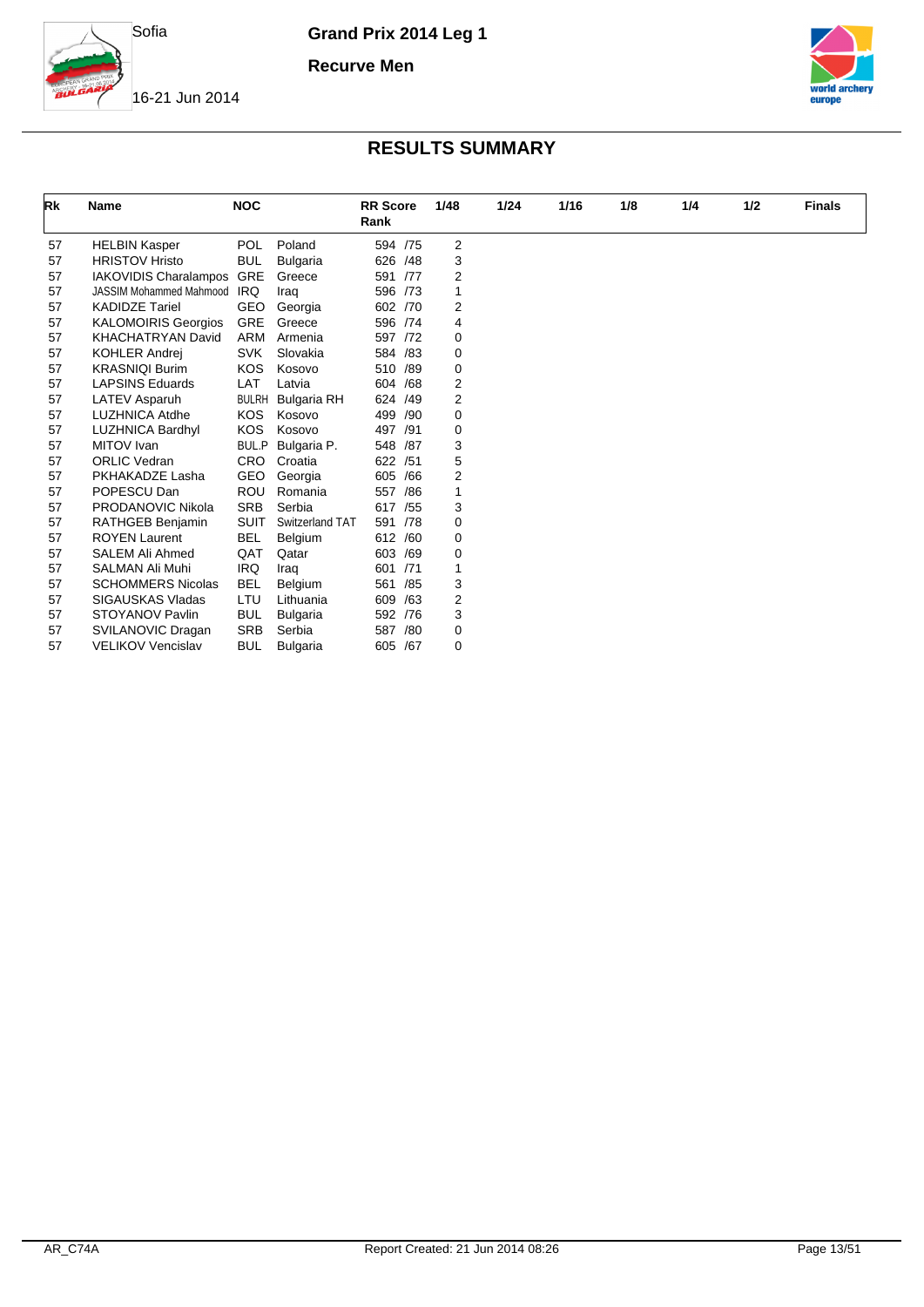

**Recurve Women**





| Rk | Name                                     | <b>NOC</b>  |                             | <b>RR</b> Score<br>Rank |          | 1/24           | 1/16 | 1/8 | 1/4     | 1/2   | <b>Finals</b> |
|----|------------------------------------------|-------------|-----------------------------|-------------------------|----------|----------------|------|-----|---------|-------|---------------|
| 1  | SPERA Loredana                           | ITA         | Italy                       | 459 /16                 |          | 6              | 6    | 6   | 6       | 7     | 6             |
| 2  | <b>ESEBUA Kristine</b>                   | GEO         | Georgia                     | 465 /11                 |          | -Bye-          | 6    | 7   | 7       | 6     | 0             |
| 3  | VIOLI Sara                               | ITA.        | Italy                       | 482 / 02                |          | -Bye-          | 6    | 6   | 6       | 2     | 7             |
| 4  | <b>BALSUKOVA Anna</b>                    | <b>RUS</b>  | <b>Russian Federation</b>   | 480 / 05                |          | -Bye-          | 7    | 6   | 7       | 3     | 3             |
| 5  | TIMOFEYEVA Ekaterina                     | BLR         | <b>Belarus</b>              | 476 / 07                |          | -Bye-          | 6    | 7   | 5       | (114) |               |
| 6  | <b>BILTRIKOVA Tatiana</b>                | RUS         | <b>Russian Federation</b>   | 473 / 08                |          | -Bye-          | 6    | 6   | 4 (116) |       |               |
| 7  | ZYZANSKA Sylwia                          | POL         | Poland                      | 460 /14                 |          | 6              | 7    | 7   | 3(120)  |       |               |
| 8  | TONETTA Elena                            | ITA.        | Italy                       | 462 /13                 |          | 6              | 6    | 6   | 3(118)  |       |               |
| 9  | DZIOMINSKAYA Karyna                      | BLR         | <b>Belarus</b>              | 467 / 09                |          | -Bye-          | 6    | 2   |         |       |               |
| 9  | GOBBELS Zoe                              | BEL         | Belgium                     | 450 /23                 |          | 6              | 6    | 3   |         |       |               |
| 9  | MARUSAVA Hanna                           | BLR         | <b>Belarus</b>              | 483 /01                 |          | -Bye-          | 6    | 2   |         |       |               |
| 9  | OSIPOVA Elena                            | RUS         | <b>Russian Federation</b>   | 480                     | /04      | -Bye-          | 6    | 5   |         |       |               |
| 9  | <b>PARNAT Reena</b>                      | <b>EST</b>  | Estonia                     | 460 /15                 |          | 6              | 7    | 5   |         |       |               |
| 9  | <b>SCHIAVON Lara</b>                     | ITA         | Italy                       | 452 /21                 |          | 6              | 6    | 0   |         |       |               |
| 9  | <b>SEGINA Tatiana</b>                    | RUS         | <b>Russian Federation</b>   | 477 / 06                |          | -Bye-          | 6    | 1   |         |       |               |
| 9  | TOLKACH Alena                            | BLR         | <b>Belarus</b>              | 482 / 03                |          | -Bye-          | 6    | 1   |         |       |               |
| 17 | ALMASHHADANI Rand                        | <b>IRQ</b>  | Iraq                        | 442 /30                 |          | 6              | 0    |     |         |       |               |
| 17 | <b>BARAKONSKA Milena</b>                 | POL         | Poland                      | 458 /17                 |          | 7              | 2    |     |         |       |               |
| 17 | <b>BOZIC Brina</b>                       | SLO         | Slovenia                    | 444 /28                 |          | 6              | 1    |     |         |       |               |
| 17 | <b>CHORTI Ariadni</b>                    | GRE         | Greece                      | 452 /22                 |          | 6              | 0    |     |         |       |               |
| 17 | DANAILOVA Dobromira                      | BUL         | <b>Bulgaria</b>             | 440 /33                 |          | 6              | 0    |     |         |       |               |
| 17 | <b>GKORILA Anatoli Martha</b>            | GRE         | Greece                      | 442 /29                 |          | 6              | 2    |     |         |       |               |
| 17 | HARCARIKOVA Lenka                        | SVK         | Slovakia                    | 445 /27                 |          | 6              | 0    |     |         |       |               |
| 17 | LOBZHENIDZE Yulia                        | GEO         | Georgia                     | 465 /12                 |          | -Bye-          | 4    |     |         |       |               |
| 17 | LONGOVA Alexandra                        | <b>SVK</b>  | Slovakia                    | 449 /24                 |          | 6              | 0    |     |         |       |               |
| 17 | <b>LUIK Siret</b>                        | <b>EST</b>  | Estonia                     | 452 /20                 |          | 6              | 4    |     |         |       |               |
| 17 | <b>NARIMANIDZE Khatuna</b>               | GEO         | Georgia                     | 466 /10                 |          | -Bye-          | 2    |     |         |       |               |
| 17 | PAPANDREOPOULOU Maria                    | GRE         | Greece                      | 411 /40                 |          | 6              | 0    |     |         |       |               |
| 17 | ROMANTZI Elpida                          |             | SKOA Greece/SKOA            | 415 /39                 |          | 6              | 0    |     |         |       |               |
| 17 | RZASA Joanna                             | POL         | Poland                      | 438 /34                 |          | 6              | 4    |     |         |       |               |
| 17 | SENYUK Olga                              | AZE         | Azerbaijan                  | 455 /18                 |          | 6              | 1    |     |         |       |               |
| 17 | WEJNEROWSKA Marlena                      | POL         | Poland                      | 454 /19                 |          | 6              | 1    |     |         |       |               |
| 33 | AGRANGELOU Maria                         |             | SKOA Greece/SKOA            | 376 / 48                |          | 3              |      |     |         |       |               |
| 33 | <b>BAHNIUK Darya</b>                     | BLR         | <b>Belarus</b>              | 441 /32                 |          | 4              |      |     |         |       |               |
| 33 | <b>BAMPOUSKAKI Martha</b>                | ACHA        | Greece/ACHAEANS             | 387 / 47                |          | 4              |      |     |         |       |               |
| 33 | <b>BOLOTOVA Oyuna</b>                    | RUS         | <b>Russian Federation</b>   | 369 /49                 |          | 0              |      |     |         |       |               |
| 33 | <b>BULWA Agata</b>                       | POL         | Poland                      | 442 /31                 |          | 2              |      |     |         |       |               |
| 33 | CHATZIIOANNOU Ioanna                     | SKOA        | Greece/SKOA                 | 428 / 36                |          | 5              |      |     |         |       |               |
| 33 | DIASAMIDZE Asmat                         | GEO         | Georgia                     | 411 /41                 |          | 2              |      |     |         |       |               |
| 33 |                                          | BULRH       |                             | 396 /45                 |          | 0              |      |     |         |       |               |
| 33 | ELENKOVA Liliya<br><b>FAZILOVA Leila</b> | AZE         | Bulgaria RH                 |                         | /37      | 2              |      |     |         |       |               |
| 33 |                                          |             | Azerbaijan                  | 421<br>397 /44          |          | $\overline{2}$ |      |     |         |       |               |
|    | <b>GENCHEVA Ralitsa</b>                  | BUL         | Bulgaria                    |                         |          |                |      |     |         |       |               |
| 33 | KAZANSKAYA Sviatlana                     | <b>BLR</b>  | Belarus<br>SKOA Greece/SKOA | 400 / 42                |          | 4              |      |     |         |       |               |
| 33 | KOTSAMANIDOU Evangelia                   |             |                             |                         | 294 / 52 | 0              |      |     |         |       |               |
| 33 | <b>KREICBERGA Anete</b>                  | LAT         | Latvia                      | 445 /26                 |          | 5              |      |     |         |       |               |
| 33 | LAPSINA Elina                            | LAT         | Latvia                      | 398 /43                 |          | 4              |      |     |         |       |               |
| 33 | MAGKOU Anastasia                         | <b>FOIV</b> | Greece/FOIVOS               | 316 /51                 |          | 0              |      |     |         |       |               |
| 33 | <b>MATIATOU Eleftheria</b>               |             | TETRA Greece/TETRAPTERYLLIS | 415 /38                 |          | 4              |      |     |         |       |               |
| 33 | RABROVIANSKA Lidia                       |             | <b>BULRH</b> Bulgaria RH    | 359 /50                 |          | 2              |      |     |         |       |               |
| 33 | SIMONOVA Svetlana                        | AZE         | Azerbaijan                  | 388 /46                 |          | 0              |      |     |         |       |               |
| 33 | <b>TYSZKO Paulina</b>                    | POL         | Poland                      | 446 /25                 |          | 0              |      |     |         |       |               |
| 33 | VASILYAN Nune                            | ARM         | Armenia                     |                         | 434 /35  | 4              |      |     |         |       |               |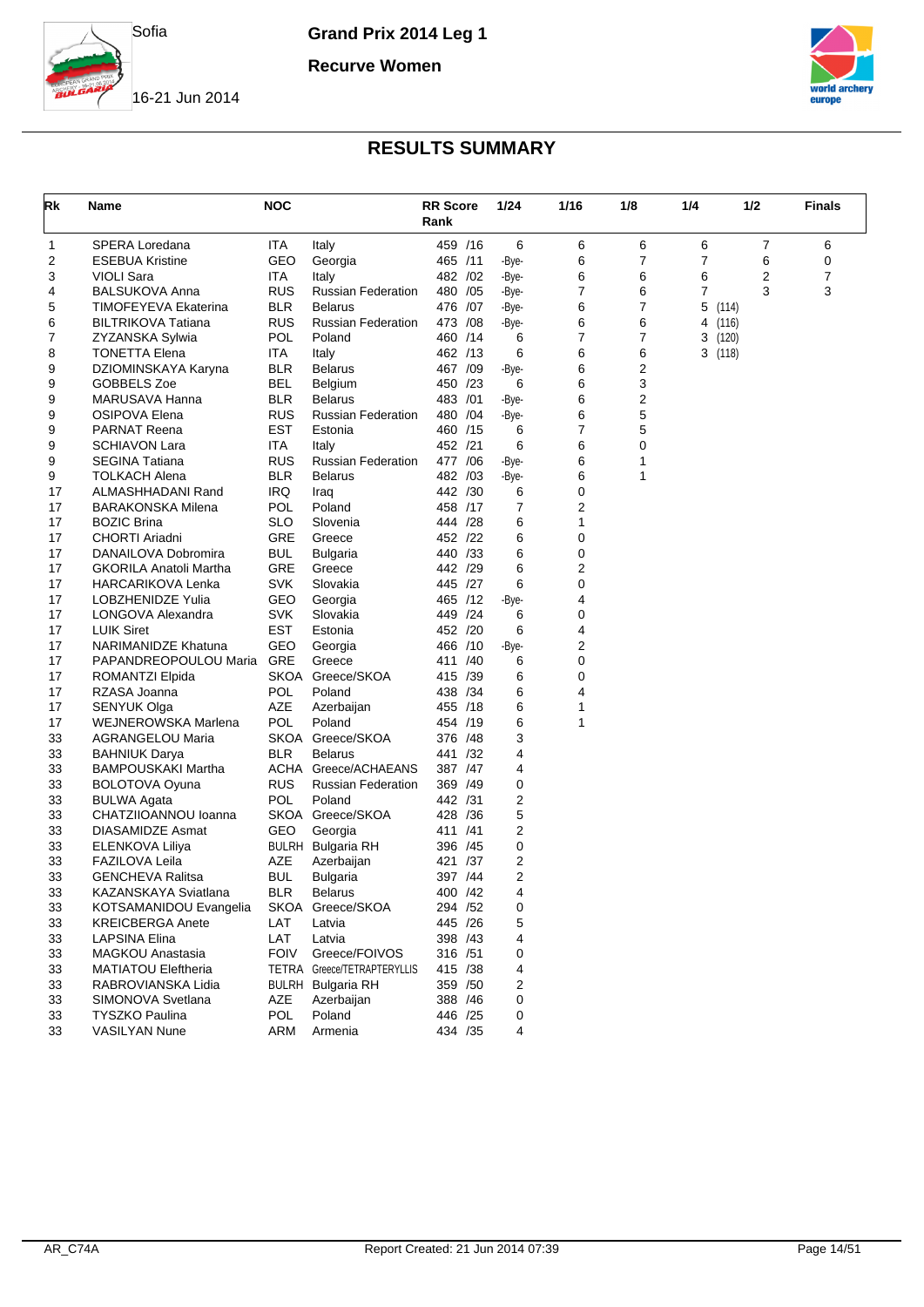

**Compound Men**





| Rk | Name                          | <b>NOC</b>   |                              | <b>RR</b> Score<br>Rank |     | 1/24  | 1/16 | 1/8 | 1/4 | 1/2 | Finals |
|----|-------------------------------|--------------|------------------------------|-------------------------|-----|-------|------|-----|-----|-----|--------|
| 1  | <b>VAVRO Mario</b>            | CRO          | Croatia                      | 531 /01                 |     | -Bye- | 149  | 148 | 143 | 146 | 138    |
| 2  | <b>DERNEKLI Furkan</b>        | TUR          | Turkey                       | 498 /14                 |     | -Bye- | 140  | 143 | 138 | 143 | 133    |
| 3  | KYRITSOGLOU Sam               | <b>BEL</b>   | Belgium                      | 506 /10                 |     | -Bye- | 141  | 145 | 142 | 139 | 140    |
| 4  | WOJTAS Jan                    | POL          | Poland                       | 510                     | /05 | -Bye- | 142  | 141 | 141 | 142 | 136    |
| 5  | DURNY Matus Jr.               | <b>SVK</b>   | Slovakia                     | 517 /04                 |     | -Bye- | 142  | 145 | 140 |     |        |
| 6  | <b>MARAS Serdar Bortay</b>    | TUR          | Turkey                       | 507                     | /09 | -Bye- | 140  | 143 | 138 |     |        |
| 7  | SITAR Dejan                   | <b>SLO</b>   | Slovenia                     | 530                     | /02 | -Bye- | 148  | 148 | 131 |     |        |
| 8  | <b>DUMITRASCU Gerard</b>      | <b>ROU</b>   | Romania                      | 488 /22                 |     | -Bye- | 141  | 138 | 126 |     |        |
| 9  | <b>ACHILIE Ovidiu</b>         | <b>ROU</b>   | Romania                      | 495 /16                 |     | -Bye- | 143  | 137 |     |     |        |
| 9  | AL-ABADI Abdulaziz            | QAT          | Qatar                        | 491 /20                 |     | -Bye- | 140  | 138 |     |     |        |
| 9  | <b>DURNY Matus</b>            | <b>SVK</b>   | Slovakia                     | 490 /21                 |     | -Bye- | 143  | 140 |     |     |        |
| 9  | <b>KOSTOPOULOS Athanasios</b> | GRE          | Greece                       | 496 /15                 |     | -Bye- | 140  | 143 |     |     |        |
| 9  | <b>KOUMERTAS Stavros</b>      | GRE          | Greece                       | 518                     | /03 | -Bye- | 146  | 141 |     |     |        |
| 9  | <b>PETROV Viktor</b>          | <b>BUL</b>   | <b>Bulgaria</b>              | 510 /06                 |     | -Bye- | 141  | 138 |     |     |        |
| 9  | PUSCA Gigi                    | ROU          | Romania                      | 508 /08                 |     | -Bye- | 137  | 140 |     |     |        |
| 9  | <b>SIGIL Peter</b>            | <b>DEN</b>   | Denmark                      | 508 /07                 |     | -Bye- | 141  | 137 |     |     |        |
| 17 | ABDURABU Khadher              | QAT          | Qatar                        | 457 /39                 |     | 136   | 123  |     |     |     |        |
| 17 | AL-ABADI Ahmed                | QAT          | Qatar                        | 498 /13                 |     | -Bye- | 137  |     |     |     |        |
| 17 | <b>CHUGUNOV Anton</b>         | <b>RUS</b>   | <b>Russian Federation</b>    | 504 /11                 |     | -Bye- | 137  |     |     |     |        |
| 17 | <b>COMEZ Emre</b>             | TUR          | Turkey                       | 481 /30                 |     | 137   | 142  |     |     |     |        |
| 17 | <b>EGOROV Ilya</b>            | <b>ISR</b>   | Israel                       | 477 /32                 |     | 134   | 143  |     |     |     |        |
| 17 | <b>GEORGIEV</b> lordan        | <b>BUL</b>   | <b>Bulgaria</b>              | 493 /19                 |     | -Bye- | 140  |     |     |     |        |
| 17 | <b>GERGINOV Vasil</b>         | <b>BULRH</b> | <b>Bulgaria RH</b>           | 494 /17                 |     | -Bye- | 142  |     |     |     |        |
| 17 | <b>KEMEZA Zilvinas</b>        | LTU          | Lithuania                    | 463 /37                 |     | 129   | 127  |     |     |     |        |
| 17 | <b>MASLAUSKAS Marius</b>      | LTU          | Lithuania                    | 488 /23                 |     | 138   | 134  |     |     |     |        |
| 17 | RADOI Alexandru               | ROU          | Romania                      | 483 /29                 |     | 140   | 127  |     |     |     |        |
| 17 | <b>SHEFI Snie</b>             | <b>ISR</b>   | Israel                       | 462 /38                 |     | 133   | 119  |     |     |     |        |
| 17 | <b>STANKUS Alfredas</b>       | LTU          | Lithuania                    | 487 /24                 |     | 138   | 127  |     |     |     |        |
| 17 | <b>TANDOGAN Baris</b>         | <b>TUR</b>   | Turkey                       | 503 /12                 |     | -Bye- | 142  |     |     |     |        |
| 17 | THEODORAKOPOULOS Vasileios    | GRE          | Greece                       | 493 /18                 |     | -Bye- | 138  |     |     |     |        |
| 17 | <b>VUCHKOV Dobromir</b>       | <b>BUL</b>   | <b>Bulgaria</b>              | 486 /25                 |     | 137   | 136  |     |     |     |        |
| 17 | YOGEV Ofer                    | <b>ISR</b>   | Israel                       | 477 /31                 |     | 134   | 137  |     |     |     |        |
| 33 | <b>KATZ Valery</b>            | <b>ISR</b>   | Israel                       | 465 /35                 |     | 123   |      |     |     |     |        |
| 33 | <b>KOVARSKY Moshe</b>         | <b>ISR</b>   | Israel                       | 414 /42                 |     | 124   |      |     |     |     |        |
| 33 | <b>KROAZIE Kyriakos</b>       | <b>PSA</b>   | Greece/P.S.A                 | 484 /28                 |     | 121   |      |     |     |     |        |
| 33 | <b>MOULASHIS Andreas</b>      | <b>CYP</b>   | Cyprus                       | 466 /34                 |     | 132   |      |     |     |     |        |
| 33 | <b>NAVEH Eyal</b>             | <b>ISR</b>   | Israel                       | 451 /40                 |     | 130   |      |     |     |     |        |
| 33 | <b>PERDIKOS Marios</b>        | <b>CYP</b>   | Cyprus                       | 485 /27                 |     | 130   |      |     |     |     |        |
| 33 | <b>RUSTAM KHAN Israf</b>      | QAT          | Qatar                        | 486 /26                 |     | 134   |      |     |     |     |        |
| 33 | <b>TAGGAR Eitan</b>           | <b>ISRIN</b> | Israel INZ                   | 449 / 41                |     | 122   |      |     |     |     |        |
| 33 | <b>TZOUVARAS Georgios</b>     |              | SOAAS Greece/S.O.A.A.S.O.E.E | 470 /33                 |     | 130   |      |     |     |     |        |
| 33 | <b>VASSILEV Marin</b>         |              | <b>BULRH</b> Bulgaria RH     | 465 / 36                |     | 134   |      |     |     |     |        |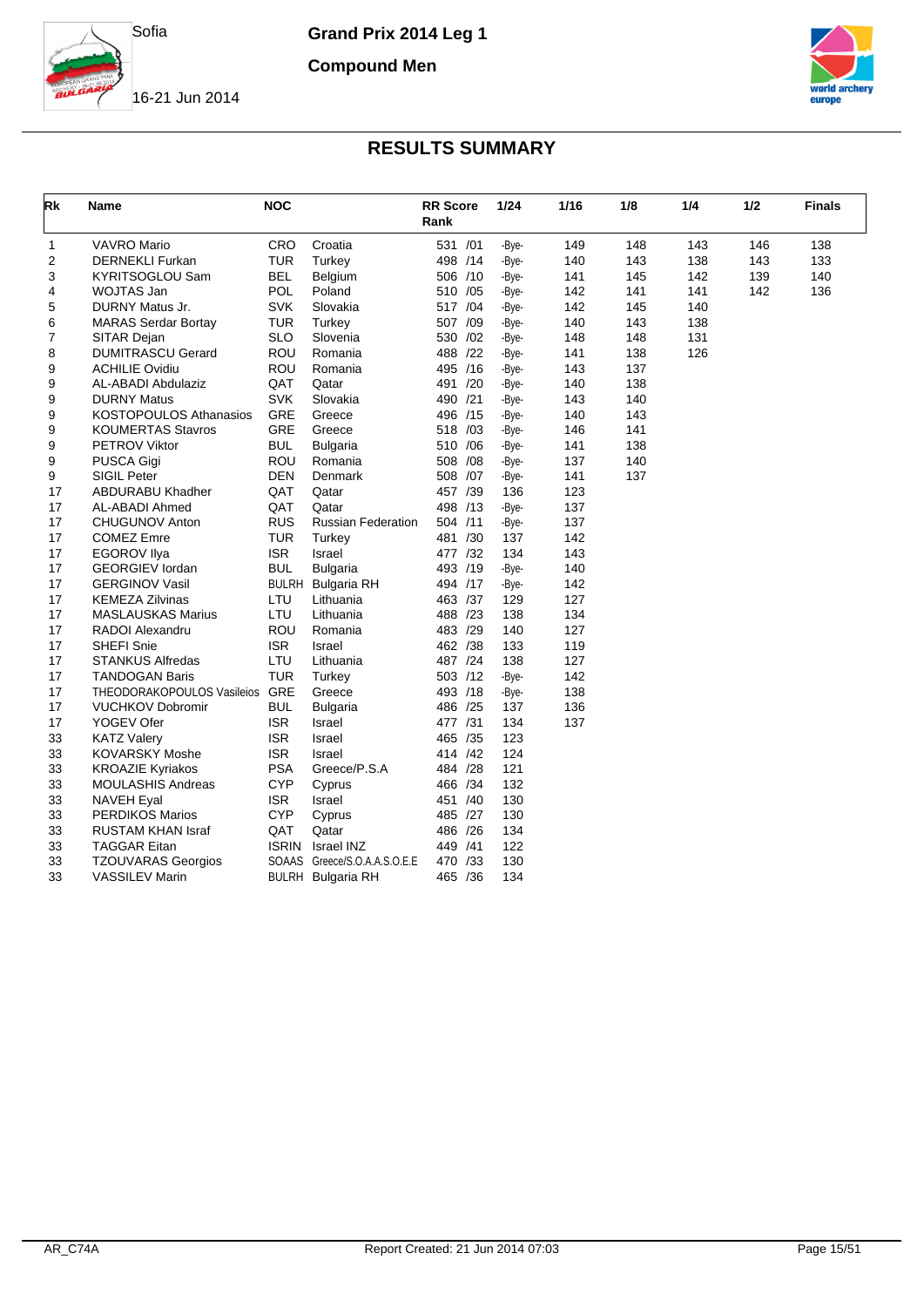

**Compound Women**



### 16-21 Jun 2014

| Rk             | Name                     | <b>NOC</b> |                           | <b>RR</b> Score<br>Rank | 1/8   | 1/4 | 1/2 | <b>Finals</b> |
|----------------|--------------------------|------------|---------------------------|-------------------------|-------|-----|-----|---------------|
|                | <b>CERNE Toja</b>        | <b>SLO</b> | Slovenia                  | /01<br>701              | -Bye- | 142 | 141 | 140           |
| $\overline{2}$ | ALMASHHADANI Fatimah     | <b>IRQ</b> | Iraq                      | 674 / 06                | 143   | 148 | 146 | 137           |
| 3              | <b>ORLIC Maja</b>        | <b>CRO</b> | Croatia                   | 690<br>/02              | -Bye- | 143 | 145 | 140           |
| 4              | DURNA Katarina           | <b>SVK</b> | Slovakia                  | 676 /04                 | 142   | 141 | 133 | 128           |
| 5              | TONTOEVA Diana           | <b>RUS</b> | <b>Russian Federation</b> | /03<br>682              | 140   | 142 |     |               |
| 6              | SZALANSKA Katarzyna      | <b>POL</b> | Poland                    | /08<br>662              | 142   | 139 |     |               |
| $\overline{7}$ | <b>DESSOY Catheline</b>  | <b>BEL</b> | Belgium                   | /07<br>666              | 138   | 133 |     |               |
| 7              | <b>FRANDSEN Ida</b>      | <b>DEN</b> | Denmark                   | 675 /05                 | 138   | 133 |     |               |
| 9              | ANTONOVA Dilyana         | BUL.G      | Bulgaria G.               | 626<br>/12              | 131   |     |     |               |
| 9              | LJUBINKOVIC Marija       | <b>SRB</b> | Serbia                    | 637<br>/11              | 130   |     |     |               |
| 9              | NOVIKOVA Elena           | <b>RUS</b> | <b>Russian Federation</b> | /09<br>659              | 138   |     |     |               |
| 9              | <b>PAHTER Helen</b>      | <b>ISR</b> | Israel                    | 650 /10                 | 134   |     |     |               |
| 9              | STANEVA Daniela          | <b>BUL</b> | Bulgaria                  | 600 /14                 | 126   |     |     |               |
| 9              | <b>VELICHKOVA Deniza</b> | BUL        | <b>Bulgaria</b>           | 618 /13                 | 128   |     |     |               |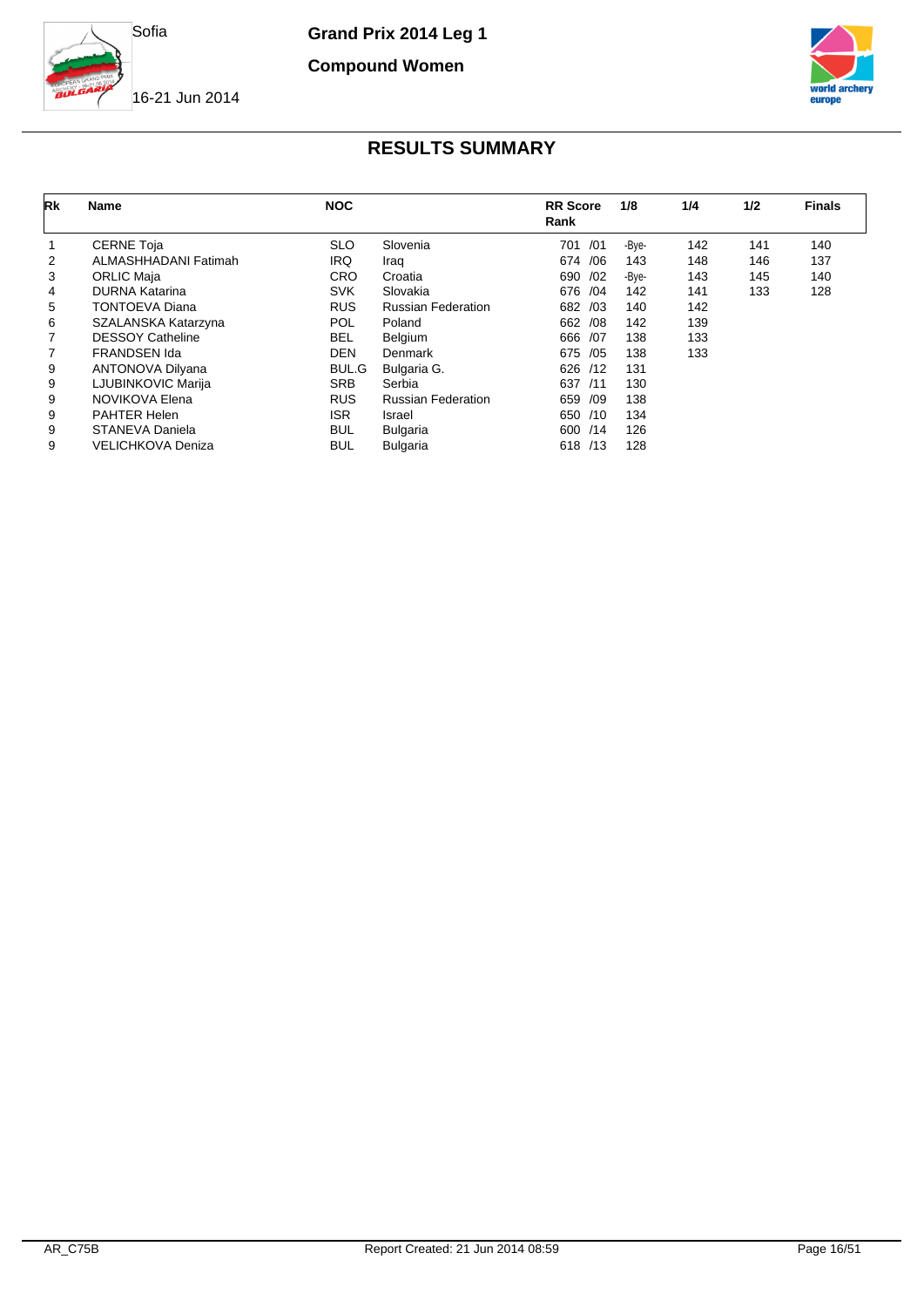

**Recurve Men**

**Final Round**

16-21 Jun 2014



|           | RR Rank /<br><b>Score</b> | <b>BkName</b><br>No.                        | <b>NOC</b><br>Code       | Quarterfinals                                     | <b>Semifinals</b>                         | <b>Finals</b>      |                                    |
|-----------|---------------------------|---------------------------------------------|--------------------------|---------------------------------------------------|-------------------------------------------|--------------------|------------------------------------|
| 33/<br>9/ | 635<br>655                | 33 JONI Muhammad Ikram<br>9 FIOROLI Alberto | MAS<br>ITA               | 3 (24, 28, 25, 28, 26)<br>7 (26, 28, 27, 27, 28)  | FIOROLI A (ITA)<br>0(28, 26, 27)          | LIAHUSHEV A (BLR)  |                                    |
| 5/<br>4/  | 660<br>664                | 5 PRILEPOV Anton<br>4 LIAHUSHEV Alexander   | <b>BLR</b><br><b>BLR</b> | 5 T.10 (28,29,30,28,28)<br>6 T.X (27,30,29,29,28) | LIAHUSHEV A (BLR)<br>6 (29,29,29)         | (26,25,26,25)      | <b>GOLD</b><br>DALIDOVICH P (BLR)  |
| 3/<br>11/ | 666<br>654                | 3 KOMOCAR Jaka<br>MORELLO Marco<br>11       | <b>SLO</b><br><b>ITA</b> | 0(27, 27, 26)<br>6(29,30,27)                      | <b>MORELLO M (ITA)</b><br>2 (28,25,26,25) | DALIDOVICH P (BLR) |                                    |
| 7/<br>2/  | 657<br>669                | EL HELALI Mimis<br>2 DALIDOVICH Pavel       | <b>CYP</b><br><b>BLR</b> | 5 T.8 (29,29,25,30,27)<br>6 T.9 (28,29,29,28,29)  | DALIDOVICH P (BLR)<br>6 (27,27,29,27)     | 7 (26,30,28,26)    | <b>SILVER</b><br>LIAHUSHEV A (BLR) |

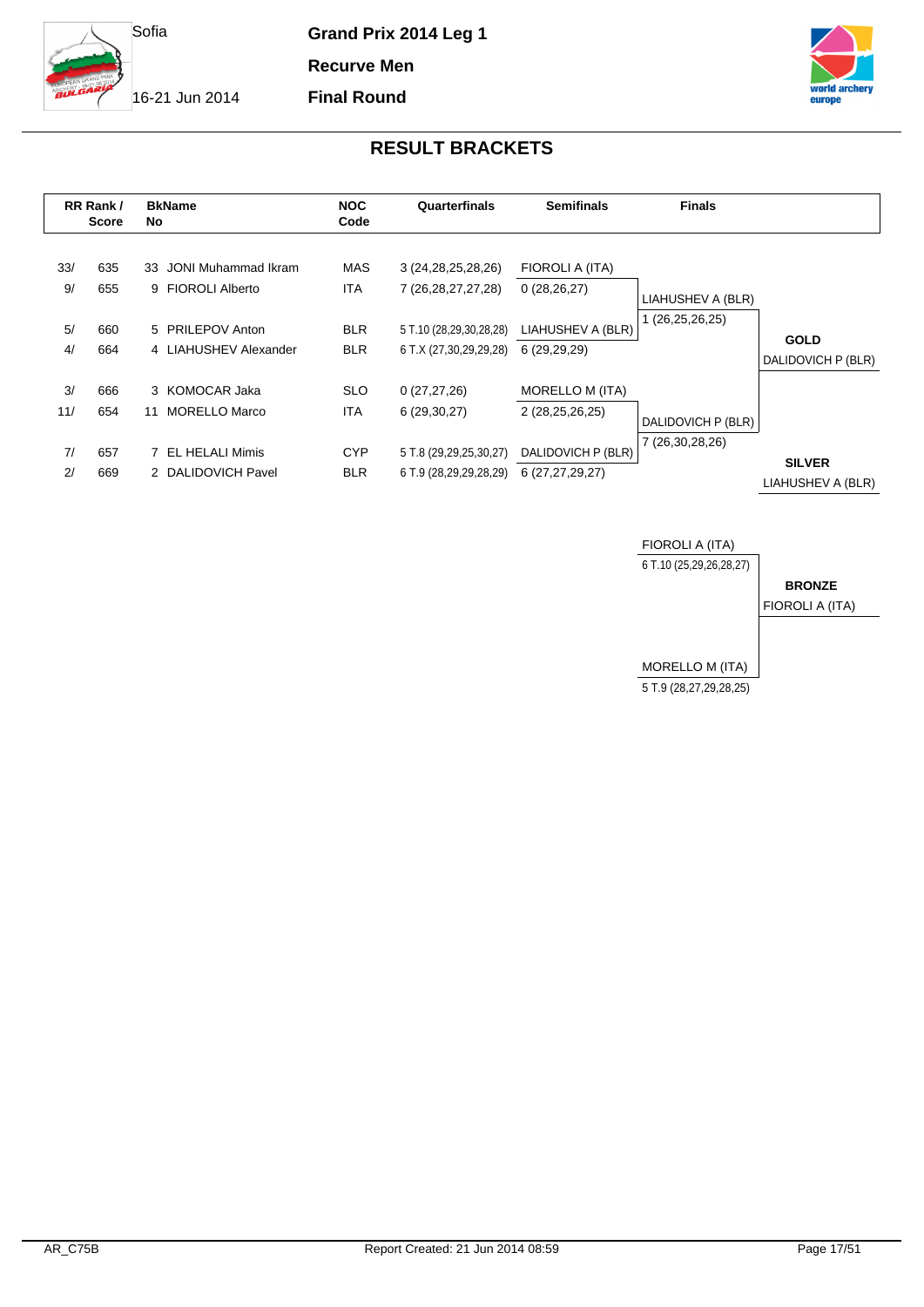

**Elimination Round**

**Recurve Men**

16-21 Jun 2014



|            | RR Rank/<br><b>Score</b> | No | <b>BkName</b>                           | <b>NOC</b><br>Code       | 1/48<br>Elimin. Round   | 1/24<br>Elimin. Round                     | 1/16<br>Elimin. Round                    | 1/8<br>Elimin. Round       | Quarterfinals          |
|------------|--------------------------|----|-----------------------------------------|--------------------------|-------------------------|-------------------------------------------|------------------------------------------|----------------------------|------------------------|
| 1/         | 670                      |    | 1 KOZHIN Alexander                      | <b>RUS</b>               |                         | KOZHIN A (RUS)                            |                                          |                            |                        |
|            |                          |    | pre-seeded in 1/16th                    |                          |                         |                                           |                                          |                            |                        |
|            |                          |    |                                         |                          |                         |                                           | KOZHIN A (RUS)<br>4 (26, 23, 28, 28, 27) |                            |                        |
|            |                          |    |                                         |                          |                         | -Bye-                                     |                                          |                            |                        |
|            |                          |    |                                         |                          |                         |                                           |                                          | <b>JONI MI (MAS)</b>       |                        |
| 33/        | 635                      |    | 33 JONI Muhammad Ikram                  | <b>MAS</b>               | 6(26, 28, 27)           | <b>JONI MI (MAS)</b>                      |                                          | 6 T.9 (28,27,26,30,27)     |                        |
| 80/        | 587                      |    | 80 SVILANOVIC Dragan                    | SRB                      | 0(25, 23, 23)           | 6 (27, 25, 27, 28)                        |                                          |                            |                        |
|            |                          |    |                                         |                          |                         |                                           | <b>JONI MI (MAS)</b>                     |                            |                        |
| 81/        | 585                      |    | 81 ANDERSEN Mads Kenneth                | DEN                      | 6 T.9* (28,24,27,25,25) | ANDERSEN MK (DEN)                         | 6 (27, 29, 27, 27, 28)                   |                            |                        |
| 32/        | 636                      |    | 32 BORODIN Alexey                       | <b>RUS</b>               | 5 T.9 (29,30,24,25,19)  | 2 (23, 25, 24, 28)                        |                                          |                            | <b>JONI MI (MAS)</b>   |
|            |                          |    |                                         |                          |                         |                                           |                                          |                            | 3 (24, 28, 25, 28, 26) |
| 17/        | 648                      |    | 17 KARAGEORGIOU Alexandros GRE<br>-Bye- |                          |                         | KARAGEORGIOU A (GRE)<br>6 (24,24,29,27)   |                                          |                            |                        |
|            |                          |    |                                         |                          |                         |                                           | KARAGEORGIOU A (GRE)                     |                            |                        |
| 65/        | 606                      |    | 65 RUEVSKI Konstantin                   | <b>BULRH</b>             | 7 (27, 27, 27, 28, 27)  | RUEVSKI K (BULRH)                         | 0(25,25,27)                              |                            |                        |
| 48/        | 626                      |    | 48 HRISTOV Hristo                       | <b>BUL</b>               | 3 (24, 26, 29, 28, 26)  | 2 (23,26,27,26)                           |                                          | MELOTTO L (ITA)            |                        |
|            |                          |    |                                         |                          |                         |                                           |                                          | 5 T.8 (28, 28, 29, 24, 25) |                        |
| 49/        | 624                      |    | 49 LATEV Asparuh                        | <b>BULRH</b>             | 2 (26,24,26,23)         | SHUSHADZE M (GEO)                         |                                          |                            |                        |
| 64/        | 608                      |    | 64 SHUSHADZE Mamuka                     | GEO                      | 6 (28,27,24,27)         | 3 (27, 27, 27, 27, 25)                    | MELOTTO L (ITA)                          |                            |                        |
|            |                          |    | -Bye-                                   |                          |                         | MELOTTO L (ITA)                           | 6(27, 26, 30)                            |                            |                        |
| 16/        | 649                      |    | 16 MELOTTO Luca                         | <b>ITA</b>               |                         | 7 (25,28,30,27,26)                        |                                          |                            |                        |
|            |                          |    |                                         |                          |                         |                                           |                                          |                            |                        |
| 9/         | 655                      |    | 9 FIOROLI Alberto                       | <b>ITA</b>               |                         | FIOROLI A (ITA)                           |                                          |                            |                        |
|            |                          |    | -Bye-                                   |                          |                         | 6 (29,26,28,28)                           | FIOROLI A (ITA)                          |                            |                        |
| 57/        | 617                      | 57 | <b>GARMAEV Yuryi</b>                    | <b>RUS</b>               | 7 (27,27,26,27,29)      | <b>GARMAEV Y (RUS)</b>                    | 6(27, 29, 25)                            |                            |                        |
| 56/        | 617                      |    | 56 CORBA Yusuf                          | <b>TUR</b>               | 3 (26,27,27,26,21)      | 2 (28,27,25,25)                           |                                          |                            |                        |
|            |                          |    |                                         |                          |                         |                                           |                                          | FIOROLI A (ITA)            |                        |
| 41/        | 629                      |    | 41 RIJAVEC Jan                          | <b>SLO</b>               | 6 (28,29,28)            | RIJAVEC J (SLO)                           |                                          | 6 (29, 28, 26, 27)         |                        |
| 72/        | 597                      |    | 72 KHACHATRYAN David                    | ARM                      | 0(24, 27, 25)           | 6 T.8 (26,30,28,24,25)                    | RIJAVEC J (SLO)                          |                            |                        |
|            |                          |    |                                         |                          |                         |                                           | 0(23, 27, 22)                            |                            |                        |
| 89/<br>24/ | 510<br>639               |    | 89 KRASNIQI Burim<br>24 SHPAKAU Siarhei | <b>KOS</b><br><b>BLR</b> | 0(24,25,22)             | SHPAKAU S (BLR)<br>5 T.7 (26,26,22,28,27) |                                          |                            |                        |
|            |                          |    |                                         |                          | 6(26, 27, 27)           |                                           |                                          |                            | FIOROLI A (ITA)        |
| 25/        | 638                      |    | 25 CINAR Sermet                         | <b>TUR</b>               | 6 (26,27,28)            | CINAR S (TUR)                             |                                          |                            | 7 (26, 28, 27, 27, 28) |
| 88/        | 513                      |    | 88 ASLLANI Hazir                        | KOS                      | 0(17, 12, 18)           | 6 (24, 26, 27, 25, 27)                    |                                          |                            |                        |
|            |                          |    |                                         |                          |                         |                                           | CINAR S (TUR)<br>7 (26,26,29,29,29)      |                            |                        |
| 73/        | 596                      |    | 73 JASSIM Mohammed Mahmood IRQ          |                          | 1 (27,25,24,25)         | AL-MOHANADI I (QAT)                       |                                          |                            |                        |
| 40/        | 630                      |    | 40 AL-MOHANADI Ibrahim                  | QAT                      | 7 (27,29,25,26)         | 4 (24, 24, 26, 27, 27)                    |                                          | CINAR S (TUR)              |                        |
|            |                          |    |                                         |                          |                         |                                           |                                          | 2 (27, 25, 26, 27)         |                        |
|            |                          |    |                                         |                          |                         | -Bye-                                     |                                          |                            |                        |
|            |                          |    |                                         |                          |                         |                                           | <b>WULFF N (DEN)</b>                     |                            |                        |
|            |                          |    | pre-seeded in 1/16th                    |                          |                         | WULFF N (DEN)                             | 3 (26, 27, 27, 27, 28)                   |                            |                        |
| 8/         | 656                      |    | 8 WULFF Nikolaj                         | <b>DEN</b>               |                         |                                           |                                          |                            |                        |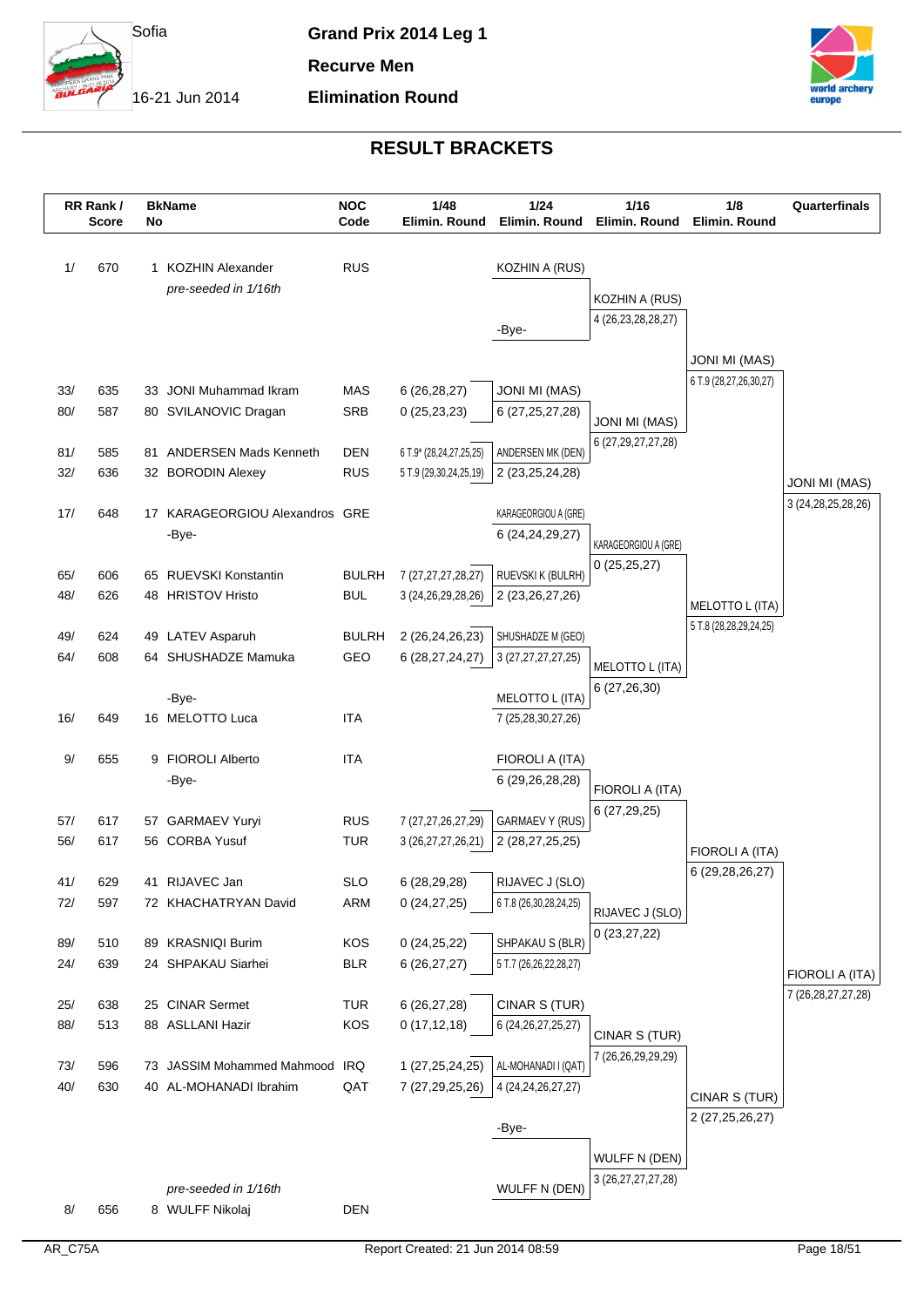

**Elimination Round**

**Recurve Men**

16-21 Jun 2014



|     | RR Rank/<br><b>Score</b> | No | <b>BkName</b>                     | <b>NOC</b><br>Code | 1/48<br>Elimin. Round  | 1/24<br>Elimin. Round         | 1/16<br>Elimin. Round    | 1/8<br>Elimin. Round                 | Quarterfinals                               |
|-----|--------------------------|----|-----------------------------------|--------------------|------------------------|-------------------------------|--------------------------|--------------------------------------|---------------------------------------------|
|     |                          |    |                                   |                    |                        |                               |                          |                                      |                                             |
| 5/  | 660                      |    | 5 PRILEPOV Anton                  | <b>BLR</b>         |                        | PRILEPOV A (BLR)              |                          |                                      |                                             |
|     |                          |    | pre-seeded in 1/16th              |                    |                        |                               | PRILEPOV A (BLR)         |                                      |                                             |
|     |                          |    |                                   |                    |                        | -Bye-                         | 7 (25, 25, 26, 27, 27)   |                                      |                                             |
|     |                          |    |                                   |                    |                        |                               |                          |                                      |                                             |
|     |                          |    |                                   |                    |                        |                               |                          | PRILEPOV A (BLR)                     |                                             |
| 37/ | 634                      |    | 37 GRISCHKE Marvin                | LIE                | 7 (24, 26, 26, 21, 28) | <b>GRISCHKE M (LIE)</b>       |                          | 6 (28, 30, 28, 27, 29)               |                                             |
| 76/ | 592                      |    | 76 STOYANOV Pavlin                | <b>BUL</b>         | 3 (20, 20, 26, 24, 27) | 7 (25,26,27,27,30)            | <b>GRISCHKE M (LIE)</b>  |                                      |                                             |
| 85/ | 561                      |    | 85 SCHOMMERS Nicolas              | <b>BEL</b>         | 3 (23, 25, 25, 26, 21) | VENGEROV R (AZE)              | 3 (25, 28, 25, 25, 26)   |                                      |                                             |
| 28/ | 637                      |    | 28 VENGEROV Roman                 | AZE                | 7 (28,25,26,24,26)     | 3 (25, 28, 23, 22, 26)        |                          |                                      |                                             |
|     |                          |    |                                   |                    |                        |                               |                          |                                      | PRILEPOV A (BLR)                            |
| 21/ | 644                      | 21 | <b>BALAZ Boris</b>                | <b>SVK</b>         |                        | <b>BALAZ B (SVK)</b>          |                          |                                      | 5 T.10 (28,29,30,28,28)                     |
|     |                          |    | -Bye-                             |                    |                        | 7 (26,28,26,26,26)            | BALAZ B (SVK)            |                                      |                                             |
| 69/ | 603                      |    | 69 SALEM Ali Ahmed                | QAT                | 0(23,26,23)            | <b>IBRAHIM PUTRA AF (MAS)</b> | 3 (24, 25, 21, 28, 25)   |                                      |                                             |
| 44/ | 629                      |    | 44 IBRAHIM PUTRA Arif Farhan      | MAS                | 6(25, 27, 25)          | 3 (27, 25, 26, 25, 25)        |                          |                                      |                                             |
|     |                          |    |                                   |                    |                        |                               |                          | LAURSEN BM (DEN)                     |                                             |
| 53/ | 619                      | 53 | SHAHNAZARYAN Vasil                | ARM                | 6(27, 28, 25)          | SHAHNAZARYAN V (ARM)          |                          | 4 (29, 28, 28, 27, 26)               |                                             |
| 60/ | 612                      |    | 60 ROYEN Laurent                  | <b>BEL</b>         | 0(25,26,23)            | 0(24, 27, 25)                 | LAURSEN BM (DEN)         |                                      |                                             |
|     |                          |    | -Bye-                             |                    |                        | LAURSEN BM (DEN)              | 7 (26,25,24,24,28)       |                                      |                                             |
| 12/ | 652                      |    | 12 LAURSEN Bjarne Marius          | <b>DEN</b>         |                        | 6 (26,29,27)                  |                          |                                      |                                             |
|     |                          |    |                                   |                    |                        |                               |                          |                                      |                                             |
| 13/ | 652                      |    | 13 KAROUKIN Anton                 | <b>BLR</b>         |                        | KAROUKIN A (BLR)              |                          |                                      |                                             |
|     |                          |    | -Bye-                             |                    |                        | 7 (25, 26, 27, 27, 28)        | KAROUKIN A (BLR)         |                                      |                                             |
| 61/ | 611                      | 61 | <b>MIRCHEV Miroslav</b>           | <b>BUL</b>         | 6 (28, 22, 25, 27, 25) | MIRCHEV M (BUL)               | 6 (26,28,26,26,28)       |                                      |                                             |
| 52/ | 621                      |    | 52 HAZARUMYAN Gevorg              | ARM                | 4 (25,25,25,26,25)     | 3 (24, 26, 25, 29, 24)        |                          |                                      |                                             |
|     |                          |    |                                   |                    |                        |                               |                          | KAROUKIN A (BLR)<br>2 (26,27,28,16)  |                                             |
| 45/ | 629                      |    | 45 MIHALIC Matija                 | <b>CRO</b>         | 6 (27,27,28,26)        | MIHALIC M (CRO)               |                          |                                      |                                             |
| 68/ | 604                      |    | 68 LAPSINS Eduards                | LAT                | 2 (28,25,27,24)        | 5 T.9 (27,29,27,27,26)        | HABJAN MALAVASIC D (SLO) |                                      |                                             |
|     |                          |    | -Bye-                             |                    |                        | HABJAN MALAVASIC D (SLO)      | 4 (26, 26, 28, 25, 28)   |                                      |                                             |
| 20/ | 645                      |    | 20 HABJAN MALAVASIC Den           | <b>SLO</b>         |                        | 6 T.X (28,27,27,28,25)        |                          |                                      |                                             |
|     |                          |    |                                   |                    |                        |                               |                          |                                      | LIAHUSHEV A (BLR)<br>6 T.X (27,30,29,29,28) |
| 29/ | 637                      |    | 29 HRISTOV Yavor Vasilev          | <b>BUL</b>         | 6 (29,25,28)           | HRISTOV YV (BUL)              |                          |                                      |                                             |
| 84/ | 575                      |    | 84 AL-HAMADANI Ali Adnan Mohammed | IRQ                | 0(23,20,24)            | 4 (28, 23, 27, 27, 27)        | WOJTKOWIAK R (POL)       |                                      |                                             |
| 77/ | 591                      | 77 | IAKOVIDIS Charalampos             | GRE                | 2 (29,23,26,26)        | WOJTKOWIAK R (POL)            | 3 (29, 27, 28, 27, 27)   |                                      |                                             |
| 36/ | 635                      |    | 36 WOJTKOWIAK Rafal               | <b>POL</b>         | 6 (28, 28, 28, 28)     | 6 (26,26,26,29,28)            |                          |                                      |                                             |
|     |                          |    |                                   |                    |                        |                               |                          | LIAHUSHEV A (BLR)<br>6 (29,27,28,30) |                                             |
|     |                          |    |                                   |                    |                        | -Bye-                         |                          |                                      |                                             |
|     |                          |    |                                   |                    |                        |                               | LIAHUSHEV A (BLR)        |                                      |                                             |
|     |                          |    | pre-seeded in 1/16th              |                    |                        | LIAHUSHEV A (BLR)             | 7 (27,28,28,28,28)       |                                      |                                             |
| 4/  | 664                      |    | 4 LIAHUSHEV Alexander             | <b>BLR</b>         |                        |                               |                          |                                      |                                             |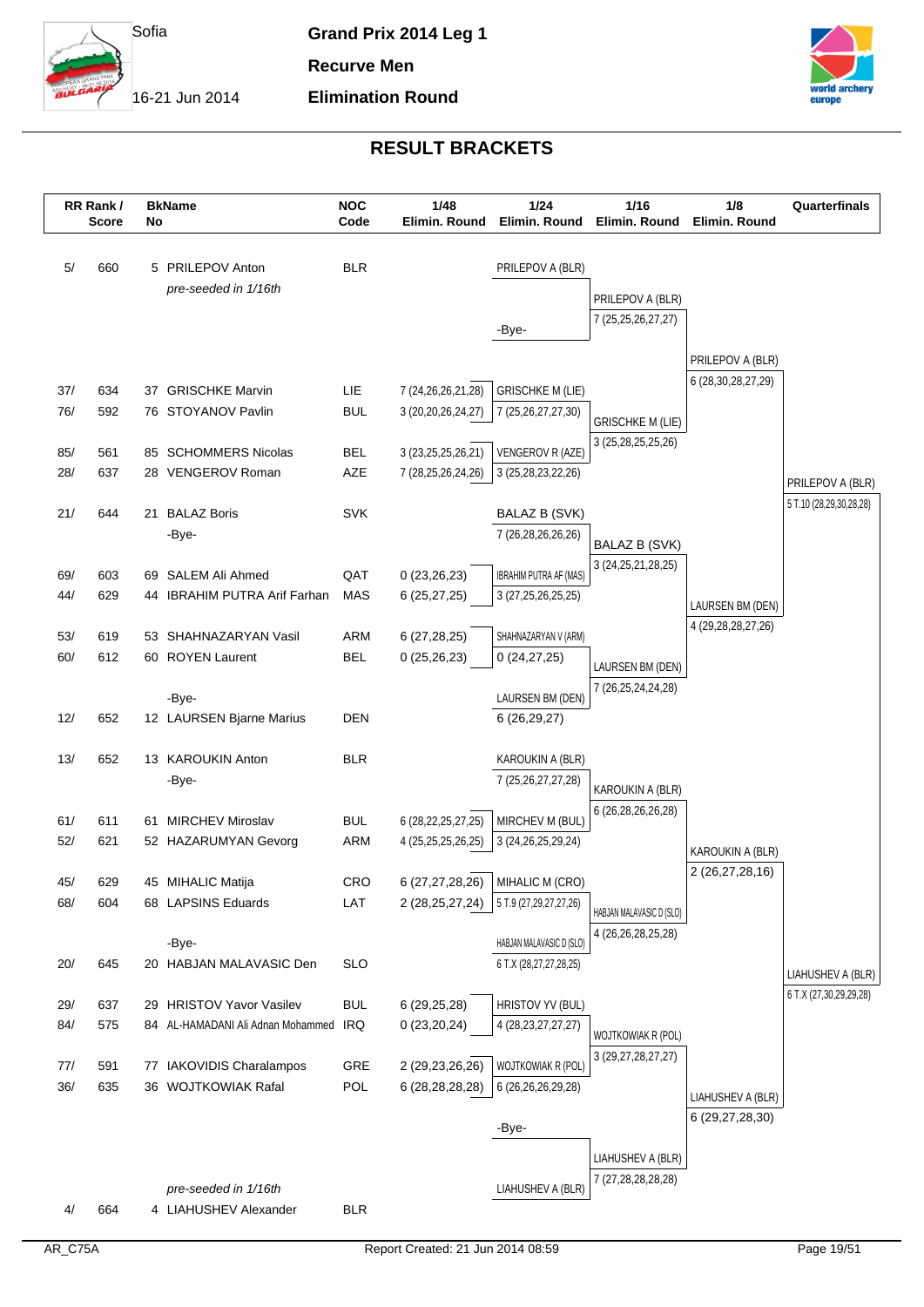

**Elimination Round**

**Recurve Men**

16-21 Jun 2014



|       | RR Rank/<br><b>Score</b> | No | <b>BkName</b>                | <b>NOC</b><br>Code | 1/48<br>Elimin. Round   | $1/24$<br>Elimin. Round | $1/16$<br>Elimin. Round | 1/8<br>Elimin. Round                  | Quarterfinals                    |
|-------|--------------------------|----|------------------------------|--------------------|-------------------------|-------------------------|-------------------------|---------------------------------------|----------------------------------|
|       |                          |    |                              |                    |                         |                         |                         |                                       |                                  |
| 3/    | 666                      |    | 3 KOMOCAR Jaka               | <b>SLO</b>         |                         | KOMOCAR J (SLO)         |                         |                                       |                                  |
|       |                          |    | pre-seeded in 1/16th         |                    |                         |                         | KOMOCAR J (SLO)         |                                       |                                  |
|       |                          |    |                              |                    |                         | -Bye-                   | 6(28, 28, 30)           |                                       |                                  |
|       |                          |    |                              |                    |                         |                         |                         |                                       |                                  |
|       |                          |    |                              |                    |                         |                         |                         | KOMOCAR J (SLO)                       |                                  |
| 35/   | 635                      |    | 35 DETKA Michal              | POL                | 6(29, 28, 27)           | DETKA M (POL)           |                         | 7 (25,30,29,28)                       |                                  |
| 78/   | 591                      |    | 78 RATHGEB Benjamin          | <b>SUIT</b>        | 0(26, 25, 19)           | 2 (25,25,26,25)         | <b>WOJCIK R (POL)</b>   |                                       |                                  |
| 83/   | 584                      |    | 83 KOHLER Andrej             | <b>SVK</b>         | 0(27, 24, 24)           | WOJCIK R (POL)          | 0(26,26,27)             |                                       |                                  |
| 30/   | 637                      |    | 30 WOJCIK Rafal              | POL                | 6 (28,29,26)            | 6 (25,29,28,25)         |                         |                                       |                                  |
|       |                          |    |                              |                    |                         |                         |                         |                                       | KOMOCAR J (SLO)<br>0(27, 27, 26) |
| 19/   | 645                      |    | 19 SONNICHSEN Frederik       | <b>DEN</b>         |                         | SONNICHSEN F (DEN)      |                         |                                       |                                  |
|       |                          |    | -Bye-                        |                    |                         | 6 (27,24,28)            | SONNICHSEN F (DEN)      |                                       |                                  |
| 67/   | 605                      |    | 67 VELIKOV Vencislav         | <b>BUL</b>         | 0(25, 25, 24)           | MOSESHVILI J (GEO)      | 3 (28, 24, 26, 27, 25)  |                                       |                                  |
| 46/   | 628                      |    | 46 MOSESHVILI Jaba           | GEO                | 6(26, 26, 28)           | 0(20, 19, 25)           |                         |                                       |                                  |
|       |                          |    |                              |                    |                         |                         |                         | LAURIDSEN C (DEN)                     |                                  |
| 51/   | 622                      |    | 51 ORLIC Vedran              | CRO                | 5 T.7 (28,28,27,23,25)  | AZMI MAA (MAS)          |                         | 1 (25, 25, 25, 26)                    |                                  |
| 62/   | 611                      |    | 62 AZMI Muhammad Aidid Azizi | <b>MAS</b>         | 6 T.10 (28,26,22,25,26) | 0(25, 24, 25)           | LAURIDSEN C (DEN)       |                                       |                                  |
|       |                          |    | -Bye-                        |                    |                         | LAURIDSEN C (DEN)       | 7 (27,28,26,29,26)      |                                       |                                  |
| 14/   | 649                      |    | 14 LAURIDSEN Casper          | <b>DEN</b>         |                         | 6 (27,29,26)            |                         |                                       |                                  |
|       |                          |    |                              |                    |                         |                         |                         |                                       |                                  |
| 11/   | 654                      |    | 11 MORELLO Marco             | <b>ITA</b>         |                         | MORELLO M (ITA)         |                         |                                       |                                  |
|       |                          |    | -Bye-                        |                    |                         | 7 (27,29,28,28)         | MORELLO M (ITA)         |                                       |                                  |
| 59/   | 612                      |    | 59 HURBAN JR. Vladimir       | <b>SVK</b>         | 6(28, 27, 27)           | HURBAN JR. V (SVK)      | 6 (27,29,24,27,29)      |                                       |                                  |
| 54/   | 618                      |    | 54 APSITIS Janis             | LAT                | 0(23, 24, 24)           | 1 (26,29,24,27)         |                         |                                       |                                  |
|       |                          |    |                              |                    |                         |                         |                         | MORELLO M (ITA)<br>6 (28,28,26,26,28) |                                  |
| 43/   | 629                      |    | 43 DACHEV Damyan             | <b>BUL</b>         | 6 (29, 25, 27, 27)      | DACHEV D (BUL)          |                         |                                       |                                  |
| 70/   | 602                      |    | 70 KADIDZE Tariel            | GEO                | 2 (27, 25, 25, 27)      | 1 (28,28,25,23)         | MARUSAU M (BLR)         |                                       |                                  |
| 91/   | 497                      |    | 91 LUZHNICA Bardhyl          | KOS                | -Bye-                   | MARUSAU M (BLR)         | 4 (26, 27, 27, 28, 26)  |                                       |                                  |
| 22/   | 643                      |    | 22 MARUSAU Mikalai           | <b>BLR</b>         |                         | 7 (29,28,30,24)         |                         |                                       |                                  |
|       |                          |    |                              |                    |                         |                         |                         |                                       | MORELLO M (ITA)                  |
| 27/   | 637                      |    | 27 POPOVIC Luka              | SRB                | 7 (29,27,22,29)         | POPOVIC L (SRB)         |                         |                                       | 6 (29,30,27)                     |
| 86/   | 557                      |    | 86 POPESCU Dan               | ROU                | 1 (20,23,22,22)         | 5 T.8 (28,25,27,29,25)  | <b>BIZON K (POL)</b>    |                                       |                                  |
| 75/   | 594                      |    | 75 HELBIN Kasper             | POL                | 2 (22,21,25,27)         | <b>BIZON K (POL)</b>    | 7 (27,30,29,28)         |                                       |                                  |
| $38/$ | 633                      |    | 38 BIZON Kacper              | POL                | 6 (25,23,23,28)         | 6 T.10 (28,27,27,28,25) |                         |                                       |                                  |
|       |                          |    |                              |                    |                         |                         |                         | <b>BIZON K (POL)</b>                  |                                  |
|       |                          |    |                              |                    |                         | -Bye-                   |                         | 4 (27, 23, 28, 30, 27)                |                                  |
|       |                          |    |                              |                    |                         |                         | PASQUALUCCI D (ITA)     |                                       |                                  |
|       |                          |    | pre-seeded in 1/16th         |                    |                         | PASQUALUCCI D (ITA)     | 1 (27,26,26,26)         |                                       |                                  |
| 6/    | 658                      |    | 6 PASQUALUCCI David          | <b>ITA</b>         |                         |                         |                         |                                       |                                  |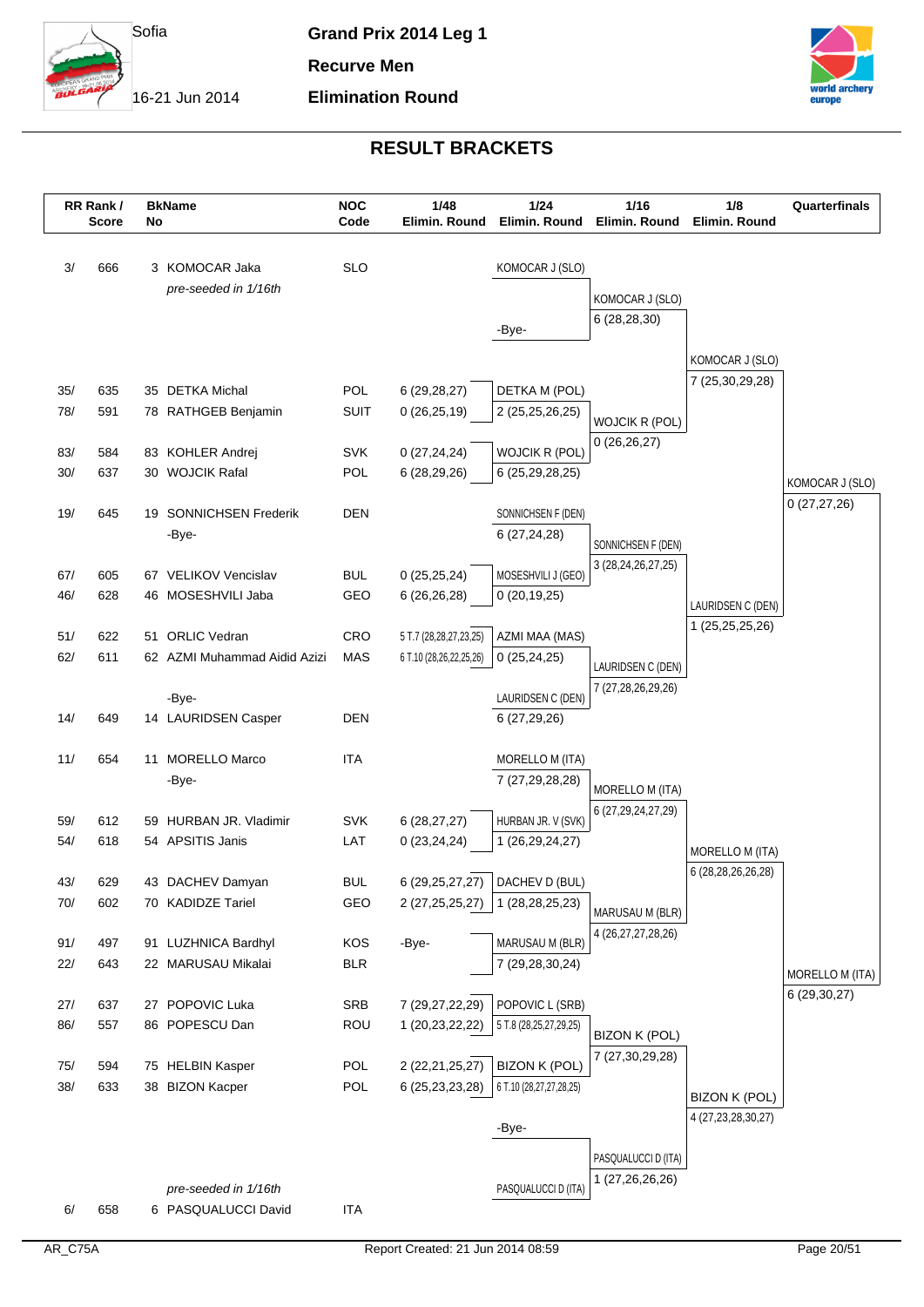

**Elimination Round**

**Recurve Men**

16-21 Jun 2014



|            | RR Rank/<br><b>Score</b> | No | <b>BkName</b>                              | <b>NOC</b><br>Code       | 1/48<br>Elimin. Round                            | $1/24$<br>Elimin. Round               | 1/16<br>Elimin. Round                        | 1/8<br>Elimin, Round                    | Quarterfinals          |
|------------|--------------------------|----|--------------------------------------------|--------------------------|--------------------------------------------------|---------------------------------------|----------------------------------------------|-----------------------------------------|------------------------|
|            |                          |    |                                            |                          |                                                  |                                       |                                              |                                         |                        |
| 7/         | 657                      |    | 7 EL HELALI Mimis                          | <b>CYP</b>               |                                                  | EL HELALI M (CYP)                     |                                              |                                         |                        |
|            |                          |    | pre-seeded in 1/16th                       |                          |                                                  |                                       | EL HELALI M (CYP)                            |                                         |                        |
|            |                          |    |                                            |                          |                                                  | -Bye-                                 | 6(27, 28, 27)                                |                                         |                        |
|            |                          |    |                                            |                          |                                                  |                                       |                                              |                                         |                        |
|            |                          |    |                                            |                          |                                                  |                                       |                                              | EL HELALI M (CYP)<br>6 (28,28,29,26,28) |                        |
| 39/        | 630                      |    | 39 VAN BULCK Mathias                       | <b>BEL</b>               | 6 (26,28,21,24,26)                               | VAN BULCK M (BEL)                     |                                              |                                         |                        |
| 74/        | 596                      |    | 74 KALOMOIRIS Georgios                     | GRE                      | 4 (22, 25, 28, 26, 25)                           | 4 (25,29,25,27,22)                    | KOPNIN A (AZE)                               |                                         |                        |
| 87/        | 548                      |    | 87 MITOV Ivan                              | BUL.P                    | 3 (29, 24, 22, 27, 23)                           | KOPNIN A (AZE)                        | 0(26, 26, 26)                                |                                         |                        |
| 26/        | 638                      |    | 26 KOPNIN Aleksey                          | AZE                      | 7 (29,27,28,24,27)                               | 6 (25, 28, 27, 27, 25)                |                                              |                                         | EL HELALI M (CYP)      |
|            |                          |    |                                            |                          |                                                  |                                       |                                              |                                         | 5 T.8 (29,29,25,30,27) |
| 23/        | 642                      |    | 23 KIRSEVER Kerem                          | <b>TUR</b>               | 6(26, 29, 30)                                    | KIRSEVER K (TUR)                      |                                              |                                         |                        |
| 90/        | 499                      |    | 90 LUZHNICA Atdhe                          | KOS                      | 0(22, 22, 20)                                    | 5 T.8 (29,29,28,27,27)                | WONG A (MAS)                                 |                                         |                        |
| 71/        | 601                      | 71 | SALMAN Ali Muhi                            | <b>IRQ</b>               | 1 (25,25,23,23)                                  | WONG A (MAS)                          | 4 (24, 27, 23, 28, 25)                       |                                         |                        |
| 42/        | 629                      |    | 42 WONG Adam                               | <b>MAS</b>               | 7 (27,25,25,30)                                  | 6 T.X (25,27,28,29,29)                |                                              | BIZJAK R (SLO)                          |                        |
|            |                          |    |                                            |                          |                                                  |                                       |                                              | 4 (27,29,28,28,27)                      |                        |
| 55/<br>58/ | 617<br>615               | 55 | PRODANOVIC Nikola<br>58 OJAMAE Pearu Jakob | <b>SRB</b><br><b>EST</b> | 3 (22, 18, 29, 25, 26)<br>7 (24, 28, 23, 25, 28) | <b>OJAMAE PJ (EST)</b><br>0(23,22,25) |                                              |                                         |                        |
|            |                          |    |                                            |                          |                                                  |                                       | BIZJAK R (SLO)                               |                                         |                        |
|            |                          |    | -Bye-                                      |                          |                                                  | BIZJAK R (SLO)                        | 6 (27, 26, 28, 27, 28)                       |                                         |                        |
| 10/        | 655                      |    | 10 BIZJAK Rok                              | <b>SLO</b>               |                                                  | 6 (27,26,29)                          |                                              |                                         |                        |
| 15/        | 649                      |    | 15 RUFER Thomas                            | SUI                      |                                                  | <b>RUFER T (SUI)</b>                  |                                              |                                         |                        |
|            |                          |    | -Bye-                                      |                          |                                                  | 5 T.7 (25,25,28,27,24)                |                                              |                                         |                        |
|            |                          |    |                                            |                          |                                                  |                                       | ROSDI MN (MAS)<br>6 T.10 (26,28,26,27,25)    |                                         |                        |
| 63/        | 609                      |    | 63 SIGAUSKAS Vladas                        | LTU                      | 2 (25,25,22,23)                                  | ROSDI MN (MAS)                        |                                              |                                         |                        |
| 50/        | 624                      |    | 50 ROSDI M. Norhairulnizam                 | <b>MAS</b>               | 6 (27,22,26,26)                                  | 6 T.8 (24,28,28,26,27)                |                                              | ROSDI MN (MAS)                          |                        |
| 47/        | 628                      |    | 47 CAZZANIGA Giorgio                       | <b>ITA</b>               | 6(26, 26, 26, 27)                                | CAZZANIGA G (ITA)                     |                                              | 2 (29,27,26,27)                         |                        |
| 66/        | 605                      |    | 66 PKHAKADZE Lasha                         | GEO                      | 2 (24,28,23,24)                                  | 4 (27, 26, 26, 28, 27)                |                                              |                                         |                        |
|            |                          |    |                                            |                          |                                                  |                                       | FALDZINSKI M (POL)<br>5 T.9 (25,27,26,29,26) |                                         |                        |
|            |                          |    | -Bye-                                      |                          |                                                  | FALDZINSKI M (POL)                    |                                              |                                         |                        |
| 18/        | 647                      |    | 18 FALDZINSKI Maciej                       | POL                      |                                                  | 6 (28,28,26,26,27)                    |                                              |                                         | DALIDOVICH P (BLR)     |
| 31/        | 637                      |    | 31 LAURSEN Martin Klingenberg              | <b>DEN</b>               | 6 (28,25,26,28)                                  | LAURSEN MK (DEN)                      |                                              |                                         | 6 T.9 (28,29,29,28,29) |
| 82/        | 584                      |    | 82 ABDORRABOH Farhan                       | QAT                      | 2 (17,20,29,20)                                  | 6 (24, 29, 29, 28, 28)                |                                              |                                         |                        |
|            |                          |    |                                            |                          |                                                  |                                       | LAURSEN MK (DEN)<br>3 (29, 25, 27, 26, 25)   |                                         |                        |
| 79/        | 589                      |    | 79 GAHRAMANOV Zaur                         | AZE                      | 0(24, 26, 25)                                    | SENYUK T (AZE)                        |                                              |                                         |                        |
| 34/        | 635                      |    | 34 SENYUK Taras                            | AZE                      | 6 (29,28,27)                                     | 4 (28, 28, 30, 25, 26)                |                                              | DALIDOVICH P (BLR)                      |                        |
|            |                          |    |                                            |                          |                                                  | -Bye-                                 |                                              | 6 (27,29,28,29)                         |                        |
|            |                          |    |                                            |                          |                                                  |                                       | DALIDOVICH P (BLR)                           |                                         |                        |
|            |                          |    |                                            |                          |                                                  |                                       | 7 (29,29,27,26,28)                           |                                         |                        |
| 2/         | 669                      |    | pre-seeded in 1/16th<br>2 DALIDOVICH Pavel | <b>BLR</b>               |                                                  | DALIDOVICH P (BLR)                    |                                              |                                         |                        |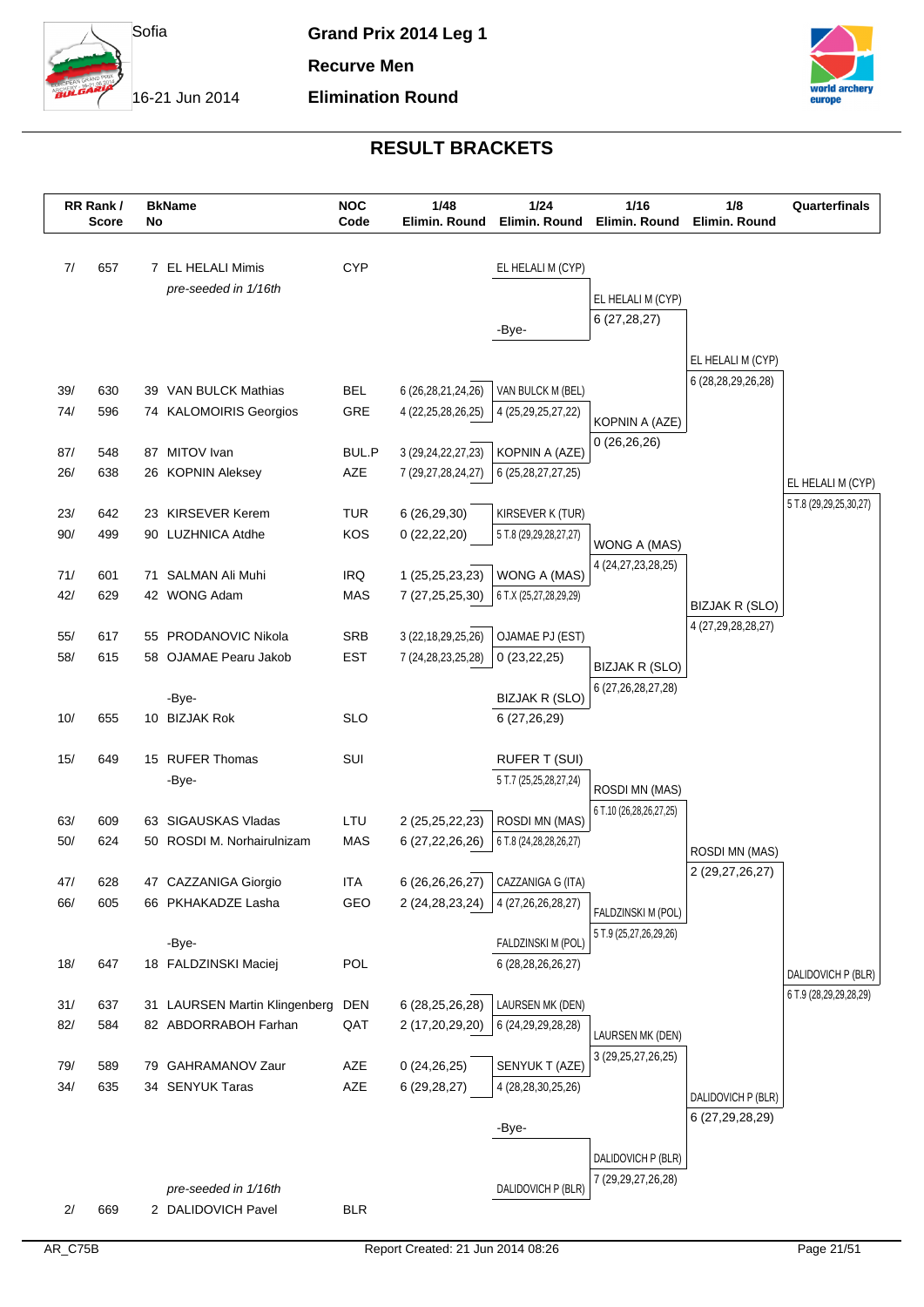

**Recurve Women**

**Final Round**

16-21 Jun 2014



|                        | RR Rank /<br><b>Score</b> | No | <b>BkName</b>                                                                     | <b>NOC</b><br>Code                             | Quarterfinals                                                                                       | <b>Semifinals</b>                                                                         | <b>Finals</b>                   |                                 |
|------------------------|---------------------------|----|-----------------------------------------------------------------------------------|------------------------------------------------|-----------------------------------------------------------------------------------------------------|-------------------------------------------------------------------------------------------|---------------------------------|---------------------------------|
| 16/<br>8/<br>5/<br>13/ | 459<br>473<br>480<br>462  |    | 16 SPERA Loredana<br>8 BILTRIKOVA Tatiana<br>5 BALSUKOVA Anna<br>13 TONETTA Elena | <b>ITA</b><br><b>RUS</b><br><b>RUS</b><br>ITA. | 6 (28, 22, 21, 27, 28)<br>4 (21, 24, 23, 25, 23)<br>7 (26, 25, 24, 27, 26)<br>3(28, 25, 16, 26, 23) | SPERA L (ITA)<br>7 (27,29,22,26,29)<br><b>BALSUKOVA A (RUS)</b><br>3 (23, 26, 27, 26, 27) | SPERA L (ITA)<br>6(24, 28, 26)  | <b>GOLD</b><br>SPERA L (ITA)    |
| 14/<br>11/             | 460<br>465                | 11 | 14 ZYZANSKA Sylwia<br><b>ESEBUA Kristine</b>                                      | <b>POL</b><br><b>GEO</b>                       | 3 (28, 26, 20, 22, 24)<br>7 (23, 29, 21, 22, 25)                                                    | ESEBUA K (GEO)<br>6 (28,25,28,28)                                                         | ESEBUA K (GEO)<br>0(22, 27, 25) |                                 |
| 7/<br>2/               | 476<br>482                |    | <b>TIMOFEYEVA Ekaterina</b><br>2 VIOLI Sara                                       | <b>BLR</b><br><b>ITA</b>                       | 5 T.6 (27,24,26,18,19)<br>6 T.9 (25,21,26,28,23)                                                    | VIOLI S (ITA)<br>2 (25,26,26,27)                                                          |                                 | <b>SILVER</b><br>ESEBUA K (GEO) |

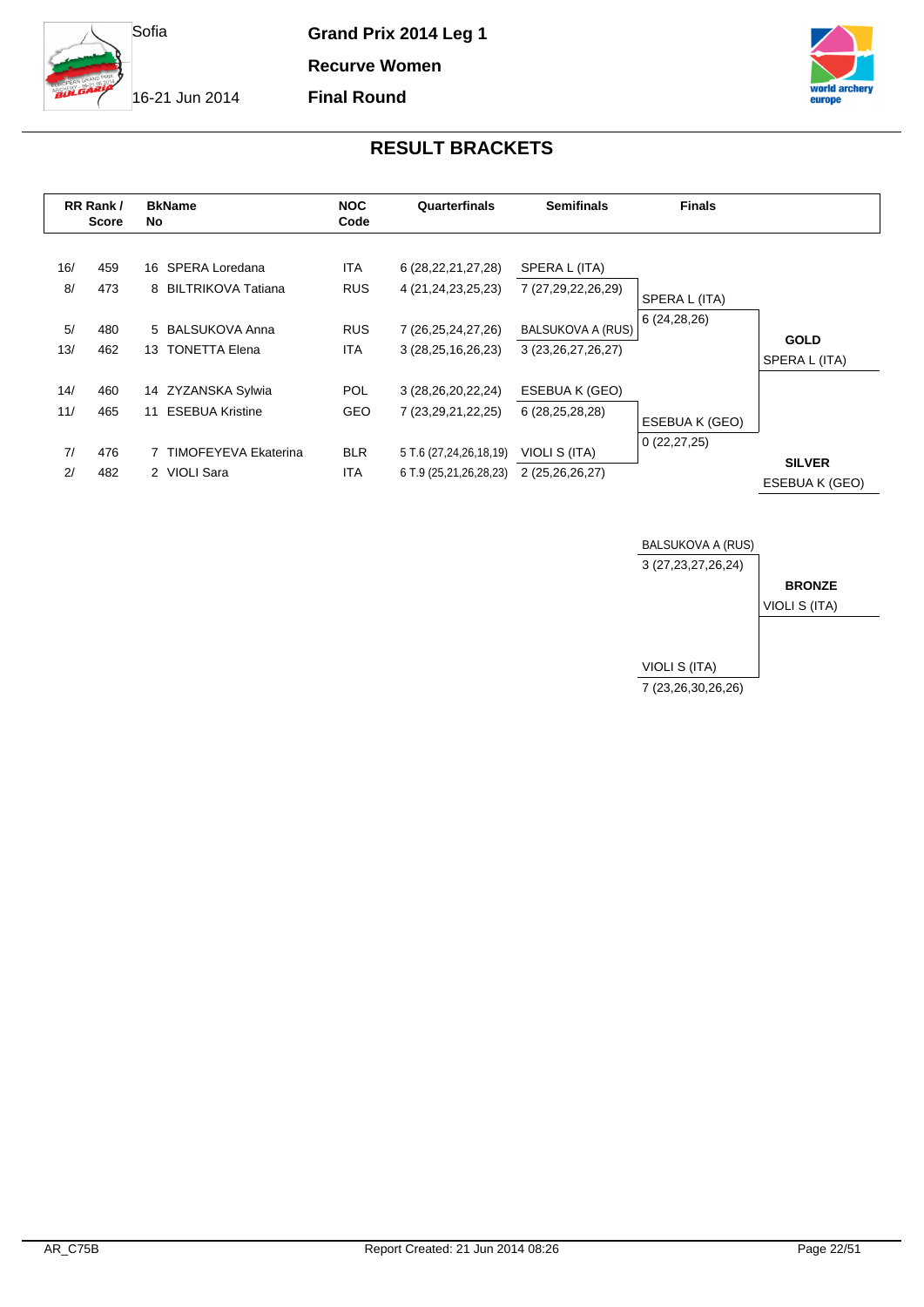

**Grand Prix 2014 Leg 1 Recurve Women**

# **Elimination Round**



|            | RR Rank/<br><b>Score</b> | No | <b>BkName</b>                                   | <b>NOC</b><br>Code       | 1/24<br>Elimin. Round                    | 1/16<br>Elimin. Round                  | 1/8<br>Elimin. Round                | Quarterfinals            |
|------------|--------------------------|----|-------------------------------------------------|--------------------------|------------------------------------------|----------------------------------------|-------------------------------------|--------------------------|
|            |                          |    |                                                 |                          |                                          |                                        |                                     |                          |
| 1/         | 483                      | 1  | MARUSAVA Hanna                                  | <b>BLR</b>               |                                          |                                        |                                     |                          |
|            |                          |    | pre-seeded in 1/16th                            |                          |                                          | MARUSAVA H (BLR)<br>6(27, 28, 28)      |                                     |                          |
|            |                          |    |                                                 |                          |                                          |                                        | MARUSAVA H (BLR)                    |                          |
| 33/        | 440                      |    | 33 DANAILOVA Dobromira                          | <b>BUL</b>               | 6 (22, 27, 17, 23, 26)                   | DANAILOVA D (BUL)                      | 2 (24,27,25,26)                     |                          |
| 32/        | 441                      |    | 32 BAHNIUK Darya                                | <b>BLR</b>               | 4 (25,20,28,22,22)                       | 0(24,21,24)                            |                                     |                          |
|            |                          |    |                                                 |                          |                                          |                                        |                                     | SPERA L (ITA)            |
| 17/        | 458                      |    | 17 BARAKONSKA Milena                            | <b>POL</b>               | 7 (25,27,26,25,26)                       | BARAKONSKA M (POL)                     |                                     | 6 (28,22,21,27,28)       |
| 48/        | 376                      |    | 48 AGRANGELOU Maria                             | <b>SKOA</b>              | 3 (25, 20, 24, 26, 22)                   | 2 (25,26,26,24)                        |                                     |                          |
|            |                          |    |                                                 |                          |                                          |                                        | SPERA L (ITA)<br>6 (25, 25, 27, 27) |                          |
| 49/        | 369                      |    | 49 BOLOTOVA Oyuna                               | <b>RUS</b>               | 0(23, 19, 20)                            | SPERA L (ITA)                          |                                     |                          |
| 16/        | 459                      |    | 16 SPERA Loredana                               | <b>ITA</b>               | 6(25, 25, 24)                            | 6 (25,29,26,26)                        |                                     |                          |
|            |                          |    |                                                 |                          |                                          |                                        |                                     |                          |
| $9/$       | 467                      |    | 9 DZIOMINSKAYA Karyna                           | <b>BLR</b>               |                                          | DZIOMINSKAYA K (BLR)                   |                                     |                          |
|            |                          |    | -Bye-                                           |                          |                                          | 6(28, 28, 25)                          | DZIOMINSKAYA K (BLR)                |                          |
|            |                          |    |                                                 |                          |                                          |                                        | 2 (26,26,25,26)                     |                          |
| 41/<br>24/ | 411<br>449               | 41 | <b>DIASAMIDZE Asmat</b><br>24 LONGOVA Alexandra | GEO<br><b>SVK</b>        | 2 (22, 24, 24, 24)<br>6 (29, 26, 23, 28) | LONGOVA A (SVK)<br>0(24,21,21)         |                                     |                          |
|            |                          |    |                                                 |                          |                                          |                                        |                                     | BILTRIKOVA T (RUS)       |
| 25/        | 446                      |    | 25 TYSZKO Paulina                               | POL                      | 0(22, 27, 24)                            | PAPANDREOPOULOU M (GRE)                |                                     | 4 (21, 24, 23, 25, 23)   |
| 40/        | 411                      |    | 40 PAPANDREOPOULOU Maria                        | GRE                      | 6(24, 28, 25)                            | 0(22, 27, 24)                          |                                     |                          |
|            |                          |    |                                                 |                          |                                          |                                        | <b>BILTRIKOVA T (RUS)</b>           |                          |
|            |                          |    | pre-seeded in 1/16th                            |                          |                                          | <b>BILTRIKOVA T (RUS)</b>              | 6 (26, 27, 25, 28)                  |                          |
| 8/         | 473                      |    | 8 BILTRIKOVA Tatiana                            | <b>RUS</b>               |                                          | 6(27,30,26)                            |                                     |                          |
|            |                          |    |                                                 |                          |                                          |                                        |                                     |                          |
| 5/         | 480                      |    | 5 BALSUKOVA Anna                                | <b>RUS</b>               |                                          | BALSUKOVA A (RUS)                      |                                     |                          |
|            |                          |    | pre-seeded in 1/16th                            |                          |                                          | 7 (27,24,26,24)                        | BALSUKOVA A (RUS)                   |                          |
|            |                          |    |                                                 |                          |                                          |                                        | 6(26,26,28)                         |                          |
| 37/        | 421                      |    | 37 FAZILOVA Leila                               | AZE                      | 2 (26, 21, 21, 22)                       | <b>BOZIC B (SLO)</b>                   |                                     |                          |
| 28/        | 444                      |    | 28 BOZIC Brina                                  | <b>SLO</b>               | 6 (24, 27, 28, 23)                       | 1 (26,23,26,23)                        |                                     | <b>BALSUKOVA A (RUS)</b> |
|            |                          |    |                                                 |                          |                                          |                                        |                                     | 7 (26, 25, 24, 27, 26)   |
| 21/<br>44/ | 452                      |    | 21 SCHIAVON Lara<br>44 GENCHEVA Ralitsa         | <b>ITA</b><br><b>BUL</b> | 6 (23, 27, 22, 29)                       | SCHIAVON L (ITA)<br>6 (23,26,26,26,26) |                                     |                          |
|            | 397                      |    |                                                 |                          | 2 (26,21,15,24)                          |                                        | SCHIAVON L (ITA)                    |                          |
|            |                          |    | -Bye-                                           |                          |                                          | LOBZHENIDZE Y (GEO)                    | 0(23,25,26)                         |                          |
| 12/        | 465                      |    | 12 LOBZHENIDZE Yulia                            | GEO                      |                                          | 4 (27,28,25,21,25)                     |                                     |                          |
|            |                          |    |                                                 |                          |                                          |                                        |                                     |                          |
| 13/        | 462                      |    | 13 TONETTA Elena                                | <b>ITA</b>               | 6(28, 24, 25)                            | TONETTA E (ITA)                        |                                     |                          |
| 52/        | 294                      |    | 52 KOTSAMANIDOU Evangelia                       | <b>SKOA</b>              | 0(22, 17, 20)                            | 6 (27, 28, 25, 24, 26)                 |                                     |                          |
|            |                          |    |                                                 |                          |                                          |                                        | TONETTA E (ITA)                     |                          |
| 45/        | 396                      |    | 45 ELENKOVA Liliya                              | <b>BULRH</b>             | 0(23,21,19)                              | LUIK S (EST)                           | 6 T.10 (29,25,26,26,28)             |                          |
| 20/        | 452                      |    | 20 LUIK Siret                                   | EST                      | 6 (25,24,26)                             | 4 (24, 26, 27, 27, 21)                 |                                     | TONETTA E (ITA)          |
|            |                          |    |                                                 |                          |                                          |                                        |                                     | 3 (28, 25, 16, 26, 23)   |
| 29/        | 442                      |    | 29 GKORILA Anatoli Martha                       | <b>GRE</b>               | 6 T.8 (25,26,23,20,24)                   | <b>GKORILA AM (GRE)</b>                |                                     |                          |
| 36/        | 428                      |    | 36 CHATZIIOANNOU Ioanna                         | <b>SKOA</b>              | 5 T.7 (23,27,20,23,24)                   | 2 (22, 25, 26, 25)                     | OSIPOVA E (RUS)                     |                          |
|            |                          |    |                                                 |                          |                                          |                                        | 5 T.8 (26,27,29,25,28)              |                          |
|            |                          |    | pre-seeded in 1/16th                            |                          |                                          | OSIPOVA E (RUS)                        |                                     |                          |
| 4/         | 480                      |    | 4 OSIPOVA Elena                                 | <b>RUS</b>               |                                          | 6 (27,27,26,25)                        |                                     |                          |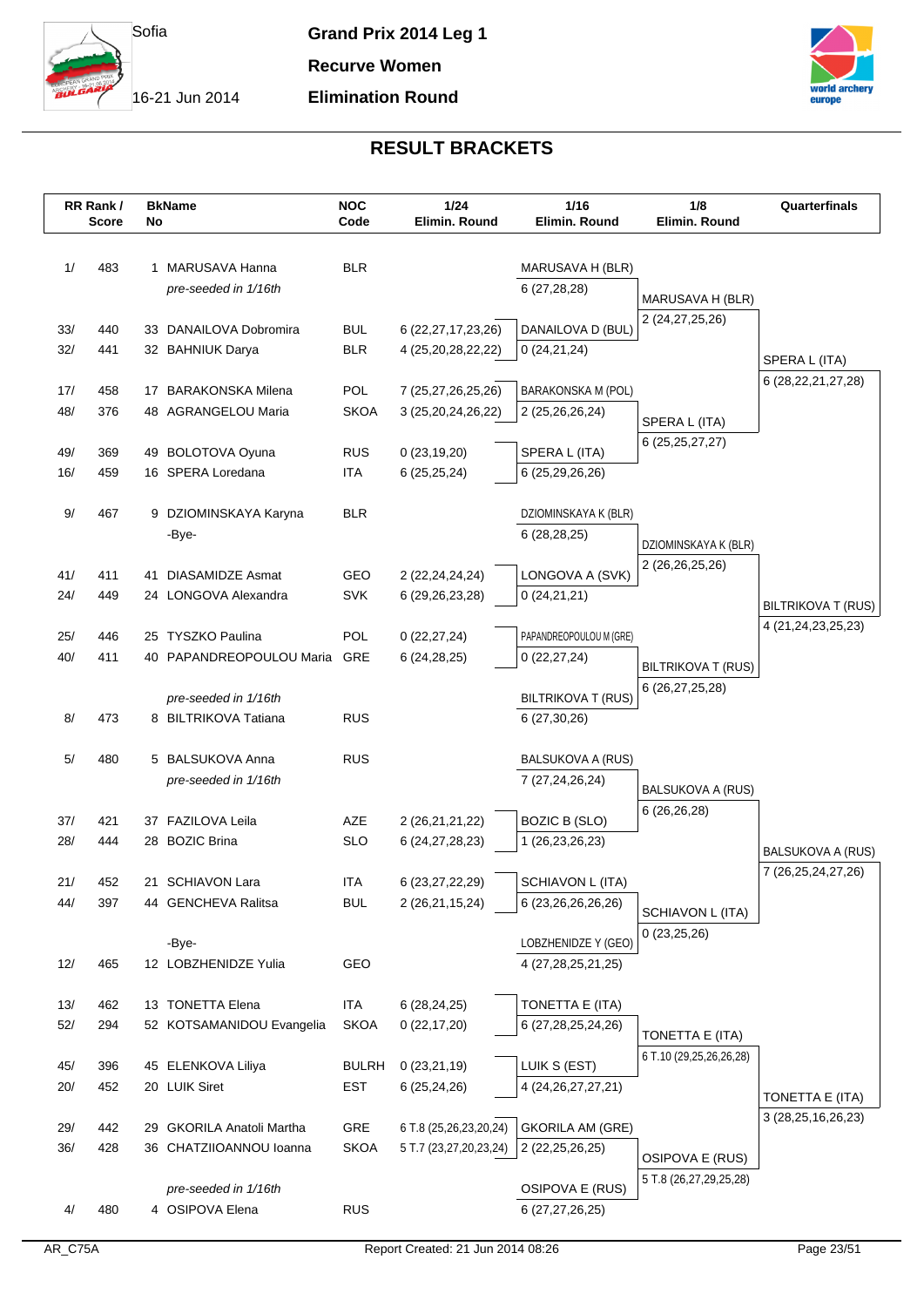

**Grand Prix 2014 Leg 1 Recurve Women**

## **Elimination Round**



|            | RR Rank/<br><b>Score</b> | No | <b>BkName</b>                             | <b>NOC</b><br>Code | 1/24<br>Elimin. Round                    | 1/16<br>Elimin. Round  | 1/8<br>Elimin. Round    | Quarterfinals          |
|------------|--------------------------|----|-------------------------------------------|--------------------|------------------------------------------|------------------------|-------------------------|------------------------|
|            |                          |    |                                           |                    |                                          |                        |                         |                        |
|            |                          |    |                                           |                    |                                          |                        |                         |                        |
| 3/         | 482                      |    | 3 TOLKACH Alena<br>pre-seeded in 1/16th   | <b>BLR</b>         |                                          | TOLKACH A (BLR)        |                         |                        |
|            |                          |    |                                           |                    |                                          | 6(28, 27, 28)          | TOLKACH A (BLR)         |                        |
| 35/        | 434                      |    | 35 VASILYAN Nune                          | ARM                | 4 (23, 27, 19, 24, 23)                   | ALMASHHADANI R (IRQ)   | 1 (28,24,25,25)         |                        |
| 30/        | 442                      |    | 30 ALMASHHADANI Rand                      | <b>IRQ</b>         | 6 (26,22,26,21,27)                       | 0(21,26,22)            |                         |                        |
|            |                          |    |                                           |                    |                                          |                        |                         | ZYZANSKA S (POL)       |
| 19/        | 454                      |    | 19 WEJNEROWSKA Marlena                    | <b>POL</b>         | 6(26, 23, 27)                            | WEJNEROWSKA M (POL)    |                         | 3 (28,26,20,22,24)     |
| 46/        | 388                      |    | 46 SIMONOVA Svetlana                      | AZE                | 0(20, 22, 25)                            | 1 (26,21,24,24)        |                         |                        |
|            |                          |    |                                           |                    |                                          |                        | ZYZANSKA S (POL)        |                        |
| 51/        | 316                      |    | 51 MAGKOU Anastasia                       | <b>FOIV</b>        | 0(14,7,0)                                | ZYZANSKA S (POL)       | 7 (28, 28, 29, 27)      |                        |
| 14/        | 460                      |    | 14 ZYZANSKA Sylwia                        | <b>POL</b>         | 6(27, 28, 25)                            | 7 (26,26,26,27)        |                         |                        |
|            |                          |    |                                           |                    |                                          |                        |                         |                        |
| 11/        | 465                      |    | 11 ESEBUA Kristine                        | GEO                |                                          | ESEBUA K (GEO)         |                         |                        |
|            |                          |    | -Bye-                                     |                    |                                          | 6 (26,27,26)           | ESEBUA K (GEO)          |                        |
|            |                          |    |                                           |                    |                                          |                        | 7 (27, 26, 27, 28)      |                        |
| 43/        | 398                      |    | 43 LAPSINA Elina                          | LAT                | 4 (27, 24, 22, 23, 19)                   | CHORTI A (GRE)         |                         |                        |
| 22/        | 452                      |    | 22 CHORTI Ariadni                         | GRE                | 6 (26, 15, 23, 25, 22)                   | 0(23,26,21)            |                         | ESEBUA K (GEO)         |
| 27/        | 445                      |    | 27 HARCARIKOVA Lenka                      | <b>SVK</b>         | 6 (28, 23, 18, 23, 26)                   | HARCARIKOVA L (SVK)    |                         | 7 (23,29,21,22,25)     |
| 38/        | 415                      |    | 38 MATIATOU Eleftheria                    | <b>TETRA</b>       | 4 (24, 27, 27, 21, 21)                   | 0(25,25,25)            |                         |                        |
|            |                          |    |                                           |                    |                                          |                        | SEGINA T (RUS)          |                        |
|            |                          |    | pre-seeded in 1/16th                      |                    |                                          | SEGINA T (RUS)         | 1 (24, 26, 26, 25)      |                        |
| 6/         | 477                      |    | 6 SEGINA Tatiana                          | <b>RUS</b>         |                                          | 6 (29,28,29)           |                         |                        |
|            |                          |    |                                           |                    |                                          |                        |                         |                        |
| 7/         | 476                      |    | 7 TIMOFEYEVA Ekaterina                    | <b>BLR</b>         |                                          | TIMOFEYEVA E (BLR)     |                         |                        |
|            |                          |    | pre-seeded in 1/16th                      |                    |                                          | 6(26, 23, 27)          | TIMOFEYEVA E (BLR)      |                        |
|            |                          |    |                                           |                    |                                          |                        | 7 (25,27,27,26,27)      |                        |
| 39/        | 415                      |    | 39 ROMANTZI Elpida                        | <b>SKOA</b>        | 6 T.8* (27,26,23,26,26)                  | ROMANTZI E (SKOA)      |                         |                        |
| 26/        | 445                      |    | 26 KREICBERGA Anete                       | LAT                | 5 T.8 (24,28,25,25,26)                   | 0(25,21,25)            |                         | TIMOFEYEVA E (BLR)     |
|            |                          |    |                                           |                    |                                          |                        |                         | 5 T.6 (27,24,26,18,19) |
| 23/<br>42/ | 450<br>400               |    | 23 GOBBELS Zoe<br>42 KAZANSKAYA Sviatlana | BEL<br><b>BLR</b>  | 6 (25,21,29,27,25)<br>4 (29,27,19,24,22) | GOBBELS Z (BEL)        |                         |                        |
|            |                          |    |                                           |                    |                                          | 6 (28, 26, 25, 29)     | GOBBELS Z (BEL)         |                        |
|            |                          |    | -Bye-                                     |                    |                                          | NARIMANIDZE K (GEO)    | 3 (25,25,28,22,25)      |                        |
| 10/        | 466                      |    | 10 NARIMANIDZE Khatuna                    | GEO                |                                          | 2 (25,27,24,25)        |                         |                        |
|            |                          |    |                                           |                    |                                          |                        |                         |                        |
| 15/        | 460                      |    | 15 PARNAT Reena                           | <b>EST</b>         | 6 (29,21,25,26)                          | PARNAT R (EST)         |                         |                        |
| $50/$      | 359                      |    | 50 RABROVIANSKA Lidia                     | <b>BULRH</b>       | 2 (8,23,20,21)                           | 7 (28,26,26,29)        |                         |                        |
|            |                          |    |                                           |                    |                                          |                        | PARNAT R (EST)          |                        |
| 47/        | 387                      |    | 47 BAMPOUSKAKI Martha                     | <b>ACHA</b>        | 4 (26, 21, 27, 22, 26)                   | SENYUK O (AZE)         | 5 T.9 (23,28,25,25,26)  |                        |
| 18/        | 455                      |    | 18 SENYUK Olga                            | AZE                | 6 (25,27,22,29,29)                       | 1 (27,25,26,25)        |                         | VIOLI S (ITA)          |
|            |                          |    |                                           |                    |                                          |                        |                         | 6 T.9 (25,21,26,28,23) |
| 31/        | 442                      |    | 31 BULWA Agata                            | <b>POL</b>         | 2 (14,26,29,22)                          | RZASA J (POL)          |                         |                        |
| 34/        | 438                      |    | 34 RZASA Joanna                           | POL                | 6 (26, 28, 25, 25)                       | 4 (23, 27, 27, 24, 24) | VIOLI S (ITA)           |                        |
|            |                          |    |                                           |                    |                                          |                        | 6 T.9* (27,25,27,24,26) |                        |
| 2/         | 482                      |    | pre-seeded in 1/16th<br>2 VIOLI Sara      | <b>ITA</b>         |                                          | VIOLI S (ITA)          |                         |                        |
|            |                          |    |                                           |                    |                                          | 6 (26, 23, 26, 27, 28) |                         |                        |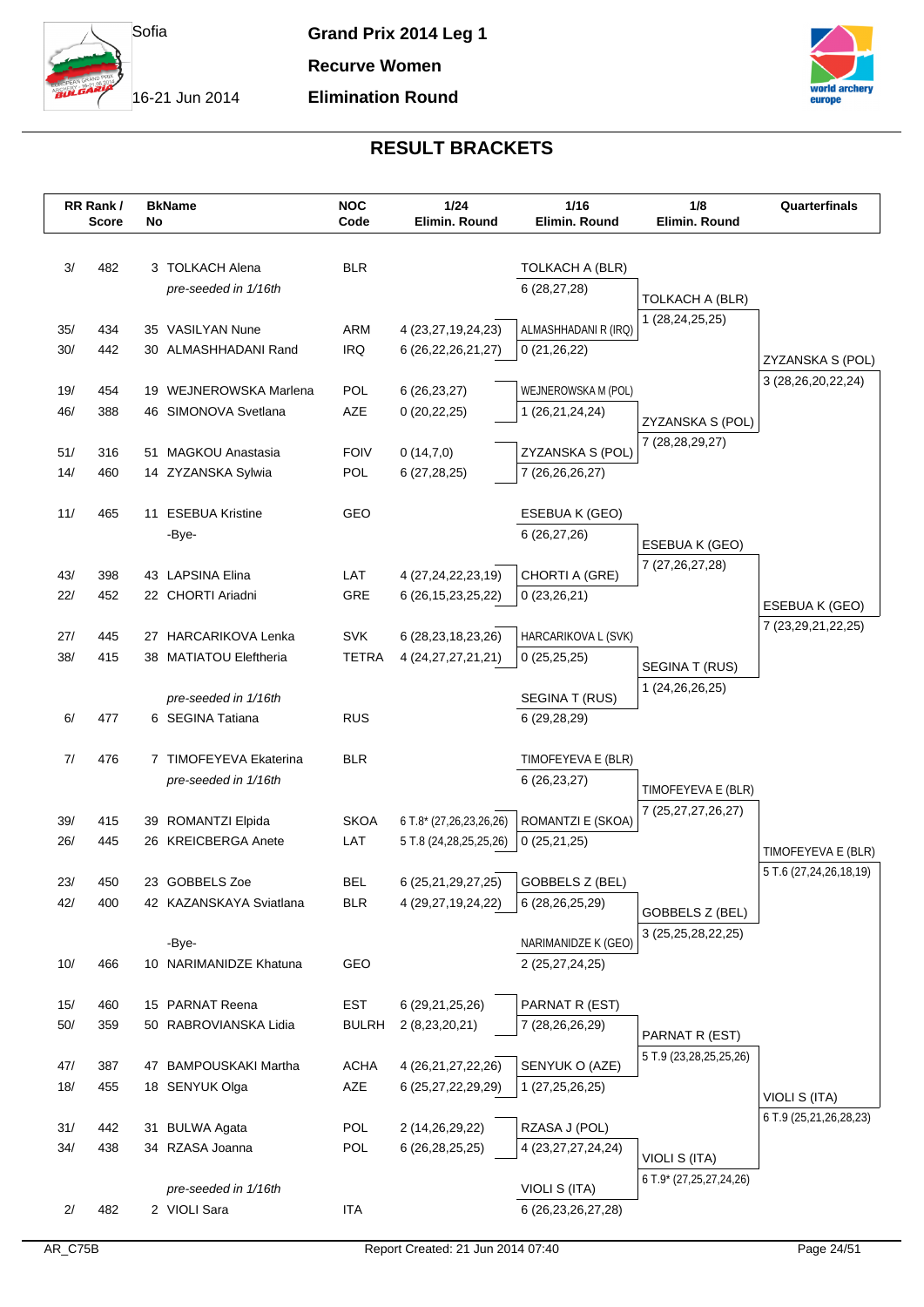

**Compound Men Final Round**

16-21 Jun 2014



|            | RR Rank/<br><b>Score</b> | <b>BkName</b><br>No.                       | <b>NOC</b><br>Code       | Quarterfinals | <b>Semifinals</b>                 | <b>Finals</b>    |                                   |
|------------|--------------------------|--------------------------------------------|--------------------------|---------------|-----------------------------------|------------------|-----------------------------------|
| 1/<br>9/   | 531<br>507               | 1 VAVRO Mario<br>9 MARAS Serdar Bortay     | <b>CRO</b><br><b>TUR</b> | 143<br>138    | VAVRO M (CRO)<br>146              | VAVRO M (CRO)    |                                   |
| 5/<br>4/   | 510<br>517               | 5 WOJTAS Jan<br>4 DURNY Matus Jr.          | <b>POL</b><br><b>SVK</b> | 141<br>140    | WOJTAS J (POL)<br>142             | 138              | <b>GOLD</b><br>VAVRO M (CRO)      |
| 14/<br>22/ | 498<br>488               | 14 DERNEKLI Furkan<br>22 DUMITRASCU Gerard | <b>TUR</b><br><b>ROU</b> | 138<br>126    | DERNEKLI F (TUR)<br>143           | DERNEKLI F (TUR) |                                   |
| 10/<br>2/  | 506<br>530               | 10 KYRITSOGLOU Sam<br>2 SITAR Dejan        | <b>BEL</b><br><b>SLO</b> | 142<br>131    | <b>KYRITSOGLOU S (BEL)</b><br>139 | 133              | <b>SILVER</b><br>DERNEKLI F (TUR) |

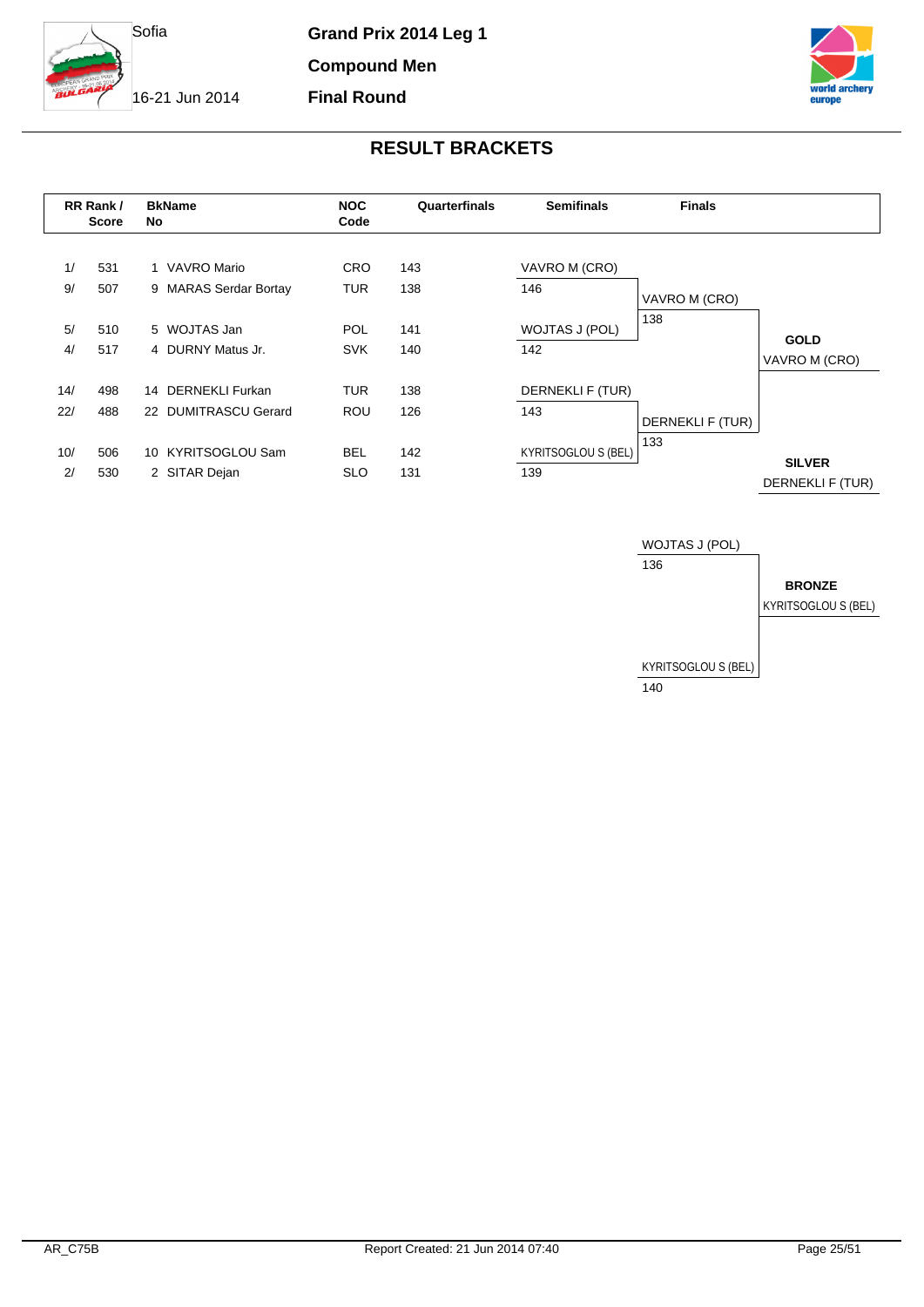



|      | RR Rank/<br><b>Score</b> | No | <b>BkName</b>         | <b>NOC</b><br>Code | 1/24<br>Elimin. Round | $1/16$<br>Elimin. Round | 1/8<br>Elimin. Round  | Quarterfinals         |
|------|--------------------------|----|-----------------------|--------------------|-----------------------|-------------------------|-----------------------|-----------------------|
|      |                          |    |                       |                    |                       |                         |                       |                       |
| 1/   | 531                      |    | 1 VAVRO Mario         | CRO                |                       | VAVRO M (CRO)           |                       |                       |
|      |                          |    | pre-seeded in 1/16th  |                    |                       | 149                     |                       |                       |
|      |                          |    |                       |                    |                       |                         | VAVRO M (CRO)         |                       |
| 33/  | 470                      |    | 33 TZOUVARAS Georgios | <b>SOAAS</b>       | 130                   | EGOROV I (ISR)          | 148                   |                       |
| 32/  | 477                      |    | 32 EGOROV Ilya        | <b>ISR</b>         | 134                   | 143                     |                       |                       |
|      |                          |    |                       |                    |                       |                         |                       | VAVRO M (CRO)         |
| 17/  | 494                      |    | 17 GERGINOV Vasil     | <b>BULRH</b>       |                       | GERGINOV V (BULRH)      |                       | 143                   |
|      |                          |    | -Bye-                 |                    |                       | 142                     | ACHILIE O (ROU)       |                       |
|      |                          |    |                       |                    |                       |                         | 137                   |                       |
|      |                          |    | -Bye-                 |                    |                       | ACHILIE O (ROU)         |                       |                       |
| 16/  | 495                      |    | 16 ACHILIE Ovidiu     | ROU                |                       | 143                     |                       |                       |
| $9/$ | 507                      |    | 9 MARAS Serdar Bortay | <b>TUR</b>         |                       | <b>MARAS SB (TUR)</b>   |                       |                       |
|      |                          |    | -Bye-                 |                    |                       | 140                     |                       |                       |
|      |                          |    |                       |                    |                       |                         | <b>MARAS SB (TUR)</b> |                       |
| 41/  | 449                      |    | 41 TAGGAR Eitan       | <b>ISRIN</b>       | 122                   | STANKUS A (LTU)         | 143                   |                       |
| 24/  | 487                      |    | 24 STANKUS Alfredas   | LTU                | 138                   | 127                     |                       | <b>MARAS SB (TUR)</b> |
|      |                          |    |                       |                    |                       |                         |                       | 138                   |
| 25/  | 486                      |    | 25 VUCHKOV Dobromir   | <b>BUL</b>         | 137                   | <b>VUCHKOV D (BUL)</b>  |                       |                       |
| 40/  | 451                      |    | 40 NAVEH Eyal         | <b>ISR</b>         | 130                   | 136                     | PUSCA G (ROU)         |                       |
|      |                          |    | pre-seeded in 1/16th  |                    |                       | PUSCA G (ROU)           | 140                   |                       |
| 8/   | 508                      |    | 8 PUSCA Gigi          | <b>ROU</b>         |                       | 137                     |                       |                       |
|      |                          |    |                       |                    |                       |                         |                       |                       |
| 5/   | 510                      |    | 5 WOJTAS Jan          | POL                |                       | WOJTAS J (POL)          |                       |                       |
|      |                          |    | pre-seeded in 1/16th  |                    |                       | 142                     | WOJTAS J (POL)        |                       |
|      |                          |    |                       |                    |                       |                         | 141                   |                       |
| 37/  | 463                      |    | 37 KEMEZA Zilvinas    | LTU                | 129                   | KEMEZA Z (LTU)          |                       |                       |
| 28/  | 484                      |    | 28 KROAZIE Kyriakos   | <b>PSA</b>         | 121                   | 127                     |                       | <b>WOJTAS J (POL)</b> |
| 21/  | 490                      |    | 21 DURNY Matus        | <b>SVK</b>         |                       |                         |                       | 141                   |
|      |                          |    | -Bye-                 |                    |                       | DURNY M (SVK)<br>143    |                       |                       |
|      |                          |    |                       |                    |                       |                         | DURNY M (SVK)         |                       |
|      |                          |    | -Bye-                 |                    |                       | TANDOGAN B (TUR)        | 140                   |                       |
| 12/  | 503                      |    | 12 TANDOGAN Baris     | <b>TUR</b>         |                       | 142                     |                       |                       |
|      |                          |    |                       |                    |                       |                         |                       |                       |
| 13/  | 498                      |    | 13 AL-ABADI Ahmed     | QAT                |                       | AL-ABADI A (QAT)        |                       |                       |
|      |                          |    | -Bye-                 |                    |                       | 137                     | AL-ABADI A (QAT)      |                       |
|      |                          |    |                       |                    |                       |                         | 138                   |                       |
|      |                          |    | -Bye-                 |                    |                       | AL-ABADI A (QAT)        |                       |                       |
| 20/  | 491                      |    | 20 AL-ABADI Abdulaziz | QAT                |                       | 140                     |                       | DURNY MJ (SVK)        |
| 29/  | 483                      |    | 29 RADOI Alexandru    | ROU                | 140                   | RADOI A (ROU)           |                       | 140                   |
| 36/  | 465                      |    | 36 VASSILEV Marin     | <b>BULRH</b>       | 134                   | 127                     |                       |                       |
|      |                          |    |                       |                    |                       |                         | DURNY MJ (SVK)        |                       |
|      |                          |    | pre-seeded in 1/16th  |                    |                       | DURNY MJ (SVK)          | 145                   |                       |
| 4/   | 517                      |    | 4 DURNY Matus Jr.     | <b>SVK</b>         |                       | 142                     |                       |                       |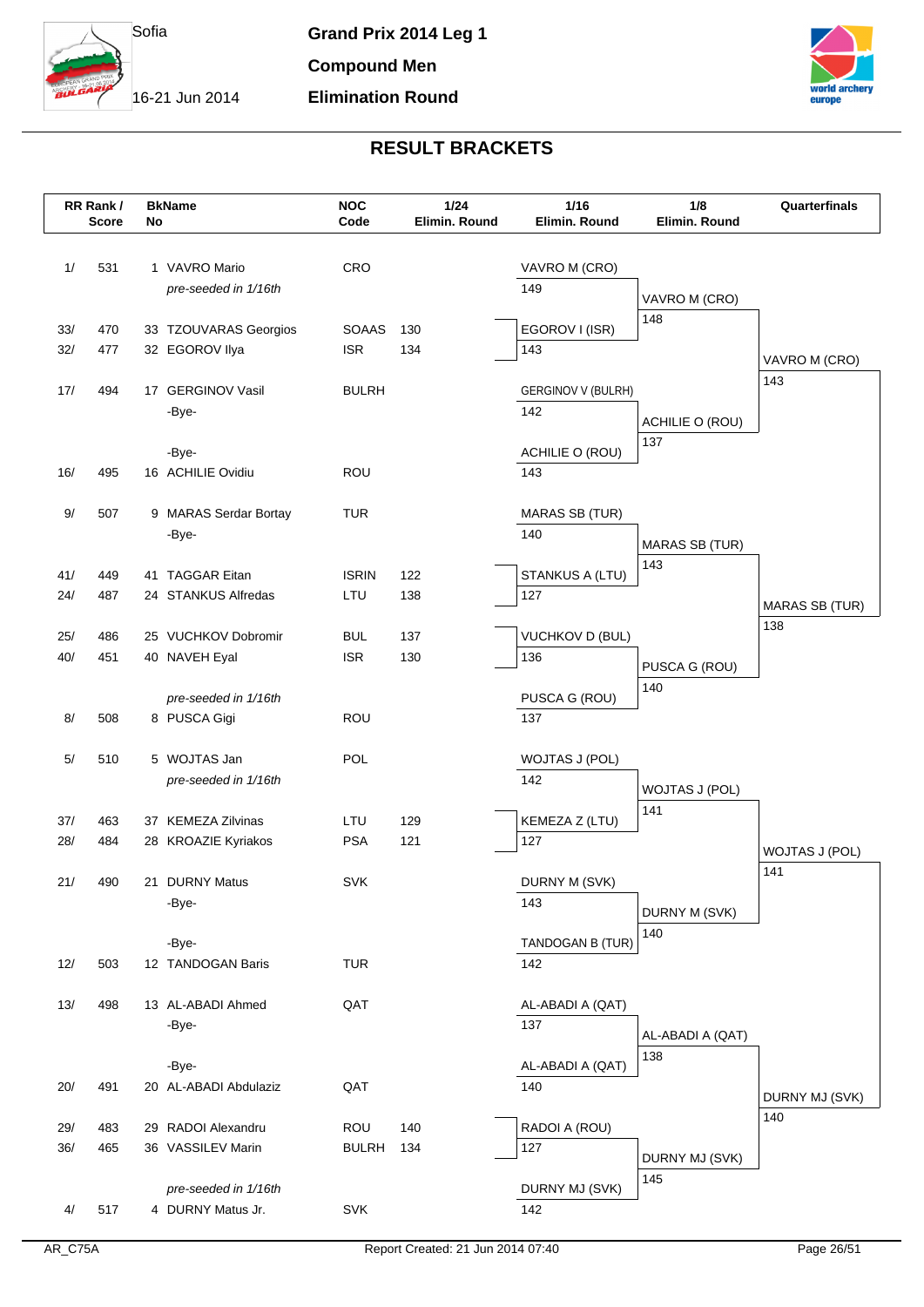



|     | RR Rank/<br><b>Score</b> | No | <b>BkName</b>                               | <b>NOC</b><br>Code | 1/24<br>Elimin. Round | 1/16<br>Elimin, Round             | 1/8<br>Elimin. Round     | Quarterfinals              |
|-----|--------------------------|----|---------------------------------------------|--------------------|-----------------------|-----------------------------------|--------------------------|----------------------------|
|     |                          |    |                                             |                    |                       |                                   |                          |                            |
| 3/  | 518                      |    | 3 KOUMERTAS Stavros<br>pre-seeded in 1/16th | GRE                |                       | KOUMERTAS S (GRE)<br>146          |                          |                            |
|     |                          |    |                                             |                    |                       |                                   | <b>KOUMERTAS S (GRE)</b> |                            |
| 35/ | 465                      |    | 35 KATZ Valery                              | <b>ISR</b>         | 123                   | COMEZ E (TUR)                     | 141                      |                            |
| 30/ | 481                      |    | 30 COMEZ Emre                               | <b>TUR</b>         | 137                   | 142                               |                          | DERNEKLI F (TUR)           |
| 19/ | 493                      |    | 19 GEORGIEV lordan<br>-Bye-                 | <b>BUL</b>         |                       | GEORGIEV I (BUL)<br>140 T.8       | DERNEKLI F (TUR)         | 138                        |
| 14/ | 498                      |    | -Bye-<br>14 DERNEKLI Furkan                 | TUR                |                       | DERNEKLI F (TUR)<br>140 T.9       | 143                      |                            |
|     |                          |    |                                             |                    |                       |                                   |                          |                            |
| 11/ | 504                      |    | 11 CHUGUNOV Anton<br>-Bye-                  | <b>RUS</b>         |                       | CHUGUNOV A (RUS)<br>137           | DUMITRASCU G (ROU)       |                            |
|     |                          |    | -Bye-                                       |                    |                       | DUMITRASCU G (ROU)                | 138 T.9*                 |                            |
| 22/ | 488                      |    | 22 DUMITRASCU Gerard                        | <b>ROU</b>         |                       | 141                               |                          | DUMITRASCU G (ROU)<br>126  |
| 27/ | 485                      |    | 27 PERDIKOS Marios                          | <b>CYP</b>         | 130                   | SHEFIS (ISR)                      |                          |                            |
| 38/ | 462                      |    | 38 SHEFI Snie                               | <b>ISR</b>         | 133                   | 119                               | PETROV V (BUL)           |                            |
|     |                          |    | pre-seeded in 1/16th                        |                    |                       | PETROV V (BUL)                    | 138 T.9                  |                            |
| 6/  | 510                      |    | 6 PETROV Viktor                             | <b>BUL</b>         |                       | 141                               |                          |                            |
| 7/  | 508                      |    | 7 SIGIL Peter                               | <b>DEN</b>         |                       | SIGIL P (DEN)                     |                          |                            |
|     |                          |    | pre-seeded in 1/16th                        |                    |                       | 141                               | SIGIL P (DEN)            |                            |
|     |                          |    |                                             |                    |                       |                                   | 137                      |                            |
| 39/ | 457                      |    | 39 ABDURABU Khadher                         | QAT                | 136                   | ABDURABU K (QAT)                  |                          |                            |
| 26/ | 486                      |    | 26 RUSTAM KHAN Israf                        | QAT                | 134                   | 123                               |                          | <b>KYRITSOGLOU S (BEL)</b> |
| 23/ | 488                      |    | 23 MASLAUSKAS Marius                        | LTU                | 138                   | MASLAUSKAS M (LTU)                |                          | 142                        |
| 42/ | 414                      |    | 42 KOVARSKY Moshe                           | <b>ISR</b>         | 124                   | 134                               | KYRITSOGLOU S (BEL)      |                            |
|     |                          |    |                                             |                    |                       |                                   | 145                      |                            |
| 10/ | 506                      |    | -Bye-<br>10 KYRITSOGLOU Sam                 | <b>BEL</b>         |                       | <b>KYRITSOGLOU S (BEL)</b><br>141 |                          |                            |
|     |                          |    |                                             |                    |                       |                                   |                          |                            |
| 15/ | 496                      |    | 15 KOSTOPOULOS Athanasios                   | GRE                |                       | KOSTOPOULOS A (GRE)               |                          |                            |
|     |                          |    | -Bye-                                       |                    |                       | 140                               | KOSTOPOULOS A (GRE)      |                            |
|     |                          |    | -Bye-                                       |                    |                       | THEODORAKOPOULOS V (GRE)          | 143                      |                            |
| 18/ | 493                      |    | 18 THEODORAKOPOULOS Vasileios GRE           |                    |                       | 138                               |                          | SITAR D (SLO)              |
| 31/ | 477                      |    | 31 YOGEV Ofer                               | <b>ISR</b>         | 134                   | YOGEV O (ISR)                     |                          | 131                        |
| 34/ | 466                      |    | 34 MOULASHIS Andreas                        | <b>CYP</b>         | 132                   | 137                               |                          |                            |
|     |                          |    |                                             |                    |                       |                                   | SITAR D (SLO)<br>148     |                            |
|     |                          |    | pre-seeded in 1/16th                        |                    |                       | SITAR D (SLO)                     |                          |                            |
| 2/  | 530                      |    | 2 SITAR Dejan                               | <b>SLO</b>         |                       | 148                               |                          |                            |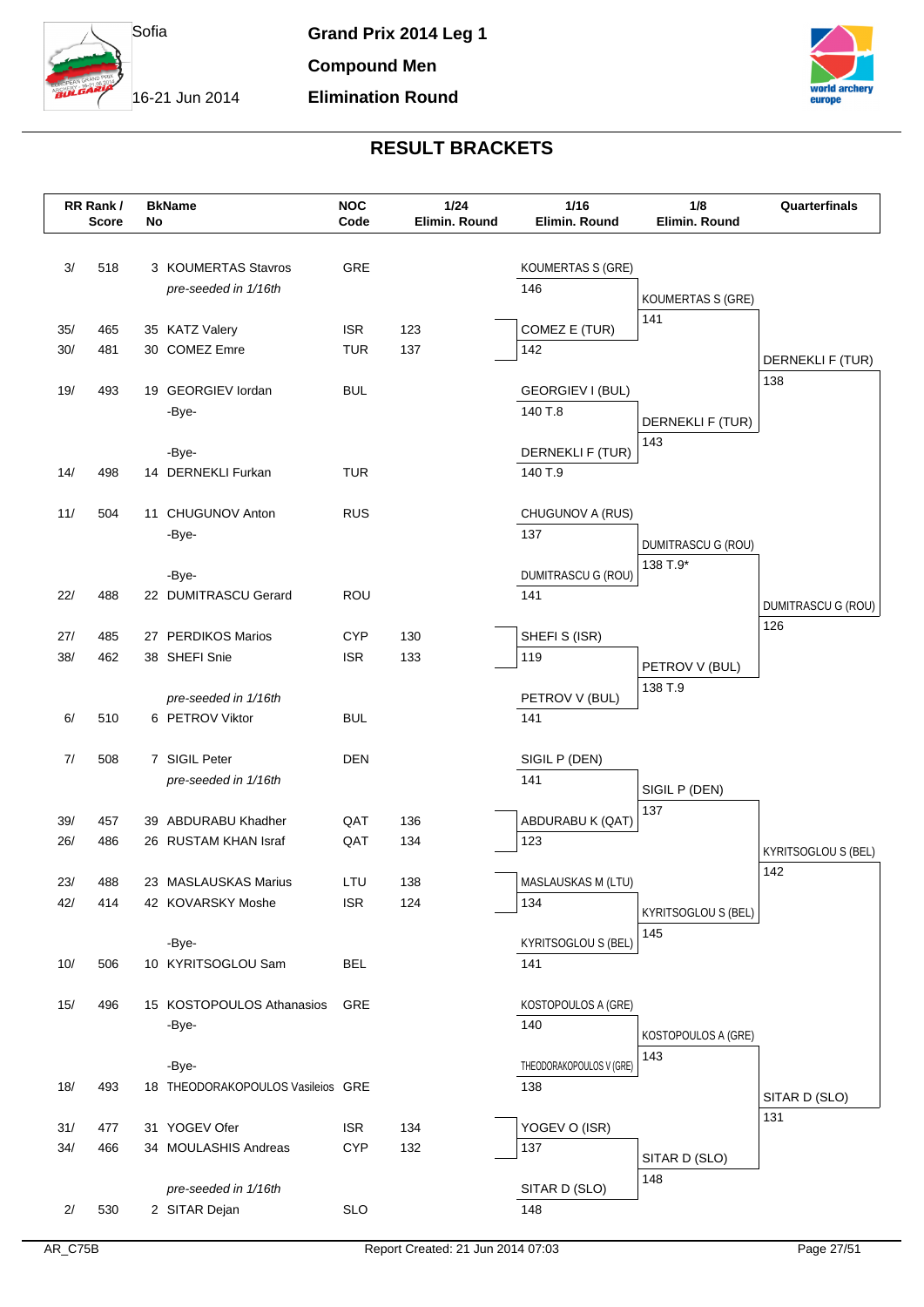

**Compound Women**

**Final Round**

16-21 Jun 2014





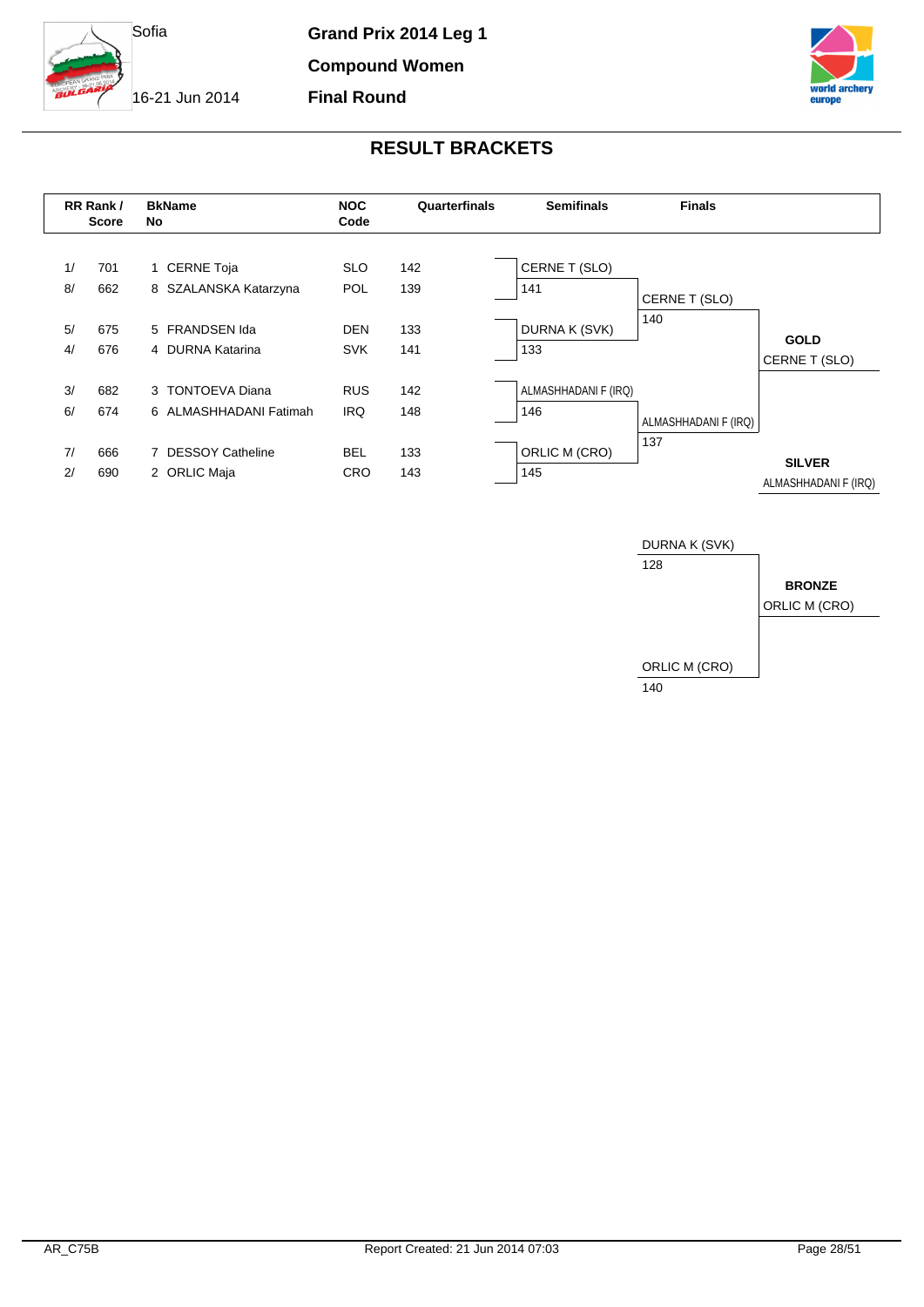

**Grand Prix 2014 Leg 1 Compound Women Elimination Round**



|     | RR Rank/<br><b>Score</b> | <b>BkName</b><br>No    | <b>NOC</b><br>Code |     | 1/8<br>Elimin. Round | Quarterfinals        |
|-----|--------------------------|------------------------|--------------------|-----|----------------------|----------------------|
|     |                          |                        |                    |     |                      |                      |
| 1/  | 701                      | 1 CERNE Toja           | <b>SLO</b>         |     |                      | CERNE T (SLO)        |
|     |                          | -Bye-                  |                    |     |                      | 142                  |
|     |                          |                        |                    |     |                      |                      |
| 9/  | 659                      | 9 NOVIKOVA Elena       | <b>RUS</b>         | 138 |                      | SZALANSKA K (POL)    |
| 8/  | 662                      | 8 SZALANSKA Katarzyna  | <b>POL</b>         | 142 |                      | 139                  |
|     |                          |                        |                    |     |                      |                      |
| 5/  | 675                      | 5 FRANDSEN Ida         | <b>DEN</b>         | 138 |                      | FRANDSEN I (DEN)     |
| 12/ | 626                      | 12 ANTONOVA Dilyana    | <b>BUL.G</b>       | 131 |                      | 133                  |
|     |                          |                        |                    |     |                      |                      |
| 13/ | 618                      | 13 VELICHKOVA Deniza   | <b>BUL</b>         | 128 |                      | DURNA K (SVK)        |
| 4/  | 676                      | 4 DURNA Katarina       | <b>SVK</b>         | 142 |                      | 141                  |
|     |                          |                        |                    |     |                      |                      |
| 3/  | 682                      | 3 TONTOEVA Diana       | <b>RUS</b>         | 140 |                      | TONTOEVA D (RUS)     |
| 14/ | 600                      | 14 STANEVA Daniela     | <b>BUL</b>         | 126 |                      | 142                  |
|     |                          |                        |                    |     |                      |                      |
| 11/ | 637                      | 11 LJUBINKOVIC Marija  | <b>SRB</b>         | 130 |                      | ALMASHHADANI F (IRQ) |
| 6/  | 674                      | 6 ALMASHHADANI Fatimah | <b>IRQ</b>         | 143 |                      | 148                  |
|     |                          |                        |                    |     |                      |                      |
| 7/  | 666                      | 7 DESSOY Catheline     | <b>BEL</b>         | 138 |                      | DESSOY C (BEL)       |
| 10/ | 650                      | 10 PAHTER Helen        | <b>ISR</b>         | 134 |                      | 133                  |
|     |                          |                        |                    |     |                      |                      |
|     |                          | -Bye-                  |                    |     |                      | ORLIC M (CRO)        |
| 2/  | 690                      | 2 ORLIC Maja           | CRO                |     |                      | 143                  |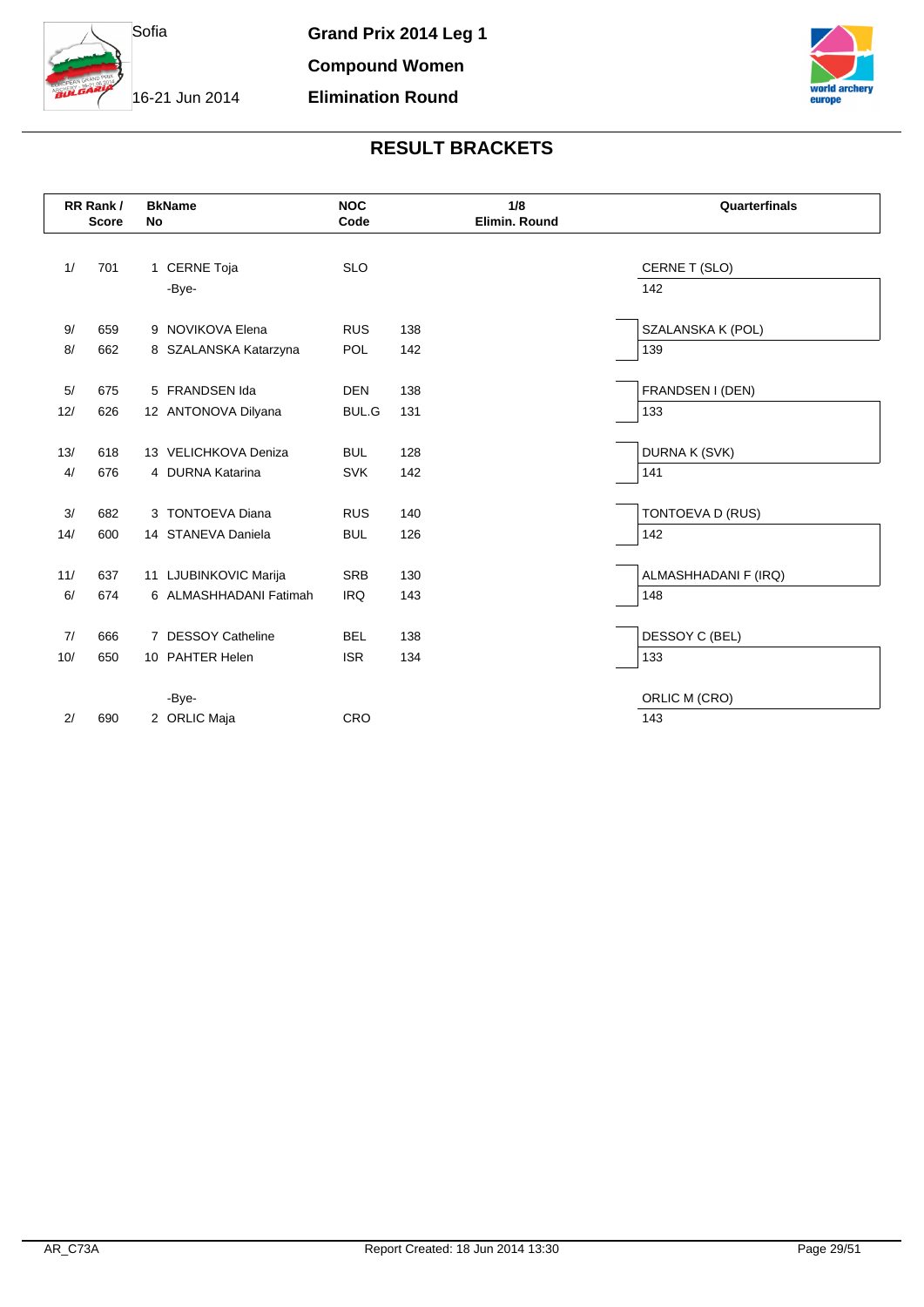

**Recurve Men**

### 16-21 Jun 2014 **Qualification Round**



### **RESULTS OFFICIAL After 72 Arrows**

| Rank     | <b>Back No.Name</b> |                                                 | <b>NOC</b>               | 70m-1 70m-2 10+X's                   |          | X's                     | <b>Score</b> |
|----------|---------------------|-------------------------------------------------|--------------------------|--------------------------------------|----------|-------------------------|--------------|
| 1        | 012A                | KOZHIN Alexander                                | <b>RUS</b>               | 331 / 2 339 / 2                      | 31       | 10                      | 670          |
| 2        | 006D                | DALIDOVICH Pavel                                | <b>BLR</b>               | 330 / 4 339 / 1                      | 40       | 14                      | 669          |
| 3        | 012D                | <b>KOMOCAR Jaka</b>                             | <b>SLO</b>               | 333 / 1<br>333 / 5                   | 32       | 12                      | 666          |
| 4        | 003D                | LIAHUSHEV Alexander                             | <b>BLR</b>               | 330 / 6 334 / 4                      | 26       | 5                       | 664          |
| 5        | 002D                | <b>PRILEPOV Anton</b>                           | <b>BLR</b>               | 329 / 7 331 /10                      | 28       | 14                      | 660          |
| 6        |                     | 009C PASQUALUCCI David                          | <b>ITA</b>               | 325 /14<br>333 / 6                   | 27       | 11                      | 658          |
| 7        | 022C                | EL HELALI Mimis                                 | <b>CYP</b>               | 322 /24 335 / 3                      | 23       | 6                       | 657          |
| 8        | 005C                | WULFF Nikolaj                                   | <b>DEN</b>               | 323 /20 333 /6                       | 25       | 9                       | 656          |
| 9        | 011C                | <b>FIOROLI Alberto</b>                          | <b>ITA</b>               | 329 / 8 326 /17                      | 24       | 5                       | 655          |
| 10       | 011D                | <b>BIZJAK Rok</b>                               | <b>SLO</b>               | 325 /16 330 /12                      | 22       | 6                       | 655          |
| 11       | 007C                | <b>MORELLO Marco</b>                            | <b>ITA</b>               | 331 / 3 323 / 21                     | 22       | 5                       | 654          |
| 12       | 003C                | <b>LAURSEN Bjarne Marius</b>                    | <b>DEN</b>               | 320 /28 332 / 8                      | 27       | 6                       | 652          |
| 13       |                     | 005D KAROUKIN Anton                             | <b>BLR</b>               | 320 /27 332 / 8                      | 25       | 5                       | 652          |
| 14       | 002C                | <b>LAURIDSEN Casper</b>                         | <b>DEN</b>               | 326 /12 323 /22                      | 23       | 8                       | 649          |
| 15       | 023C                | <b>RUFER Thomas</b>                             | SUI                      | 323 /21 326 /16                      | 23       | 6                       | 649          |
| 16       | 010C                | <b>MELOTTO Luca</b>                             | <b>ITA</b>               | 327 /11 322 /25                      | 20       | 9                       | 649          |
| 17       | 014C                | <b>KARAGEORGIOU Alexandros</b>                  | GRE                      | 330 / 5 318 / 34                     | 25       | 8                       | 648          |
| 18       |                     | 006A FALDZINSKI Maciej                          | POL                      | 320 /28 327 /14                      | 23       | 5                       | 647          |
| 19       | 006C                | SONNICHSEN Frederik                             | <b>DEN</b>               | 315 /36 330 /11                      | 25       | 10                      | 645          |
| 20       | 014D                | HABJAN MALAVASIC Den                            | <b>SLO</b>               | 316 /35 329 /13                      | 21       | 9                       | 645          |
| 21       | 020B                | <b>BALAZ Boris</b>                              | SVK                      | 328 /10 316 /40                      | 24       | 10                      | 644          |
| 22       | 004D                | <b>MARUSAU Mikalai</b><br><b>KIRSEVER Kerem</b> | <b>BLR</b><br><b>TUR</b> | 328 / 9 315 / 43                     | 19       | 9                       | 643          |
| 23<br>24 | 016B<br>001D        |                                                 | <b>BLR</b>               | 322 /23 320 /30<br>319 /30 320 /28   | 18<br>23 | 3                       | 642          |
| 25       | 017B                | SHPAKAU Siarhei<br><b>CINAR Sermet</b>          | TUR                      | 312 /44 326 /15                      | 19       | 6<br>10                 | 639<br>638   |
| 26       |                     | 009B KOPNIN Aleksey                             | AZE                      | 324 /17 314 /46                      | 19       | 5                       | 638          |
| 27       | 020A                | <b>POPOVIC Luka</b>                             | <b>SRB</b>               | 317 /34 320 /26                      | 24       | 14                      | 637          |
| 28       | 010B                | VENGEROV Roman                                  | <b>AZE</b>               | 313 /39 324 /18                      | 23       | $\overline{7}$          | 637          |
| 29       | 005B                | <b>HRISTOV Yavor Vasilev</b>                    | <b>BUL</b>               | 317 /33 320 /29                      | 20       | 9                       | 637          |
| 30       |                     | 005A WOJCIK Rafal                               | POL                      | 314 /38 323 /22                      | 18       | 3                       | 637          |
| 31       | 004C                | <b>LAURSEN Martin Klingenberg</b>               | <b>DEN</b>               | 325 /15 312 /49                      | 18       | 2                       | 637          |
| 32       | 014A                | <b>BORODIN Alexey</b>                           | <b>RUS</b>               | 319 /32<br>317 /39                   | 17       | $\overline{\mathbf{4}}$ | 636          |
| 33       | 009A                | JONI Muhammad Ikram                             | <b>MAS</b>               | 321 /26 314 /45                      | 22       | $\overline{7}$          | 635          |
| 34       | 007B                | <b>SENYUK Taras</b>                             | AZE                      | 326 /13 309 /55                      | 21       | 8                       | 635          |
| 35       |                     | 001A DETKA Michal                               | <b>POL</b>               | 319 /31<br>316 /41                   | 19       | 8                       | 635          |
| 36       |                     | 002A WOJTKOWIAK Rafal                           | POL                      | 324 /18 311 /52                      | 15       | 3                       | 635          |
| 37       |                     | 022A GRISCHKE Marvin                            | <b>LIE</b>               | 314 /37 320 /27                      | 25       | 9                       | 634          |
| 38       |                     | 003A BIZON Kacper                               | POL                      | 322 /24<br>311 /48                   | 16       | 3                       | 633          |
| 39       | 015C                | VAN BULCK Mathias                               | <b>BEL</b>               | 313 /40 317 /37                      | 21       | 5                       | 630          |
| 40       | 020C                | AL-MOHANADI Ibrahim                             | QAT                      | 322 /22 308 /56                      | 20       | 6                       | 630          |
| 41       |                     | 013D RIJAVEC Jan                                | <b>SLO</b>               | 321 /25 308 /57                      | 24       | 6                       | 629          |
| 42       | 011A                | <b>WONG Adam</b>                                | <b>MAS</b>               | 305 /64 324 /19                      | 18       | 8                       | 629          |
| 43       |                     | 001B DACHEV Damyan                              | <b>BUL</b>               | 310 /51 319 /33                      | 17       | 3                       | 629 CT       |
| 44       |                     | 007A IBRAHIM PUTRA Arif Farhan                  | <b>MAS</b>               | 311 /45 318 /36                      | 17       | 3                       | 629 CT       |
| 45       | 019D                | <b>MIHALIC Matija</b>                           | CRO                      | 310 /53 319 /32                      | 16       | 4                       | 629          |
| 46       | 009D                | MOSESHVILI Jaba                                 | GEO                      | 323 /19 305 /64                      | 24       | 4                       | 628          |
| 47       | 008C                | CAZZANIGA Giorgio                               | ITA                      | 310 /53 318 /34                      | 18       | 6                       | 628          |
| 48       | 002B                | <b>HRISTOV Hristo</b>                           | <b>BUL</b>               | 311 /46 315 /42                      | 22       | 12                      | 626          |
| 49       | 021A                | <b>LATEV Asparuh</b>                            | <b>BULRH</b>             | 310 /52 314 /44                      | 18       | 3                       | 624          |
| 50       | 008A                | ROSDI M. Norhairulnizam                         | <b>MAS</b>               | 301 /69 323 /20                      | 17       | $\mathbf{1}$            | 624          |
| 51       | 018D                | <b>ORLIC Vedran</b>                             | <b>CRO</b>               | 303 /67 319 /31                      | 16       | 9                       | 622          |
| 52       |                     | 017A HAZARUMYAN Gevorg                          | ARM                      | 309 / 56 312 / 48                    | 17       | 6                       | 621          |
| 53       | 015A                | SHAHNAZARYAN Vasil                              | <b>ARM</b>               | 302 /68 317 /38                      | 17       | 6                       | 619          |
| 54       | 021D                | <b>APSITIS Janis</b>                            | LAT                      | 312 /42 306 /63                      | 12       | 3                       | 618          |
| 55       | 018A                | PRODANOVIC Nikola                               | <b>SRB</b>               | 311 /47 306 /61                      | 16       | 6                       | 617          |
| 56       | 015B                | <b>CORBA Yusuf</b>                              | <b>TUR</b>               | 313 /41 304 /66                      | 15       | 5                       | 617          |
| 57       | 013A                | <b>GARMAEV Yuryi</b>                            | <b>RUS</b>               | 310 /55 307 /59                      | 13       | 0                       | 617          |
| 58       | 021B                | OJAMAE Pearu Jakob                              | <b>EST</b>               | 310 /50 305 /65                      | 16       | 6                       | 615          |
| 59       | 017C                | 018B HURBAN JR. Vladimir                        | <b>SVK</b><br><b>BEL</b> | 305 /63 307 /58                      | 17       | 5                       | 612<br>612   |
| 60<br>61 | 003B                | <b>ROYEN Laurent</b><br><b>MIRCHEV Miroslav</b> | <b>BUL</b>               | 303 /66 309 /54<br>308 / 58 303 / 67 | 15<br>19 | 7<br>5                  | 611          |
| 62       |                     | 010A AZMI Muhammad Aidid Azizi                  | <b>MAS</b>               | 305 /65 306 /62                      | 9        | 0                       | 611          |
| 63       | 021C                | SIGAUSKAS Vladas                                | LTU                      | 311 /49 298 /72                      | 15       | 3                       | 609          |
| 64       | 007D                | SHUSHADZE Mamuka                                | GEO                      | 306 /62 302 /68                      | 12       | 4                       | 608          |
| 65       |                     | 023A RUEVSKI Konstantin                         | <b>BULRH</b>             | 296 /74 310 /53                      | 14       | 4                       | 606          |
|          |                     |                                                 |                          |                                      |          |                         |              |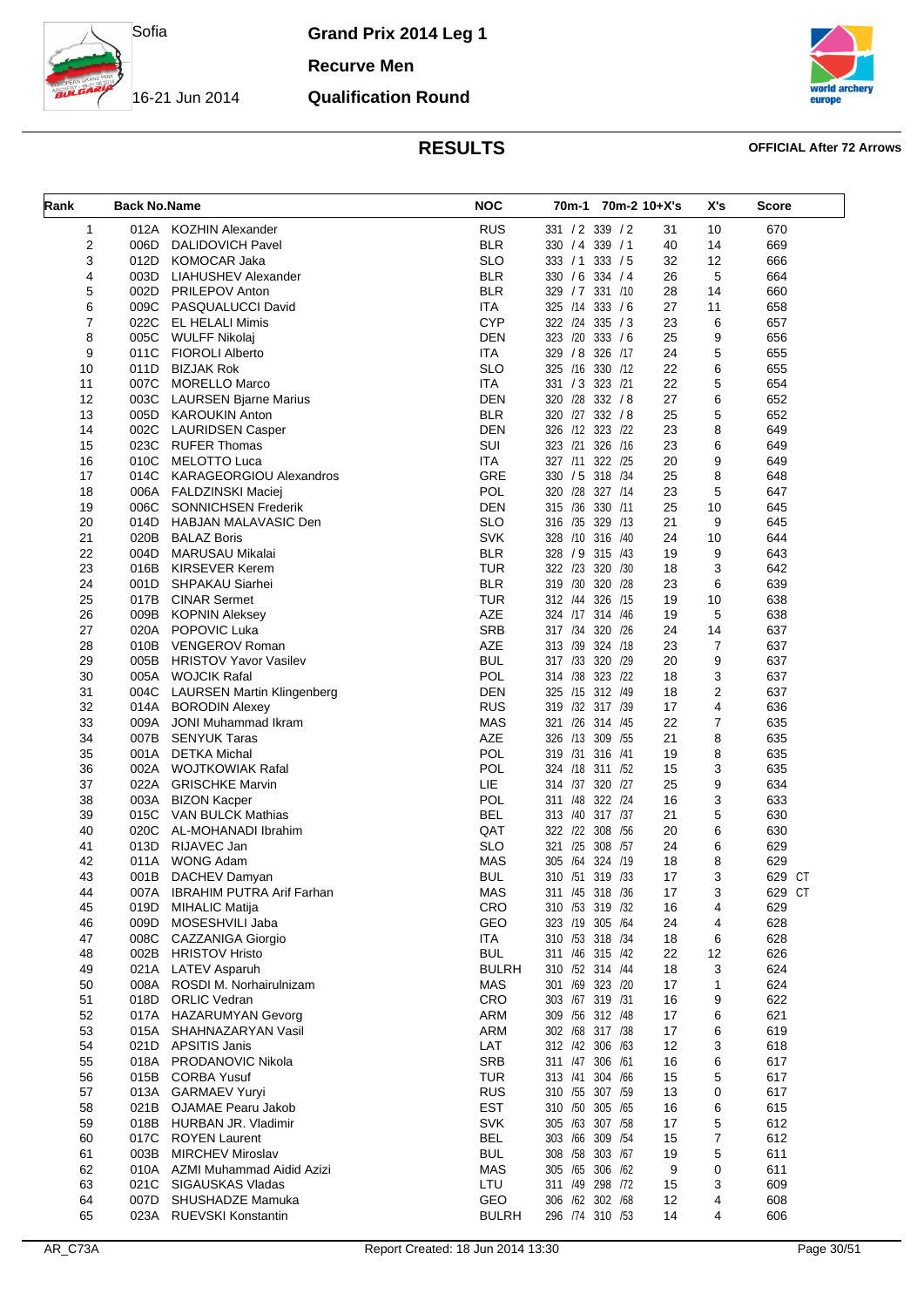

**Qualification Round**

**Recurve Men**

16-21 Jun 2014



### **RESULTS OFFICIAL After 72 Arrows**

| Rank | <b>Back No.Name</b> |                                | <b>NOC</b>  | 70m-1      |            | 70m-2 10+X's | X's | <b>Score</b> |
|------|---------------------|--------------------------------|-------------|------------|------------|--------------|-----|--------------|
| 66   | 008D                | PKHAKADZE Lasha                | <b>GEO</b>  | 294 /75    | 311 / 51   | 16           | 3   | 605          |
| 67   | 006B                | <b>VELIKOV Vencislav</b>       | <b>BUL</b>  | 292<br>/78 | 313<br>/47 | 14           | 5   | 605          |
| 68   | 020D                | <b>LAPSINS Eduards</b>         | LAT         | /57<br>309 | 295<br>/75 | 9            | 2   | 604          |
| 69   | 019C                | SALEM Ali Ahmed                | QAT         | 308<br>/59 | 295<br>/77 | 11           | 2   | 603          |
| 70   | 010D                | <b>KADIDZE Tariel</b>          | <b>GEO</b>  | /43<br>312 | 290<br>/82 | 12           | 5   | 602          |
| 71   | 015D                | <b>SALMAN Ali Muhi</b>         | <b>IRQ</b>  | 306<br>/61 | 295<br>/75 | 14           | 5   | 601          |
| 72   | 016A                | <b>KHACHATRYAN David</b>       | <b>ARM</b>  | /73<br>298 | 299<br>/70 | 19           | 4   | 597          |
| 73   | 017D                | <b>JASSIM Mohammed Mahmood</b> | <b>IRQ</b>  | 285<br>/83 | 311<br>/50 | 14           | 6   | 596          |
| 74   | 013C                | <b>KALOMOIRIS Georgios</b>     | <b>GRE</b>  | 300<br>/71 | 296<br>/74 | 8            | 4   | 596          |
| 75   | 004A                | <b>HELBIN Kasper</b>           | <b>POL</b>  | 300<br>/70 | 294<br>/78 | 12           | 1   | 594          |
| 76   | 004B                | <b>STOYANOV Pavlin</b>         | <b>BUL</b>  | 286<br>/82 | 306<br>/60 | 14           | 6   | 592          |
| 77   | 012C                | <b>IAKOVIDIS Charalampos</b>   | <b>GRE</b>  | /72<br>299 | 292<br>/80 | 17           | 4   | 591          |
| 78   | 022D                | RATHGEB Benjamin               | <b>SUIT</b> | 292<br>/77 | 299<br>/71 | 11           | 4   | 591          |
| 79   | 008B                | <b>GAHRAMANOV Zaur</b>         | <b>AZE</b>  | /79<br>291 | 298<br>/73 | 13           | 5   | 589          |
| 80   | 019A                | SVILANOVIC Dragan              | <b>SRB</b>  | /81<br>287 | 300<br>/69 | 9            | 3   | 587          |
| 81   | 001C                | <b>ANDERSEN Mads Kenneth</b>   | <b>DEN</b>  | 307<br>/60 | 278<br>/85 | 9            | 3   | 585          |
| 82   | 018C                | ABDORRABOH Farhan              | QAT         | /80<br>291 | 293<br>/79 | 11           | 3   | 584          |
| 83   | 019B                | <b>KOHLER Andrei</b>           | <b>SVK</b>  | /76<br>294 | 290<br>/83 | 8            | 4   | 584          |
| 84   | 016D                | AL-HAMADANI Ali Adnan Mohammed | <b>IRQ</b>  | /84<br>284 | 291<br>/81 | 10           | 3   | 575          |
| 85   | 016C                | <b>SCHOMMERS Nicolas</b>       | <b>BEL</b>  | /87<br>273 | 288<br>/84 | 5            |     | 561          |
| 86   | 023B                | POPESCU Dan                    | <b>ROU</b>  | /85<br>282 | 275<br>/86 | 10           | 4   | 557          |
| 87   | 022B                | MITOV Ivan                     | BUL.P       | 280<br>/86 | 268<br>/87 | 6            | 2   | 548          |
| 88   | 011B                | <b>ASLLANI Hazir</b>           | <b>KOS</b>  | 250<br>/91 | 263<br>/88 | 5            |     | 513          |
| 89   | 014B                | <b>KRASNIQI Burim</b>          | <b>KOS</b>  | 268<br>/88 | 242<br>/91 | 3            |     | 510          |
| 90   | 013B                | <b>LUZHNICA Atdhe</b>          | <b>KOS</b>  | 257<br>/89 | 242<br>/90 | 5            | 0   | 499          |
| 91   | 012B                | <b>LUZHNICA Bardhyl</b>        | <b>KOS</b>  | 251<br>/90 | 246<br>/89 | 1            | 0   | 497          |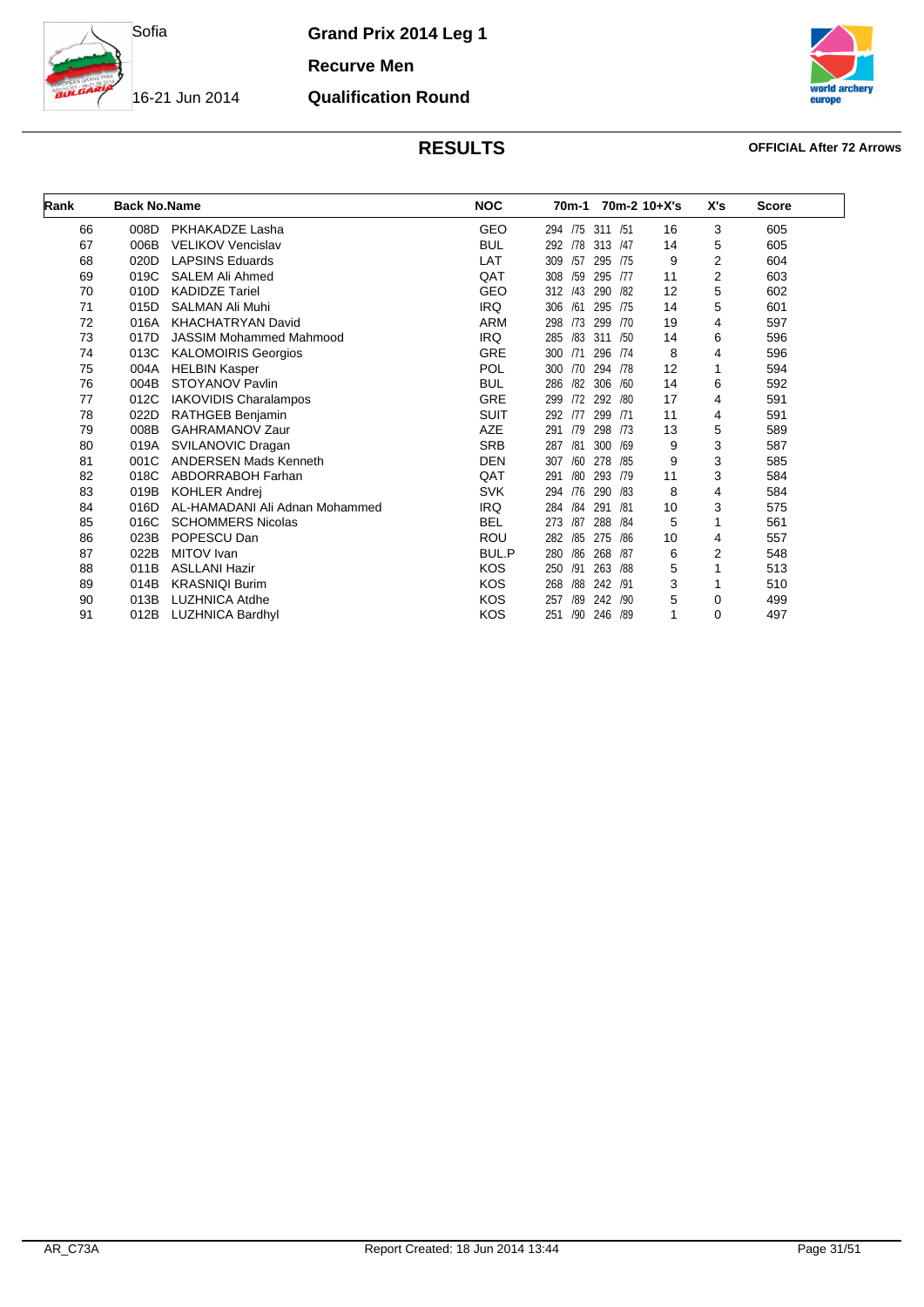

**Recurve Women**

**Qualification Round**

16-21 Jun 2014



**RESULTS OFFICIAL - Competition Suspended after 54 arrows**

| Rank                    | <b>Back No.Name</b> |                               | <b>NOC</b>   |                  | 70m-1 70m-2 10+X's |                | X's            | <b>Score</b> |
|-------------------------|---------------------|-------------------------------|--------------|------------------|--------------------|----------------|----------------|--------------|
| $\mathbf{1}$            | 003A                | MARUSAVA Hanna                | <b>BLR</b>   | 331 / 1 152 / 11 |                    | 12             | $\mathbf{1}$   | 483          |
| $\overline{\mathbf{c}}$ | 003B                | <b>VIOLI Sara</b>             | ITA          | 326 / 4 156 / 5  |                    | 17             | 9              | 482          |
| 3                       | 006A                | <b>TOLKACH Alena</b>          | <b>BLR</b>   | 322 / 6 160 / 1  |                    | $\overline{4}$ | $\mathbf{1}$   | 482          |
| 4                       | 005D                | OSIPOVA Elena                 | <b>RUS</b>   | 329 / 3 151 /12  |                    | 19             | 6              | 480          |
| 5                       | 007D                | BALSUKOVA Anna                | <b>RUS</b>   | 330 / 2 150 / 14 |                    | 16             | 6              | 480          |
| 6                       | 013D                | <b>SEGINA Tatiana</b>         | <b>RUS</b>   | 318 / 7 159 / 2  |                    | 13             | 6              | 477          |
| $\overline{7}$          | 004A                | <b>TIMOFEYEVA Ekaterina</b>   | <b>BLR</b>   | 322 / 5 154 / 7  |                    | 15             | 2              | 476          |
| 8                       | 006D                | <b>BILTRIKOVA Tatiana</b>     | <b>RUS</b>   | 314 /13 159 / 3  |                    | $\overline{4}$ | 0              | 473          |
| 9                       | 001A                | DZIOMINSKAYA Karyna           | <b>BLR</b>   | 315 /10 152 /10  |                    | 13             | $\overline{4}$ | 467          |
| 10                      | 006B                | NARIMANIDZE Khatuna           | GEO          | 312 /16 154 / 7  |                    | 4              | 1              | 466          |
| 11                      | 005B                | <b>ESEBUA Kristine</b>        | GEO          | 310 /17 155 / 6  |                    | 17             | 5              | 465          |
| 12                      | 007B                | LOBZHENIDZE Yulia             | GEO          | 307 /22 158 / 4  |                    | 9              | $\mathbf{1}$   | 465          |
| 13                      |                     | 004B TONETTA Elena            | <b>ITA</b>   | 317 / 8 145 /19  |                    | 13             | 4              | 462          |
| 14                      | 002C                | ZYZANSKA Sylwia               | POL          | 315 / 9 145 /24  |                    | 14             | 5              | 460          |
| 15                      | 010C                | <b>PARNAT Reena</b>           | <b>EST</b>   | 306 /23 154 / 7  |                    | 8              | 5              | 460          |
| 16                      | 002B                | SPERA Loredana                | <b>ITA</b>   | 314 /13 145 /20  |                    | 12             | 3              | 459          |
| 17                      | 005C                | <b>BARAKONSKA Milena</b>      | <b>POL</b>   | 313 /15 145 /25  |                    | 11             | $\overline{4}$ | 458          |
| 18                      | 009C                | SENYUK Olga                   | <b>AZE</b>   | 315 /11 140 /34  |                    | 10             | $\overline{4}$ | 455          |
| 19                      | 003C                | WEJNEROWSKA Marlena           | POL          | 310 /18 144 /28  |                    | 11             | 1              | 454          |
| 20                      | 011C                | <b>LUIK Siret</b>             | <b>EST</b>   | 308 /20 144 /26  |                    | 13             | 6              | 452          |
| 21                      | 001B                | <b>SCHIAVON Lara</b>          | <b>ITA</b>   | 307 /21 145 /23  |                    | 8              | 4              | 452          |
| 22                      | 008A                | <b>CHORTI Ariadni</b>         | <b>GRE</b>   | 303 /28 149 /15  |                    | 8              | $\mathbf{1}$   | 452          |
| 23                      | 012D                | GOBBELS Zoe                   | <b>BEL</b>   | 314 /12 136 /36  |                    | 12             | 4              | 450          |
| 24                      | 010D                | LONGOVA Alexandra             | <b>SVK</b>   | 304 /26 145 /20  |                    | 6              | $\mathbf{1}$   | 449          |
| 25                      | 001C                | <b>TYSZKO Paulina</b>         | <b>POL</b>   | 305 /24 141 /32  |                    | 10             | 4              | 446          |
| 26                      | 012B                | <b>KREICBERGA Anete</b>       | LAT          | 295 /33 150 /13  |                    | 11             | 4              | 445          |
| 27                      | 009D                | <b>HARCARIKOVA Lenka</b>      | <b>SVK</b>   | 304 /25 141 /31  |                    | 8              | 1              | 445          |
| 28                      | 013A                | <b>BOZIC Brina</b>            | <b>SLO</b>   | 299 /29 145 /20  |                    | 12             | $\overline{4}$ | 444          |
| 29                      | 009A                | <b>GKORILA Anatoli Martha</b> | GRE          | 297 /30 145 /18  |                    | 12             | $\overline{7}$ | 442          |
| 30                      | 013B                | ALMASHHADANI Rand             | <b>IRQ</b>   | 309 /19 133 /38  |                    | 10             | 3              | 442          |
| 31                      | 006C                | <b>BULWA Agata</b>            | <b>POL</b>   | 296 /32 146 /17  |                    | 2              | 0              | 442          |
| 32                      | 002A                | <b>BAHNIUK Darya</b>          | <b>BLR</b>   | 297 /31 144 /27  |                    | 8              | 3              | 441          |
| 33                      | 011A                | DANAILOVA Dobromira           | <b>BUL</b>   | 292 /36 148 /16  |                    | 8              | $\overline{2}$ | 440          |
| 34                      | 004C                | RZASA Joanna                  | <b>POL</b>   | 303 /27 135 /37  |                    | 7              | 0              | 438          |
| 35                      |                     | 010A VASILYAN Nune            | <b>ARM</b>   | 293 /35 141 /30  |                    | 9              | $\overline{7}$ | 434          |
| 36                      | 001D                | CHATZIIOANNOU Ioanna          | <b>SKOA</b>  | 291 /37 137 /35  |                    | 6              | $\mathbf{1}$   | 428          |
| 37                      | 008C                | <b>FAZILOVA Leila</b>         | <b>AZE</b>   | 278 /41 143 /29  |                    | 8              | $\overline{2}$ | 421          |
| 38                      | 012C                | <b>MATIATOU Eleftheria</b>    | TETRA        | 274 /43 141 /32  |                    | 6              | $\mathbf{1}$   | 415          |
| 39                      | 003D                | ROMANTZI Elpida               | <b>SKOA</b>  | 283 /38 132 /41  |                    | 4              | 0              | 415          |
| 40                      | 007A                | PAPANDREOPOULOU Maria         | GRE          | 279 /40 132 /39  |                    | $\overline{7}$ | 1              | 411          |
| 41                      | 008B                | <b>DIASAMIDZE Asmat</b>       | GEO          | 295 /34 116 /48  |                    | 4              | $\mathbf{1}$   | 411          |
| 42                      | 005A                | KAZANSKAYA Sviatlana          | <b>BLR</b>   | 268 /45 132 /40  |                    | 4              | 1              | 400          |
| 43                      | 011B                | <b>LAPSINA Elina</b>          | LAT          | 273 /44 125 /44  |                    | 3              | $\overline{2}$ | 398          |
| 44                      | 012A                | <b>GENCHEVA Ralitsa</b>       | <b>BUL</b>   | 276 /42 121 /46  |                    | 4              | 0              | 397          |
| 45                      | 009B                | ELENKOVA Liliya               | <b>BULRH</b> | 282 /39 114 /49  |                    | 3              | 1              | 396          |
| 46                      | 007C                | SIMONOVA Svetlana             | AZE          | 260 /47 128 /42  |                    | 6              | 2              | 388          |
| 47                      | 013C                | <b>BAMPOUSKAKI Martha</b>     | <b>ACHA</b>  | 263 /46 124 /45  |                    | 6              | 0              | 387          |
| 48                      | 002D                | <b>AGRANGELOU Maria</b>       | <b>SKOA</b>  | 259 /48 117 /47  |                    | 2              | 2              | 376          |
| 49                      | 008D                | <b>BOLOTOVA Oyuna</b>         | <b>RUS</b>   | 242 /50 127 /43  |                    | 5              | 4              | 369          |
| 50                      | 010B                | RABROVIANSKA Lidia            | <b>BULRH</b> | 245 /49 114 /50  |                    | 4              | 1              | 359          |
| 51                      | 011D                | <b>MAGKOU Anastasia</b>       | <b>FOIV</b>  | 219 /51 97 /51   |                    | 1              | 0              | 316          |
| 52                      | 004D                | KOTSAMANIDOU Evangelia        | <b>SKOA</b>  | 201 /52 93 /52   |                    | 2              | 0              | 294          |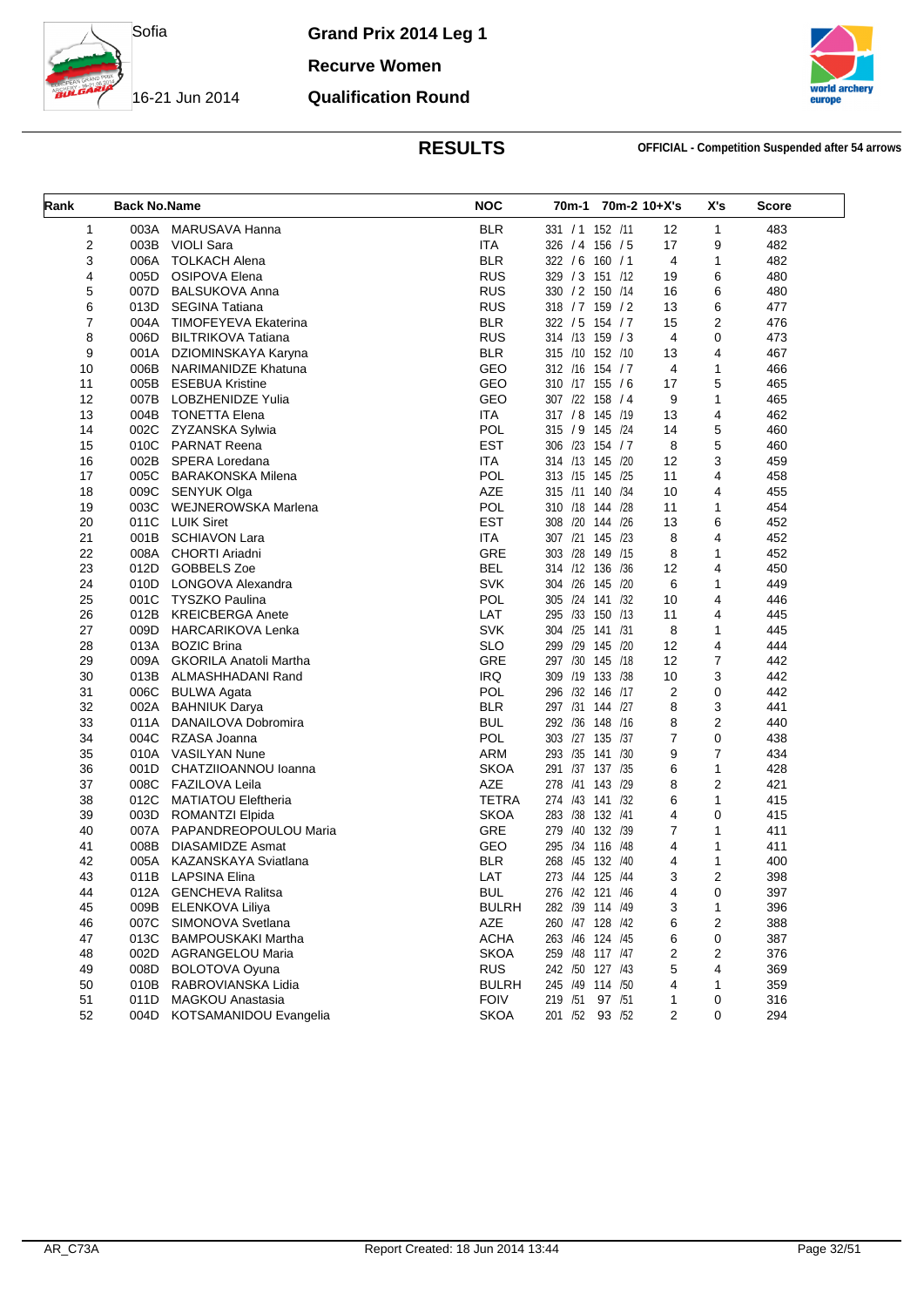

**Qualification Round**

**Compound Men**

16-21 Jun 2014



**RESULTS OFFICIAL - Competition Suspended after 54 arrows**

| Rank           | <b>Back No.Name</b> |                             | <b>NOC</b>   |                  | 50m-1 50m-2 10+X's |                | X's            | <b>Score</b> |
|----------------|---------------------|-----------------------------|--------------|------------------|--------------------|----------------|----------------|--------------|
| 1              |                     | 025C VAVRO Mario            | CRO          | 356 / 1 175 / 2  |                    | 46             | 20             | 531          |
| 2              | 024A                | SITAR Dejan                 | <b>SLO</b>   | 354 / 2 176 / 1  |                    | 45             | 19             | 530          |
| 3              | 019B                | <b>KOUMERTAS Stavros</b>    | GRE          | 348 / 4 170 / 3  |                    | 35             | 13             | 518          |
| 4              | 022B                | DURNY Matus Jr.             | SVK          | 350 / 3 167 / 6  |                    | 33             | 14             | 517          |
| 5              | 023C                | WOJTAS Jan                  | POL          | 345 / 5 165 /12  |                    | 30             | 11             | 510          |
| 6              |                     | 015D PETROV Viktor          | <b>BUL</b>   | 343 / 6 167 / 6  |                    | 27             | 11             | 510          |
| $\overline{7}$ |                     | 024B SIGIL Peter            | <b>DEN</b>   | 338 /16 170 / 4  |                    | 28             | 17             | 508          |
| 8              |                     | 022C PUSCA Gigi             | ROU          | 341 /12 167 / 6  |                    | 25             | 15             | 508          |
| 9              | 018C                | <b>MARAS Serdar Bortay</b>  | <b>TUR</b>   | 340 /14 167 / 6  |                    | 8              | $\overline{4}$ | 507          |
| 10             | 023D                | <b>KYRITSOGLOU Sam</b>      | <b>BEL</b>   | 342 / 7 164 / 14 |                    | 29             | 10             | 506          |
| 11             | 025A                | <b>CHUGUNOV Anton</b>       | <b>RUS</b>   | 341 /10 163 /17  |                    | 24             | 11             | 504          |
| 12             | 016C                | <b>TANDOGAN Baris</b>       | <b>TUR</b>   | 341 /11 162 /19  |                    | 3              | $\overline{2}$ | 503          |
| 13             |                     | 015B AL-ABADI Ahmed         | QAT          | 338 /15 160 /20  |                    | 26             | 11             | 498          |
| 14             | 017C                | <b>DERNEKLI Furkan</b>      | <b>TUR</b>   | 340 /13 158 /24  |                    | 24             | 9              | 498          |
| 15             |                     | 020B KOSTOPOULOS Athanasios | <b>GRE</b>   | 342 / 7 154 / 31 |                    | 28             | 8              | 496          |
| 16             |                     | 020C ACHILIE Ovidiu         | ROU          | 327 /24 168 / 5  |                    | 24             | $\overline{7}$ | 495          |
| 17             | 025B                | <b>GERGINOV Vasil</b>       | <b>BULRH</b> | 337 /17 157 /26  |                    | 20             | 10             | 494          |
| 18             | 021B                | THEODORAKOPOULOS Vasileios  | <b>GRE</b>   | 330 /22 163 /16  |                    | 26             | 8              | 493          |
| 19             | 016D                | <b>GEORGIEV lordan</b>      | <b>BUL</b>   | 331 /21 162 /18  |                    | 4              | 0              | 493          |
| 20             | 017B                | AL-ABADI Abdulaziz          | QAT          | 325 /27 166 /10  |                    | 26             | 11             | 491          |
| 21             | 023B                | <b>DURNY Matus</b>          | SVK          | 332 /19 158 /25  |                    | 18             | 8              | 490          |
| 22             | 019C                | <b>DUMITRASCU Gerard</b>    | <b>ROU</b>   | 336 /18 152 /35  |                    | 21             | 5              | 488          |
| 23             | 020D                | <b>MASLAUSKAS Marius</b>    | LTU          | 325 /29 163 /15  |                    | 19             | 6              | 488          |
| 24             | 019D                | <b>STANKUS Alfredas</b>     | LTU          | 327 /25 160 /21  |                    | 17             | 3              | 487          |
| 25             |                     | 017D VUCHKOV Dobromir       | <b>BUL</b>   | 331 /20 155 /30  |                    | 22             | 11             | 486          |
| 26             |                     | 016B RUSTAM KHAN Israf      | QAT          | 326 /26 160 /22  |                    | 3              | $\overline{2}$ | 486          |
| 27             |                     | 021A PERDIKOS Marios        | <b>CYP</b>   | 329              | /23 156 /28        | 17             | $\overline{7}$ | 485          |
| 28             |                     | 022D KROAZIE Kyriakos       | <b>PSA</b>   | 319 /33 165 /13  |                    | 17             | $\overline{2}$ | 484          |
| 29             |                     | 021C RADOI Alexandru        | <b>ROU</b>   | 318 /35 165 /11  |                    | 14             | 8              | 483          |
| 30             | 015C                | <b>COMEZ Emre</b>           | <b>TUR</b>   | 342 / 7 139 / 39 |                    | 24             | 10             | 481          |
| 31             |                     | 017A YOGEV Ofer             | <b>ISR</b>   | 323 /32 154 /32  |                    | 13             | $\overline{2}$ | 477          |
| 32             |                     | 018A EGOROV Ilya            | <b>ISR</b>   | 324 /31 153 /34  |                    | $\overline{2}$ | $\Omega$       | 477          |
| 33             |                     | 024C TZOUVARAS Georgios     | <b>SOAAS</b> | 311 /38 159 /23  |                    | 14             | 4              | 470          |
| 34             | 022A                | <b>MOULASHIS Andreas</b>    | <b>CYP</b>   | 325 /28 141 /38  |                    | 16             | $\mathbf{1}$   | 466          |
| 35             | 015A                | <b>KATZ Valery</b>          | <b>ISR</b>   | 317 /36 148 /36  |                    | 12             | 2              | 465          |
| 36             |                     | 018D VASSILEV Marin         | <b>BULRH</b> | 309              | /39 156 /29        | 2              | $\mathbf{1}$   | 465          |
| 37             | 021D                | <b>KEMEZA Zilvinas</b>      | LTU          | 319 /34 144 /37  |                    | $\overline{7}$ | $\overline{2}$ | 463          |
| 38             | 016A                | SHEFI Snie                  | <b>ISR</b>   | 324 /30 138 /40  |                    | 4              | $\mathbf{1}$   | 462          |
| 39             | 018B                | ABDURABU Khadher            | QAT          | 301              | /40 156 /27        | $\overline{4}$ | $\mathbf{1}$   | 457          |
| 40             | 019A                | <b>NAVEH Eyal</b>           | <b>ISR</b>   | 298 /41 153 /33  |                    | 11             | 2              | 451          |
| 41             | 023A                | <b>TAGGAR Eitan</b>         | <b>ISRIN</b> | 314 /37 135 /42  |                    | 10             | 2              | 449          |
| 42             | 020A                | <b>KOVARSKY Moshe</b>       | <b>ISR</b>   | 277 /42 137 /41  |                    | $\overline{7}$ | $\overline{2}$ | 414          |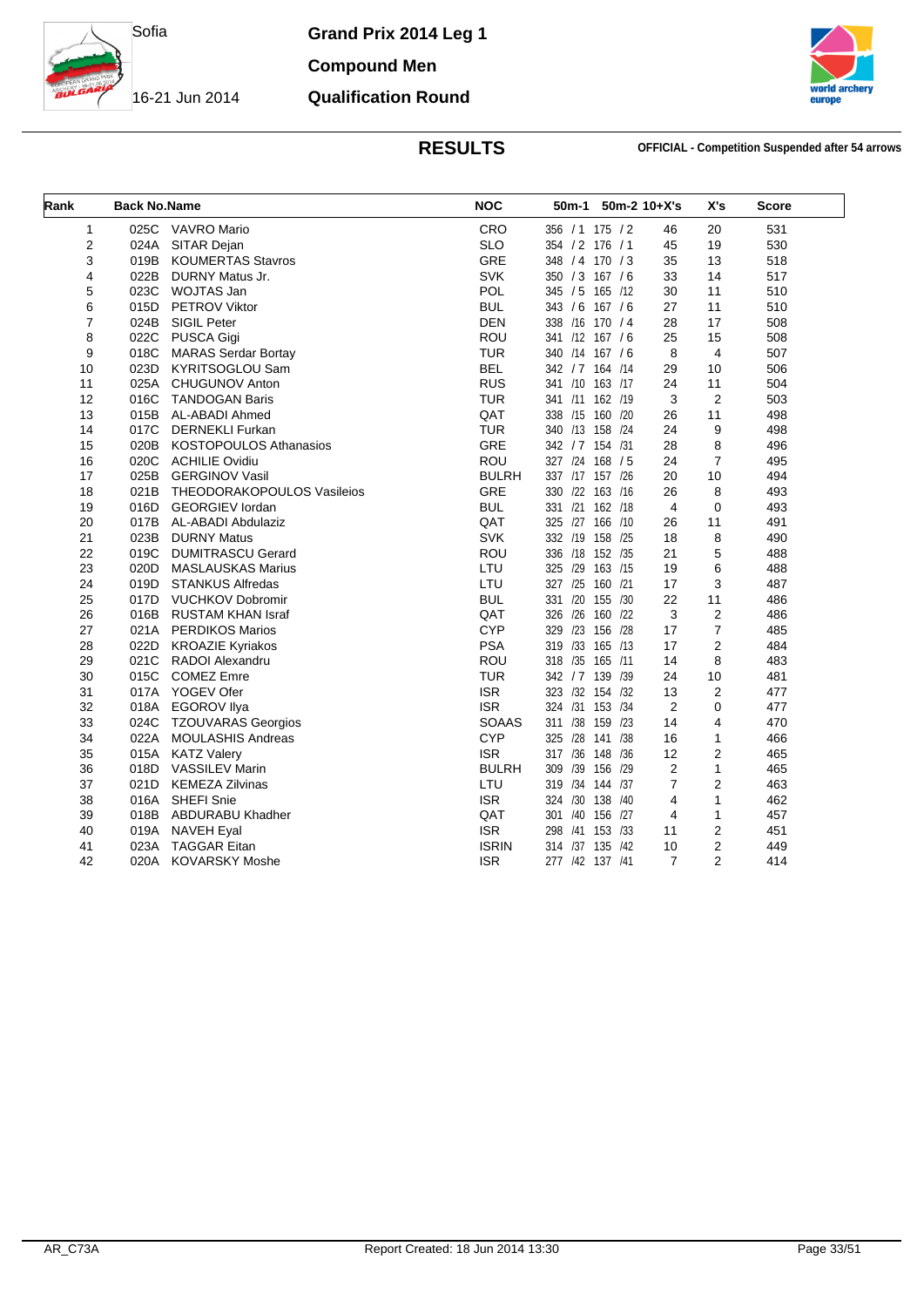

**Compound Women Qualification Round**

16-21 Jun 2014



### **RESULTS OFFICIAL After 72 Arrows**

| Rank | <b>Back No.Name</b> |                          | <b>NOC</b> | 50m-1                  | $50m-2$ 10+X's | X's | <b>Score</b> |
|------|---------------------|--------------------------|------------|------------------------|----------------|-----|--------------|
|      | 029A                | <b>CERNE Toja</b>        | <b>SLO</b> | 351<br>350<br>/1<br>/1 | 53             | 25  | 701          |
| 2    | 030C                | ORLIC Maja               | <b>CRO</b> | 343 / 2 347 / 2        | 43             | 19  | 690          |
| 3    | 027C                | <b>TONTOEVA Diana</b>    | <b>RUS</b> | $/3$ 341<br>341        | 40<br>/4       | 16  | 682          |
| 4    | 027D                | <b>DURNA Katarina</b>    | <b>SVK</b> | $/4$ 336 $/6$<br>340   | 37             | 17  | 676          |
| 5    | 027B                | <b>FRANDSEN Ida</b>      | <b>DEN</b> | $/5$ 338 $/5$<br>337   | 34             | 13  | 675          |
| 6    | 028D                | ALMASHHADANI Fatimah     | IRQ        | $/8$ 343 $/3$<br>331   | 32             | 10  | 674          |
| 7    | 029B                | <b>DESSOY Catheline</b>  | <b>BEL</b> | 335<br>/6<br>331/9     | 27             | 5   | 666          |
| 8    | 030A                | SZALANSKA Katarzyna      | <b>POL</b> | $/7$ 331 $/8$<br>331   | 26             | 10  | 662          |
| 9    | 028C                | NOVIKOVA Elena           | <b>RUS</b> | $/9$ 332 $/7$<br>327   | 28             | 12  | 659          |
| 10   | 028B                | <b>PAHTER Helen</b>      | ISR.       | 326 /10<br>324<br>/10  | 24             | 9   | 650          |
| 11   | 030B                | LJUBINKOVIC Marija       | <b>SRB</b> | 316 /11 321 /11        | 20             | 12  | 637          |
| 12   | 029C                | <b>ANTONOVA Dilyana</b>  | BUL.G      | 314 /12 312 /13        | 16             | 4   | 626          |
| 13   | 028A                | <b>VELICHKOVA Deniza</b> | <b>BUL</b> | 303 /13 315 /12        | 11             | 3   | 618          |
| 14   | 027A                | STANEVA Daniela          | <b>BUL</b> | 295 /14 305 /14        | 15             | 3   | 600          |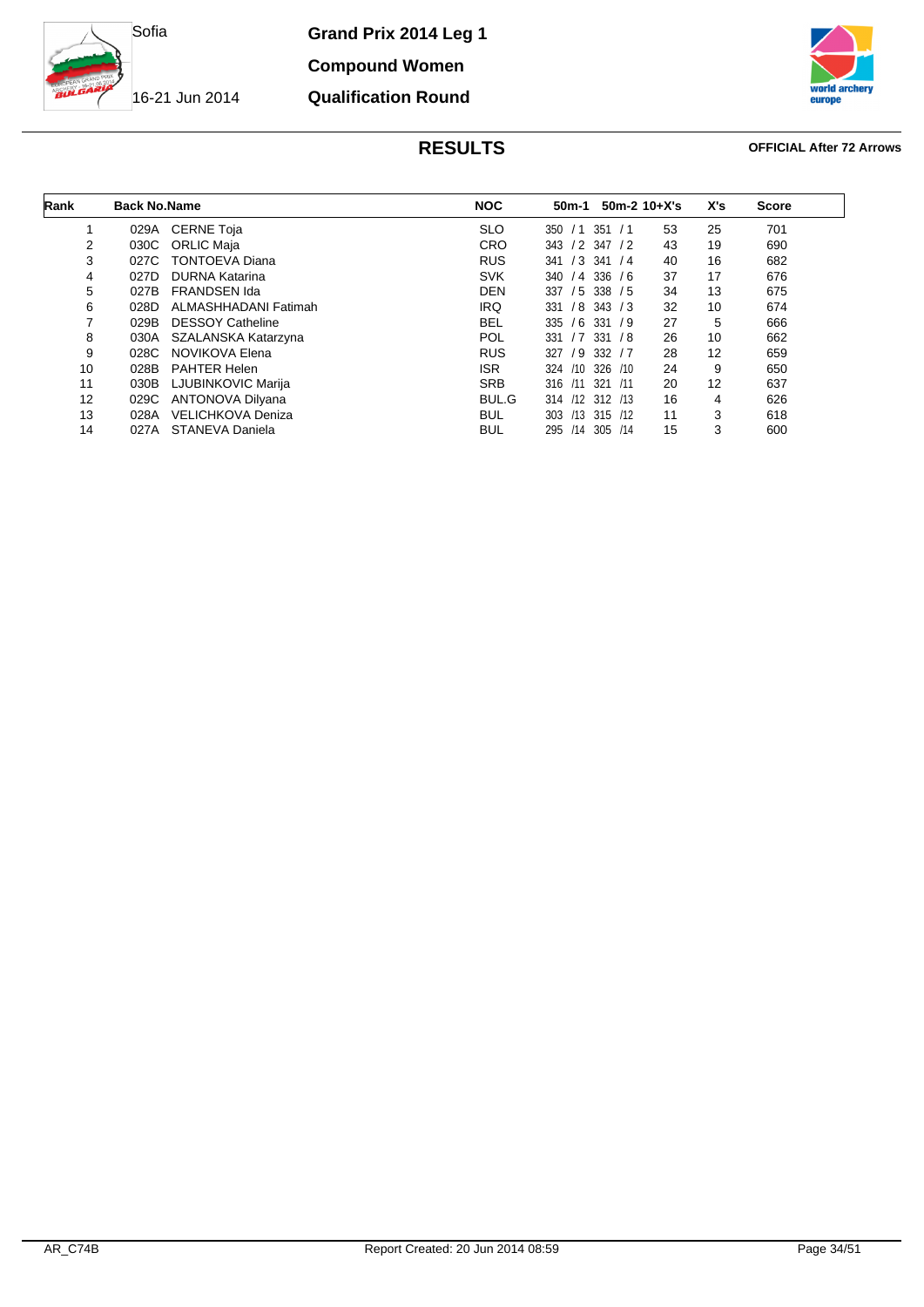

**Recurve Men Team**



16-21 Jun 2014

| Rk           | <b>NOC</b>                      | <b>BackName</b><br>No                                                               | <b>RR</b> Score<br>Rank | 1/8 | 1/4     | 1/2 | <b>Finals</b>  |
|--------------|---------------------------------|-------------------------------------------------------------------------------------|-------------------------|-----|---------|-----|----------------|
| $\mathbf{1}$ | <b>BLR</b> - Belarus            | 1A DALIDOVICH Pavel<br>1B LIAHUSHEV Alexander<br>1C PRILEPOV Anton                  | 1993 /01                | 6   | 5       | 5   | 6              |
| 2            | ITA - Italy                     | 2A PASQUALUCCI David<br>2B FIOROLI Alberto<br>2C MORELLO Marco                      | 1967 /02                | 5   | 5       | 6   | 0              |
| 3            | SLO - Slovenia                  | 3A KOMOCAR Jaka<br>3B BIZJAK Rok<br>3C HABJAN MALAVASIC Den                         | 1966 /03                | 5   | 6       | 2   | 6              |
| 4            | <b>RUS</b> - Russian Federation | 5A KOZHIN Alexander<br>5B BORODIN Alexey<br>5C GARMAEV Yuryi                        | 1923 /05                | 6   | 5       | 3   | $\overline{2}$ |
| 5            | DEN - Denmark                   | 4A WULFF Nikolaj<br>4B LAURSEN Bjarne Marius<br>4C LAURIDSEN Casper                 | 1957 / 04               | 6   | 4 (204) |     |                |
| 6            | TUR - Turkey                    | 8A KIRSEVER Kerem<br>8B CINAR Sermet<br>8C CORBA Yusuf                              | 1897 / 08               | 5   | 3(208)  |     |                |
| 7            | BUL - Bulgaria                  | 10A HRISTOV Yavor Vasilev<br>10B DACHEV Damyan<br>10C HRISTOV Hristo                | 1892 /10                | 5   | 3(207)  |     |                |
| 8            | POL - Poland                    | 6A FALDZINSKI Maciej<br>6B WOJTKOWIAK Rafal<br>6C DETKA Michal                      | 1919 / 06               | 5   | 2(207)  |     |                |
| 9            | ARM - Armenia                   | 14A HAZARUMYAN Gevorg<br>14B SHAHNAZARYAN Vasil<br>14C KHACHATRYAN David            | 1837 /14                | 3   |         |     |                |
| 9            | AZE - Azerbaijan                | 7A KOPNIN Aleksey<br>7B GAHRAMANOV Zaur<br>7C SENYUK Taras                          | 1910 /07                | 4   |         |     |                |
| 9            | GEO - Georgia                   | 11A MOSESHVILI Jaba<br>11B SHUSHADZE Mamuka<br>11C PKHAKADZE Lasha                  | 1841 /11                | 3   |         |     |                |
| 9            | GRE - Greece                    | 15A KARAGEORGIOU Alexandros<br>15B KALOMOIRIS Georgios<br>15C IAKOVIDIS Charalampos | 1835 /15                | 1   |         |     |                |
| 9            | MAS - Malaysia                  | 9A JONI Muhammad Ikram<br>9B WONG Adam<br>9C IBRAHIM PUTRA Arif Farhan              | 1893 /09                | 4   |         |     |                |
| 9            | QAT - Qatar                     | 16A AL-MOHANADI Ibrahim<br>16B SALEM Ali Ahmed<br>16C ABDORRABOH Farhan             | 1817 /16                | 0   |         |     |                |
| 9            | SRB - Serbia                    | 12A POPOVIC Luka<br>12B PRODANOVIC Nikola<br>12C SVILANOVIC Dragan                  | 1841 /12                | 0   |         |     |                |
| 9            | SVK - Slovakia                  | 13A BALAZ Boris<br>13B HURBAN JR. Vladimir<br>13C KOHLER Andrej                     | 1840 /13                | 0   |         |     |                |
| 17           | BEL - Belgium                   | 17A VAN BULCK Mathias<br>17B ROYEN Laurent<br>17C SCHOMMERS Nicolas                 | 1803 /17                |     |         |     |                |
| 18           | IRQ - Iraq                      | 18A SALMAN Ali Muhi                                                                 | 1772 /18                |     |         |     |                |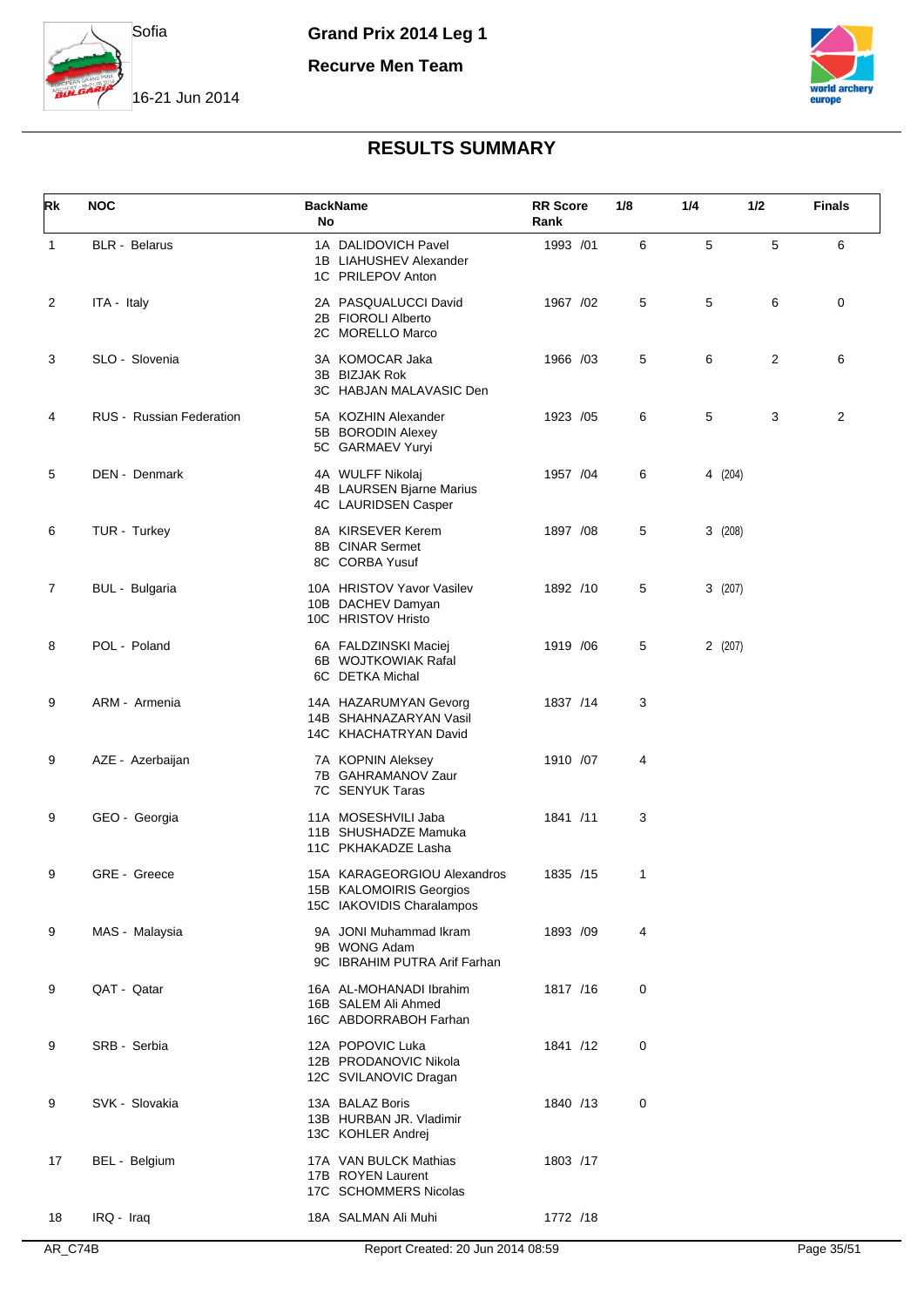

**Recurve Men Team**



16-21 Jun 2014

| Rk | <b>NOC</b>   | <b>BackName</b><br>No                                             | <b>RR</b> Score<br>Rank | 1/8 | 1/4 | 1/2 | <b>Finals</b> |
|----|--------------|-------------------------------------------------------------------|-------------------------|-----|-----|-----|---------------|
|    |              | 18B JASSIM Mohammed Mahmood<br>18C AL-HAMADANI Ali Adnan Mohammed |                         |     |     |     |               |
| 19 | KOS - Kosovo | 19A ASLLANI Hazir<br>19B KRASNIQI Burim<br>19C LUZHNICA Atdhe     | 1522 /19                |     |     |     |               |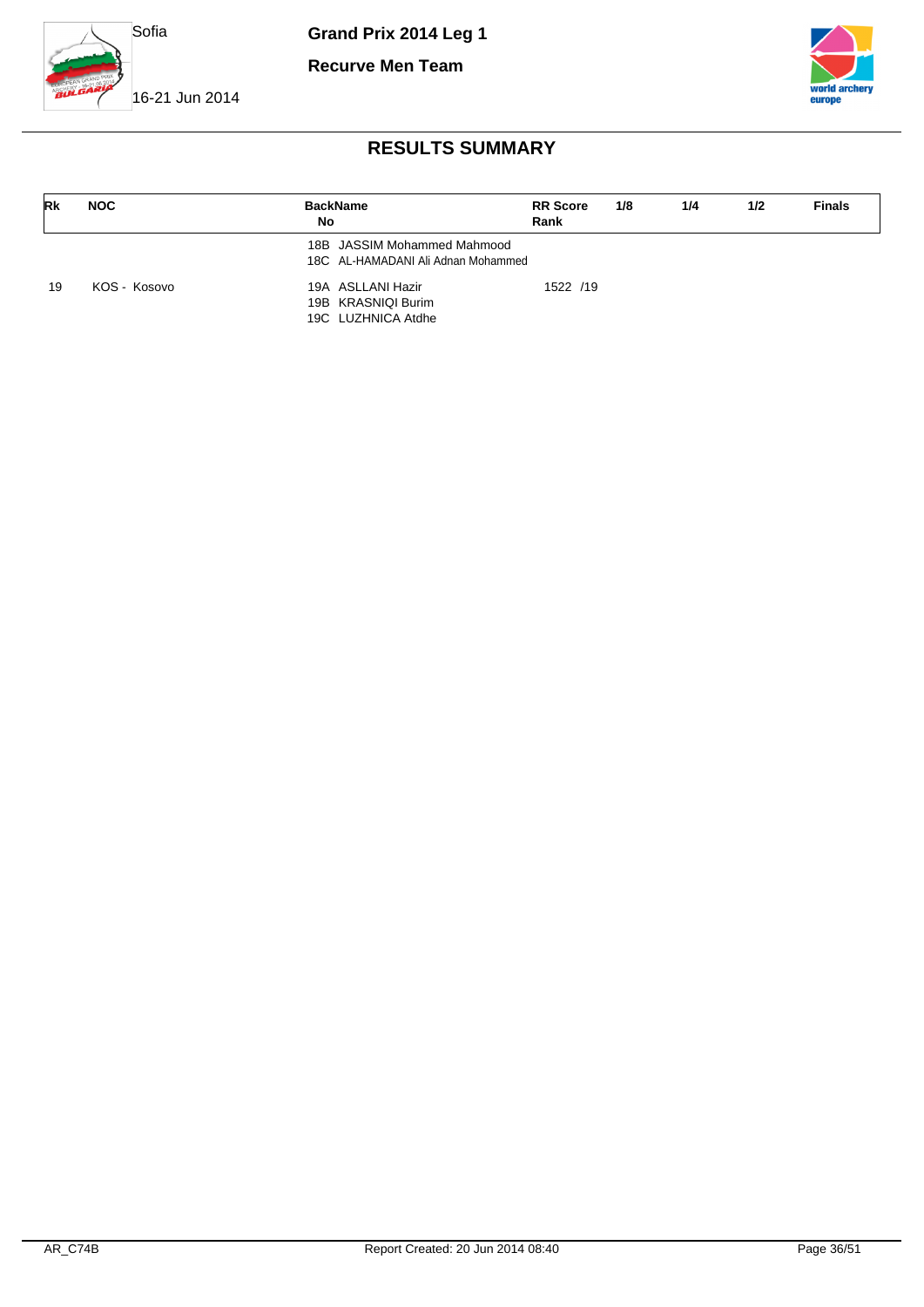

**Recurve Women Team**



### 16-21 Jun 2014

| Rk             | <b>NOC</b>                      | <b>BackName</b><br>No                                                      | <b>RR</b> Score<br>Rank | 1/4    | 1/2 | <b>Finals</b> |
|----------------|---------------------------------|----------------------------------------------------------------------------|-------------------------|--------|-----|---------------|
| 1              | <b>RUS</b> - Russian Federation | 2A OSIPOVA Elena<br><b>BALSUKOVA Anna</b><br>2B<br>2C SEGINA Tatiana       | 1437 /02                | 6      | 6   | 6             |
| 2              | POL - Poland                    | 5A ZYZANSKA Sylwia<br>5B RZASA Joanna<br>5C TYSZKO Paulina                 | 1372 /05                | 5      | 5   | 0             |
| 3              | <b>BLR</b> - Belarus            | 1A MARUSAVA Hanna<br>1B TOLKACH Alena<br>1C TIMOFEYEVA Ekaterina           | 1441 /01                | -Bye-  | 1   | 6             |
| 4              | ITA - Italy                     | 3A VIOLI Sara<br>3B TONETTA Elena<br>3C SPERA Loredana                     | 1403 /03                | 5      | 2   | 2             |
| 5              | GRE - Greece                    | 6A CHORTI Ariadni<br>6B GKORILA Anatoli Martha<br>6C PAPANDREOPOULOU Maria | 1305 / 06               | 3(200) |     |               |
| 6              | GEO - Georgia                   | 4A NARIMANIDZE Khatuna<br>4B ESEBUA Kristine<br>4C LOBZHENIDZE Yulia       | 1396 / 04               | 3(198) |     |               |
| $\overline{7}$ | AZE - Azerbaijan                | 7A SENYUK Olga<br>7B FAZILOVA Leila<br>7C SIMONOVA Svetlana                | 1264 /07                | 2(191) |     |               |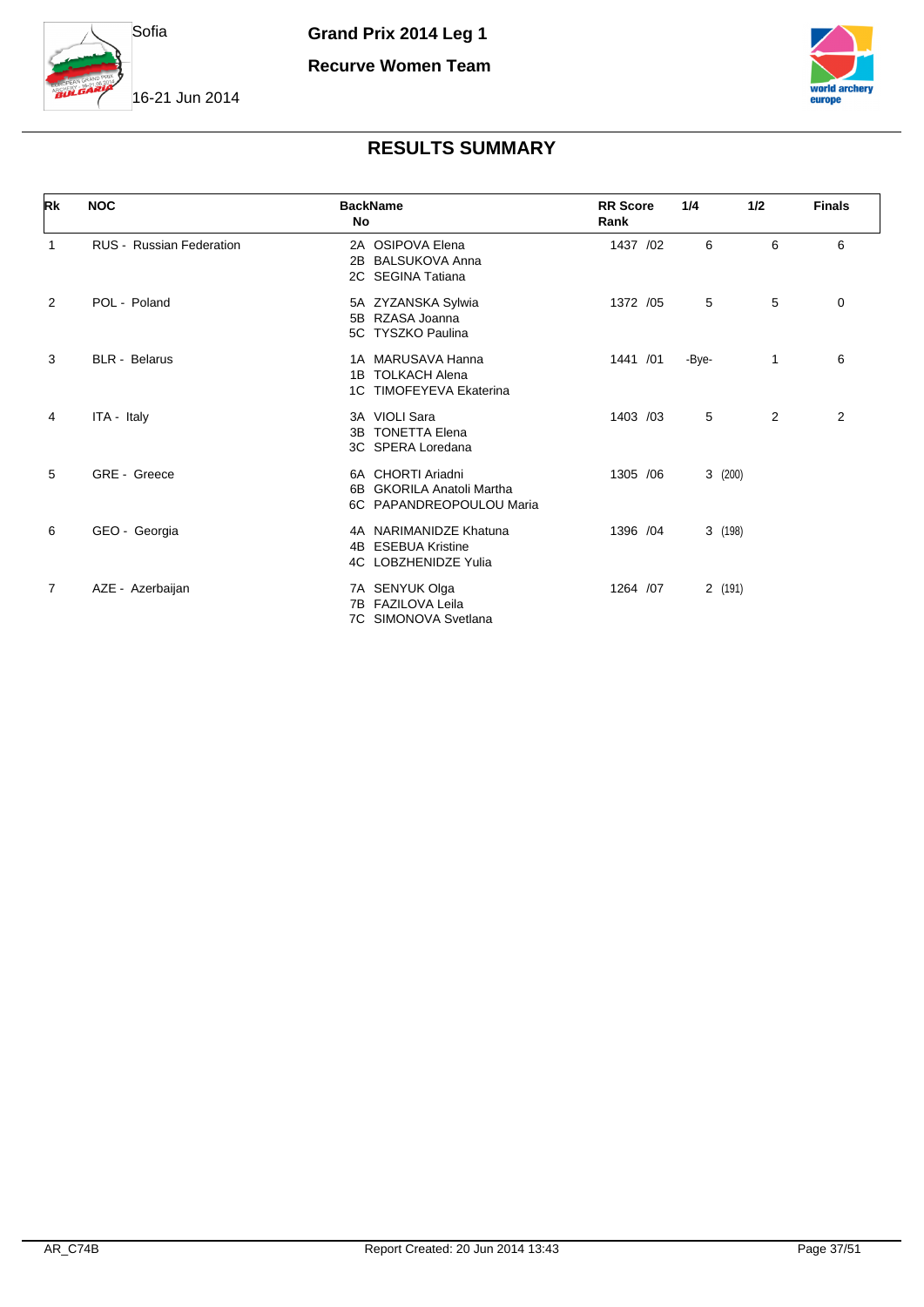

**Recurve Mixed Team**



| Rk             | <b>NOC</b>               | <b>No</b> | <b>BackName</b>                                      | <b>RR</b> Score<br>Rank | 1/8            | 1/4 | 1/2     |   | <b>Finals</b> |
|----------------|--------------------------|-----------|------------------------------------------------------|-------------------------|----------------|-----|---------|---|---------------|
| $\mathbf{1}$   | RUS - Russian Federation |           | 2A OSIPOVA Elena<br>2B KOZHIN Alexander              | 1150 /02                | 6              | 5   |         | 5 | 5             |
| $\overline{2}$ | SLO - Slovenia           |           | 4A BOZIC Brina<br>4B KOMOCAR Jaka                    | 1110 /04                | 6              | 5   |         | 5 | 3             |
| 3              | ITA - Italy              |           | 3A VIOLI Sara<br>3B PASQUALUCCI David                | 1140 /03                | 6              | 6   |         | 4 | 5 T.15        |
| 4              | SVK - Slovakia           |           | 8A LONGOVA Alexandra<br>8B BALAZ Boris               | 1093 /08                | 6              | 5   |         | 4 | 4 T.15        |
| 5              | <b>BLR</b> - Belarus     |           | 1A MARUSAVA Hanna<br>1B DALIDOVICH Pavel             | 1152 /01                | -Bye-          |     | 4 (136) |   |               |
| 6              | GRE - Greece             |           | 6A CHORTI Ariadni<br>6B KARAGEORGIOU Alexandros      | 1100 /06                | 5              |     | 2(130)  |   |               |
| 7              | BEL - Belgium            |           | 10A GOBBELS Zoe<br>10B VAN BULCK Mathias             | 1080 /10                | 6              |     | 1(100)  |   |               |
| 8              | EST - Estonia            |           | 12A PARNAT Reena<br>12B OJAMAE Pearu Jakob           | 1075 /12                | 5              |     | 1(99)   |   |               |
| 9              | ARM - Armenia            |           | 14A VASILYAN Nune<br>14B HAZARUMYAN Gevorg           | 1055 /14                | $\overline{2}$ |     |         |   |               |
| 9              | AZE - Azerbaijan         |           | 9A SENYUK Olga<br>9B KOPNIN Aleksey                  | 1093 /09                | 0              |     |         |   |               |
| 9              | BUL - Bulgaria           |           | 11A DANAILOVA Dobromira<br>11B HRISTOV Yavor Vasilev | 1077 /11                | 4              |     |         |   |               |
| 9              | GEO - Georgia            |           | 7A NARIMANIDZE Khatuna<br>7B MOSESHVILI Jaba         | 1094 /07                | 2              |     |         |   |               |
| 9              | IRQ - Iraq               |           | 15A ALMASHHADANI Rand<br>15B SALMAN Ali Muhi         | 1043 /15                | 0              |     |         |   |               |
| 9              | LAT - Latvia             |           | 13A KREICBERGA Anete<br>13B APSITIS Janis            | 1063 /13                | 2              |     |         |   |               |
| 9              | POL - Poland             |           | 5A ZYZANSKA Sylwia<br>5B FALDZINSKI Maciej           | 1107 /05                | 4              |     |         |   |               |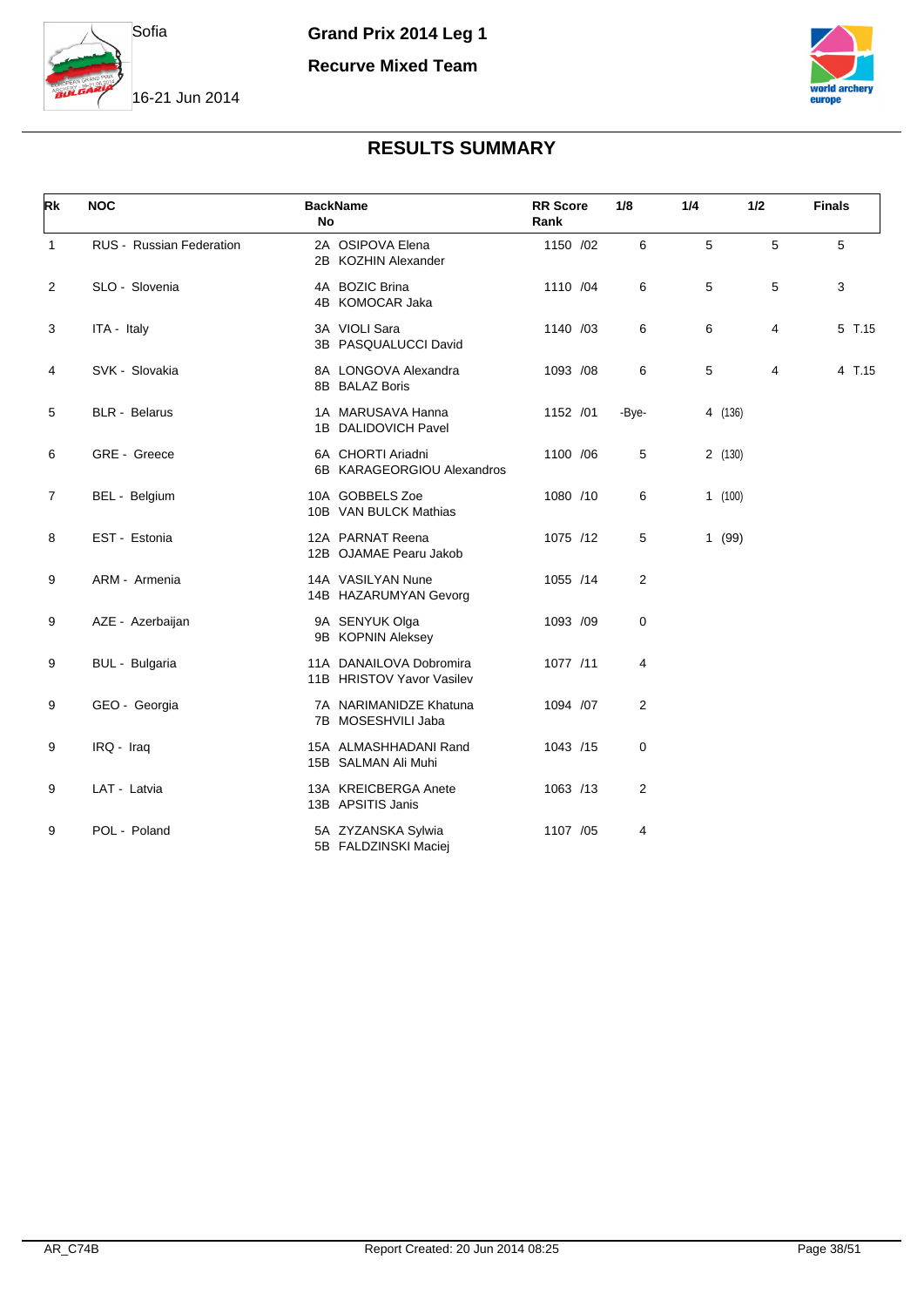

**Compound Men Team**



### 16-21 Jun 2014

| Rk          | <b>NOC</b>      | <b>BackName</b><br><b>No</b>                                                       | <b>RR</b> Score<br>Rank | 1/4   | 1/2 | <b>Finals</b> |
|-------------|-----------------|------------------------------------------------------------------------------------|-------------------------|-------|-----|---------------|
| $\mathbf 1$ | GRE - Greece    | 2A KOUMERTAS Stavros<br>2B KOSTOPOULOS Athanasios<br>2C THEODORAKOPOULOS Vasileios | 1507 /02                | 218   | 227 | 223           |
| 2           | TUR - Turkey    | 1A MARAS Serdar Bortay<br>1B TANDOGAN Baris<br>1C DERNEKLI Furkan                  | 1508 /01                | -Bye- | 229 | 221           |
| 3           | QAT - Qatar     | 5A AL-ABADI Ahmed<br>5B AL-ABADI Abdulaziz<br>5C RUSTAM KHAN Israf                 | 1475 /05                | 221   | 222 | 218           |
| 4           | ROU - Romania   | 3A PUSCA Gigi<br>3B ACHILIE Ovidiu<br><b>3C DUMITRASCU Gerard</b>                  | 1491 /03                | 217   | 220 | 210           |
| 5           | BUL - Bulgaria  | 4A PETROV Viktor<br>4B GEORGIEV lordan<br>4C VUCHKOV Dobromir                      | 1489 / 04               | 219   |     |               |
| 6           | LTU - Lithuania | 6A MASLAUSKAS Marius<br>6B STANKUS Alfredas<br>6C KEMEZA Zilvinas                  | 1438 / 06               | 208   |     |               |
| 7           | ISR - Israel    | 7A YOGEV Ofer<br>7B SHEFI Snie<br>7C KATZ Valery                                   | 1419 /07                | 204   |     |               |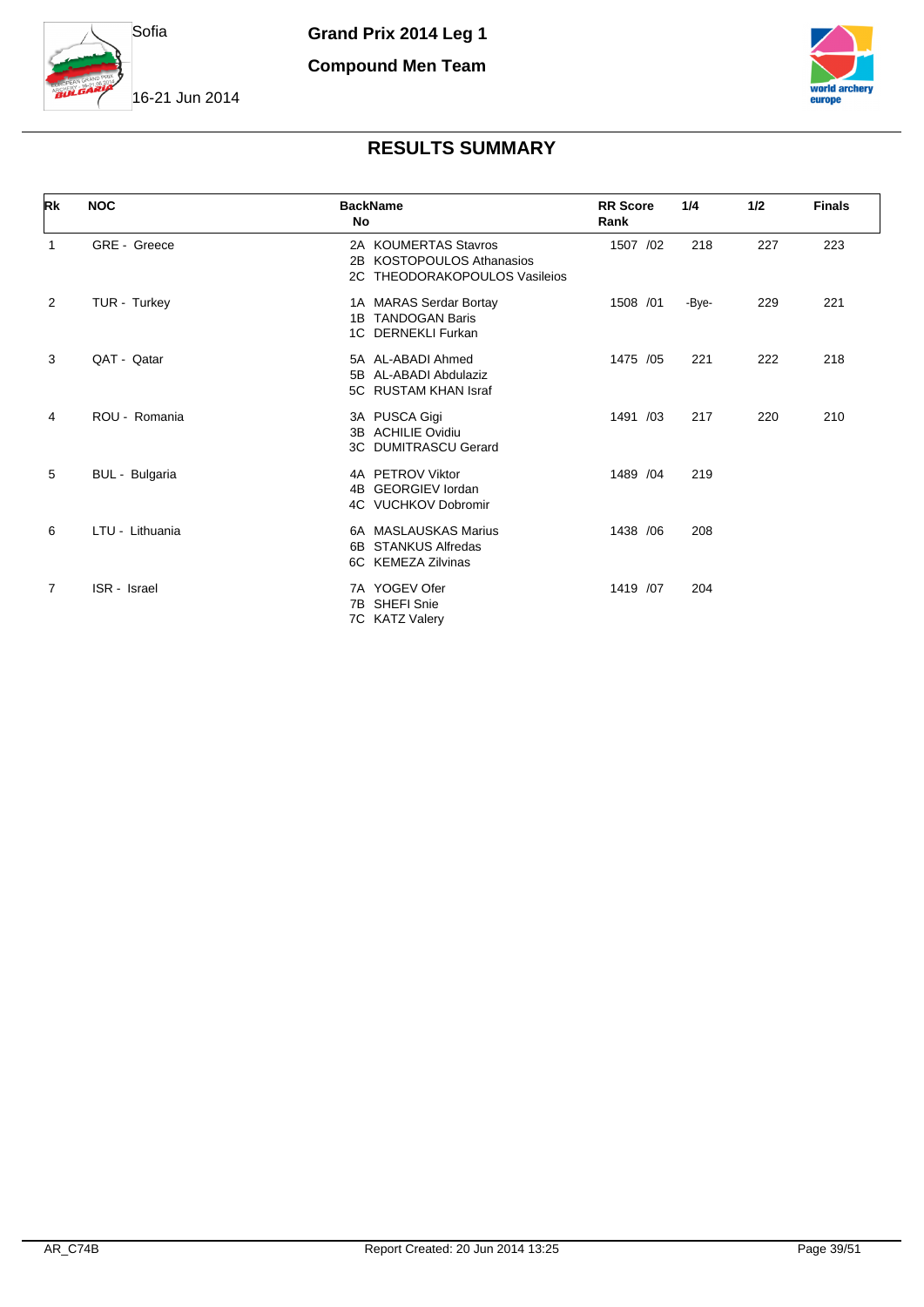

### **Compound Mixed Team**





| Rk             | <b>NOC</b>                      | <b>BackName</b><br>No                            | <b>RR</b> Score<br>Rank | 1/8   | 1/4 | 1/2 | <b>Finals</b> |
|----------------|---------------------------------|--------------------------------------------------|-------------------------|-------|-----|-----|---------------|
| $\mathbf{1}$   | CRO - Croatia                   | 2A ORLIC Maja<br>2B VAVRO Mario                  | 1221 /02                | -Bye- | 152 | 154 | 150           |
| 2              | SLO - Slovenia                  | 1A CERNE Toja<br>1B SITAR Dejan                  | 1231 /01                | -Bye- | 148 | 153 | 148           |
| 3              | DEN - Denmark                   | 5A FRANDSEN Ida<br>5B SIGIL Peter                | 1183 /05                | -Bye- | 152 | 150 | 150           |
| 4              | POL - Poland                    | 6A SZALANSKA Katarzyna<br>6B WOJTAS Jan          | 1172 /06                | -Bye- | 146 | 146 | 146           |
| 5              | SVK - Slovakia                  | 3A DURNA Katarina<br>3B DURNY Matus Jr.          | 1193 /03                | -Bye- | 146 |     |               |
| 6              | BEL - Belgium                   | 7A DESSOY Catheline<br>7B KYRITSOGLOU Sam        | 1172 /07                | -Bye- | 144 |     |               |
| $\overline{7}$ | <b>RUS - Russian Federation</b> | 4A TONTOEVA Diana<br><b>CHUGUNOV Anton</b><br>4B | 1186 /04                | -Bye- | 141 |     |               |
| 8              | ISR - Israel                    | 9A PAHTER Helen<br><b>EGOROV Ilya</b><br>9B      | 1127 /09                | 150   | 139 |     |               |
| 9              | BUL - Bulgaria                  | 8A VELICHKOVA Deniza<br>8B PETROV Viktor         | 1128 /08                | 142   |     |     |               |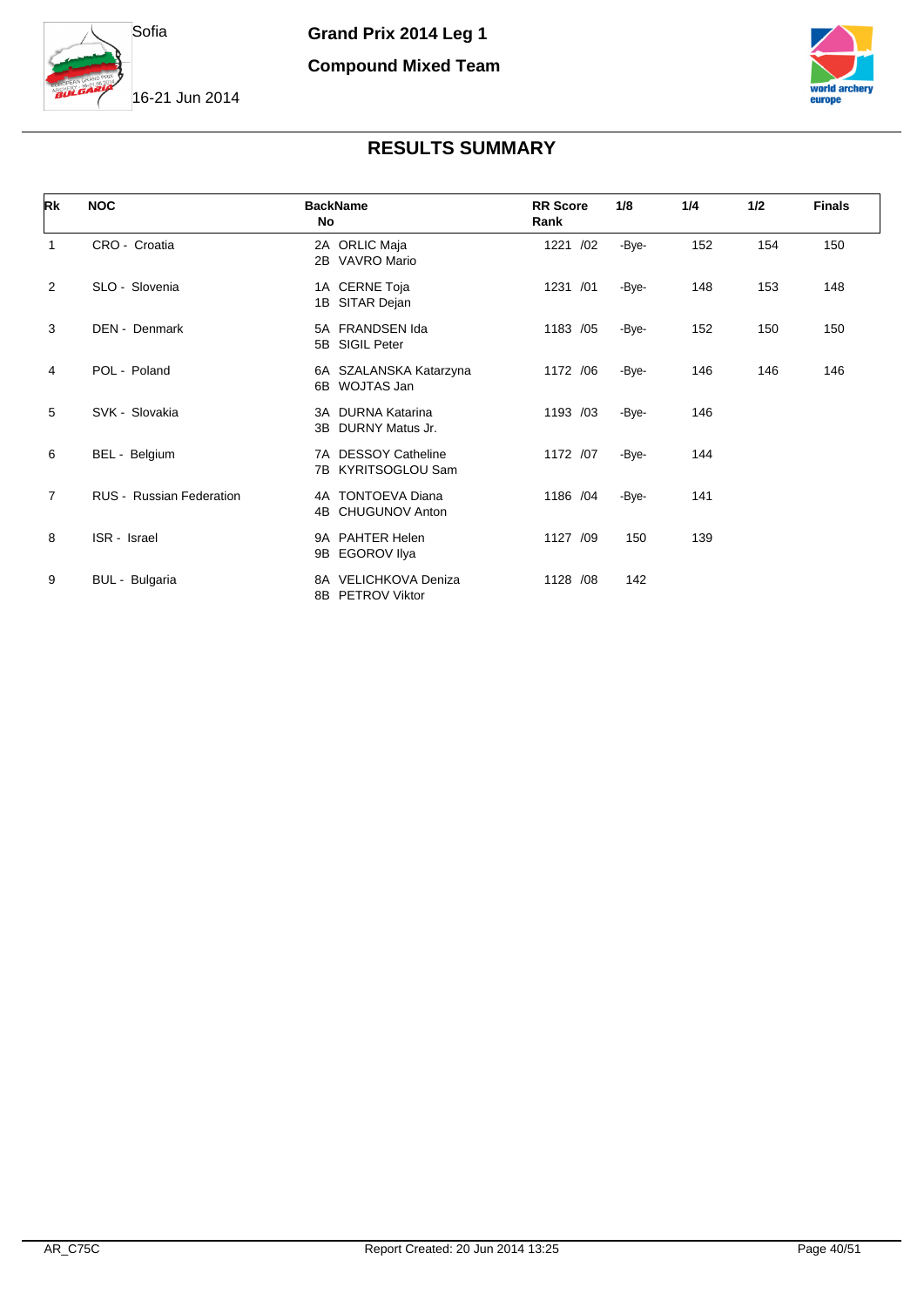

**Recurve Men Team**

**Result Brackets**



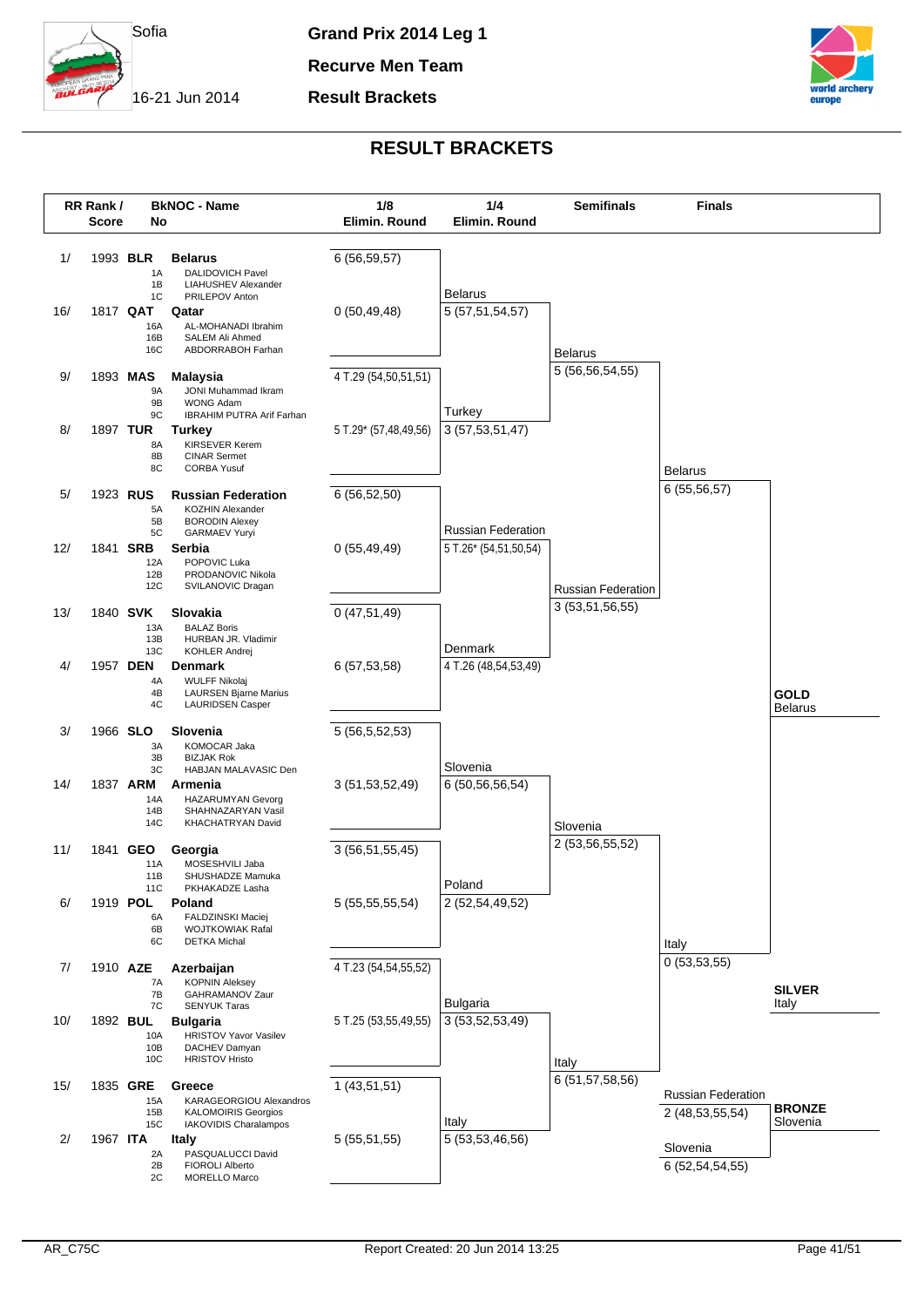

**Recurve Women Team**

**Result Brackets**



### **RESULT BRACKETS**



2 (42,50,51,52)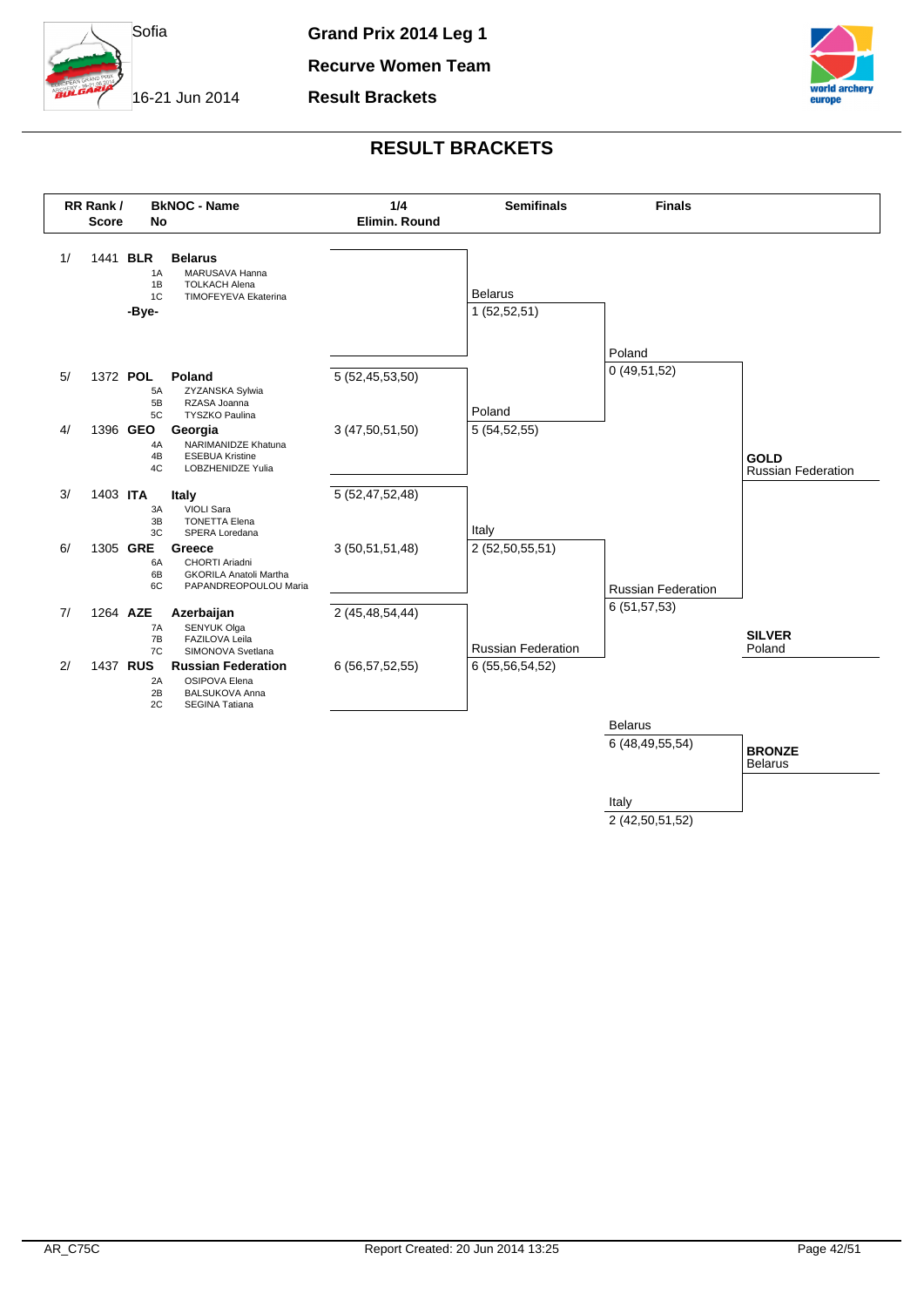

**Recurve Mixed Team**

**Result Brackets**



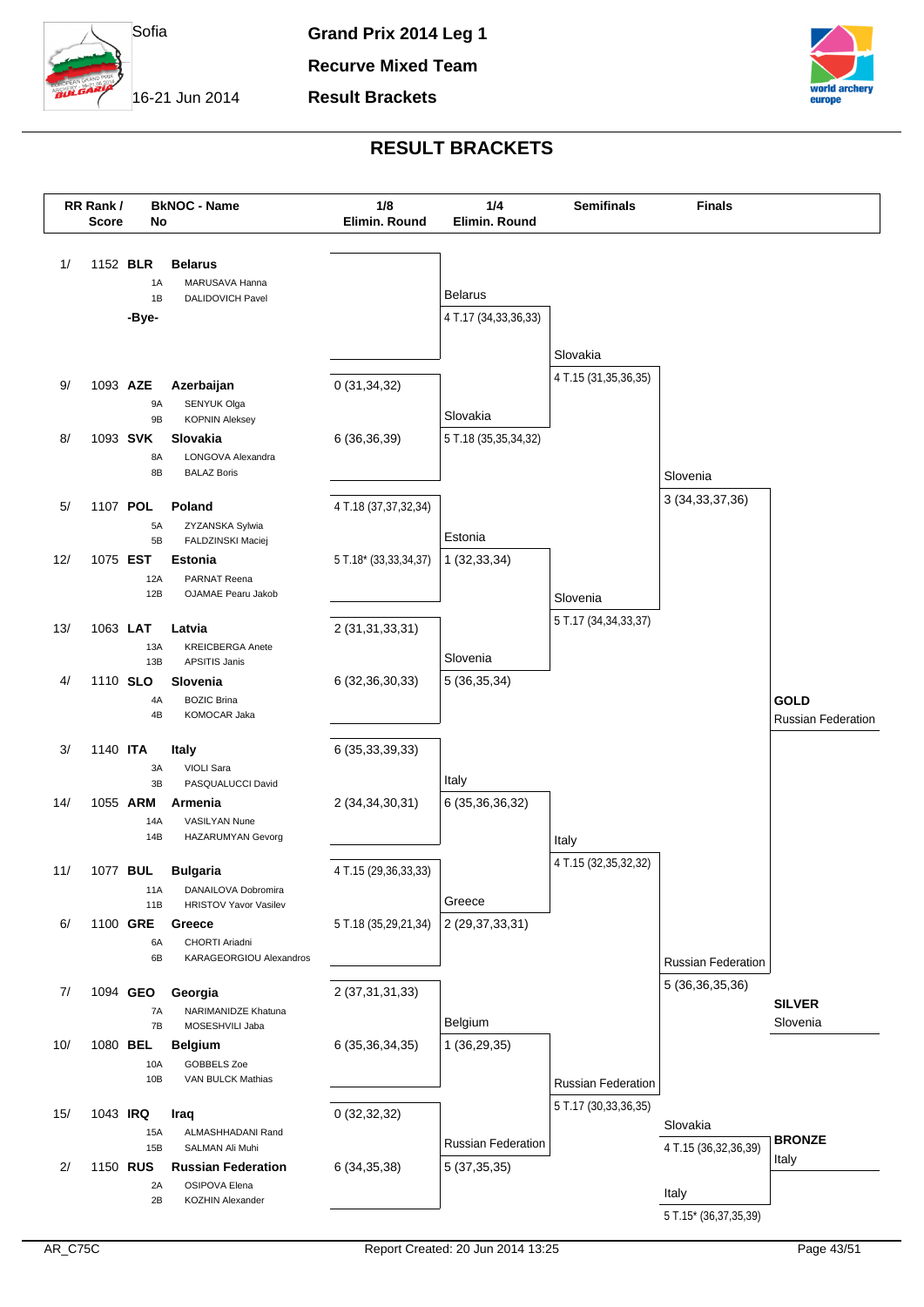

**Compound Men Team**

**Result Brackets**



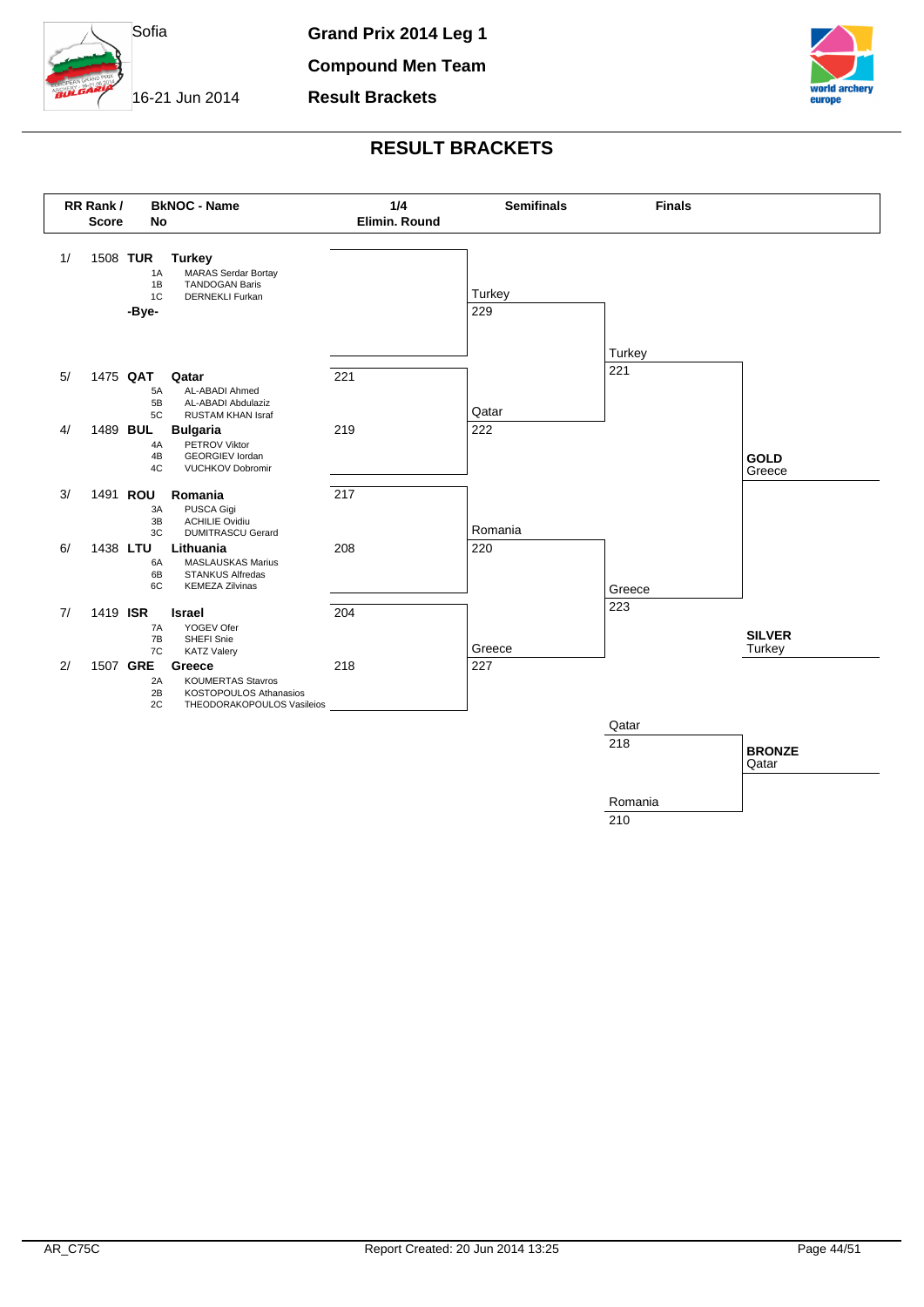

**Compound Mixed Team**

**Result Brackets**



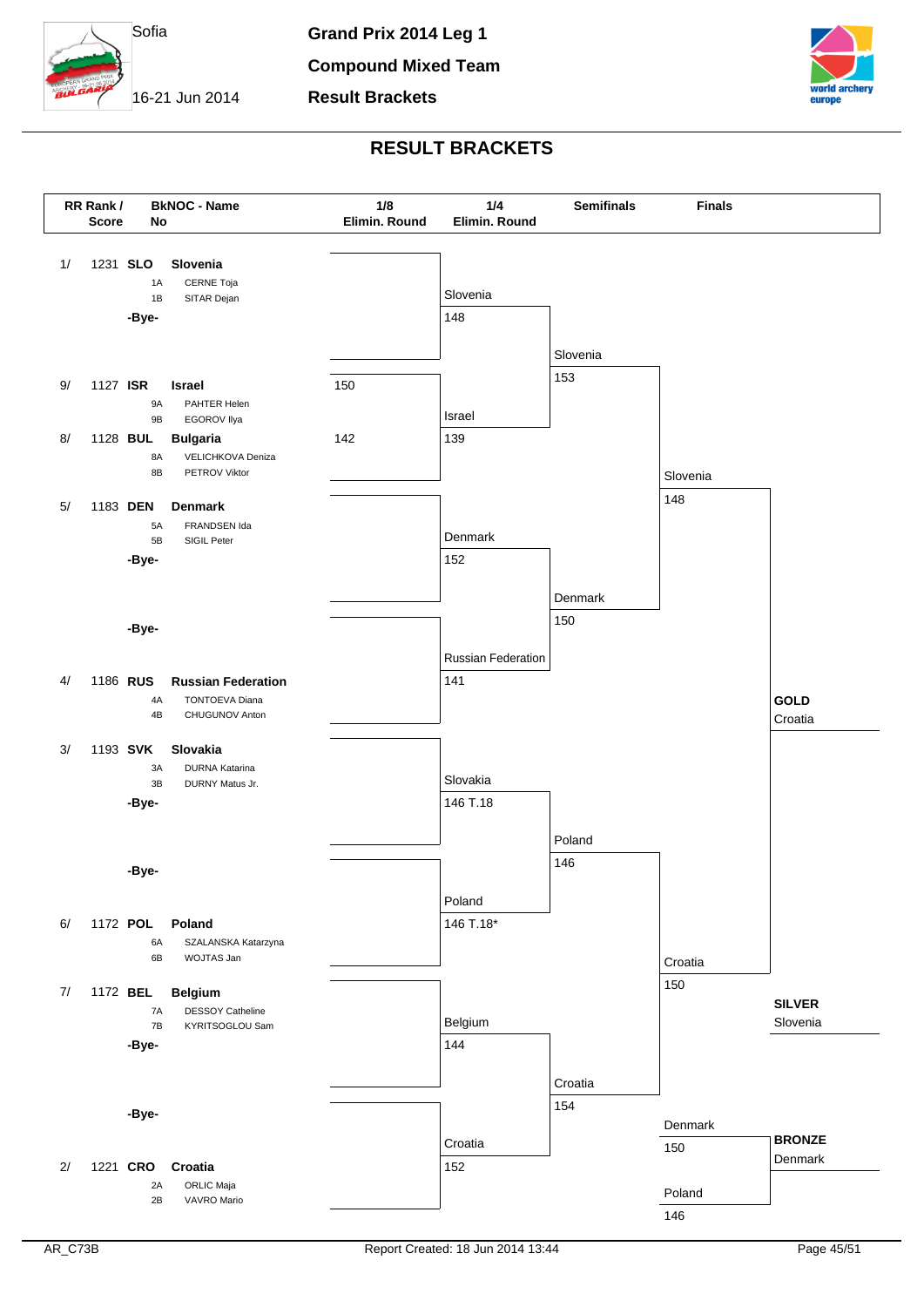

**Recurve Men Team**

### **Qualification Round**



### **RESULTS OFFICIAL After 216 Arrows**

| Rank | <b>NOC</b>                      | Name                                                                               | Individual<br><b>Total</b> | Team<br><b>Total</b> |
|------|---------------------------------|------------------------------------------------------------------------------------|----------------------------|----------------------|
|      | 1 BLR - Belarus                 | <b>DALIDOVICH Pavel</b><br>LIAHUSHEV Alexander<br>PRILEPOV Anton                   | 669<br>664<br>660          | 1993                 |
|      | 2 ITA - Italy                   | PASQUALUCCI David<br><b>FIOROLI Alberto</b><br><b>MORELLO Marco</b>                | 658<br>655<br>654          | 1967                 |
|      | 3 SLO - Slovenia                | KOMOCAR Jaka<br><b>BIZJAK Rok</b><br>HABJAN MALAVASIC Den                          | 666<br>655<br>645          | 1966                 |
| 4    | DEN - Denmark                   | <b>WULFF Nikolaj</b><br><b>LAURSEN Bjarne Marius</b><br><b>LAURIDSEN Casper</b>    | 656<br>652<br>649          | 1957                 |
| 5    | <b>RUS - Russian Federation</b> | <b>KOZHIN Alexander</b><br><b>BORODIN Alexey</b><br><b>GARMAEV Yuryi</b>           | 670<br>636<br>617          | 1923                 |
| 6    | POL - Poland                    | <b>FALDZINSKI Maciej</b><br><b>WOJCIK Rafal</b><br><b>DETKA Michal</b>             | 647<br>637<br>635          | 1919                 |
|      | 7 AZE - Azerbaijan              | <b>KOPNIN Aleksey</b><br><b>VENGEROV Roman</b><br><b>SENYUK Taras</b>              | 638<br>637<br>635          | 1910                 |
|      | 8 TUR - Turkey                  | <b>KIRSEVER Kerem</b><br><b>CINAR Sermet</b><br><b>CORBA Yusuf</b>                 | 642<br>638<br>617          | 1897                 |
| 9    | MAS - Malaysia                  | <b>JONI Muhammad Ikram</b><br><b>WONG Adam</b><br><b>IBRAHIM PUTRA Arif Farhan</b> | 635<br>629<br>629          | 1893                 |
| 10   | <b>BUL - Bulgaria</b>           | <b>HRISTOV Yavor Vasilev</b><br>DACHEV Damyan<br><b>HRISTOV Hristo</b>             | 637<br>629<br>626          | 1892                 |
| 11   | GEO - Georgia                   | MOSESHVILI Jaba<br>SHUSHADZE Mamuka<br>PKHAKADZE Lasha                             | 628<br>608<br>605          | 1841 T. 52;11        |
|      | 12 SRB - Serbia                 | POPOVIC Luka<br>PRODANOVIC Nikola<br>SVILANOVIC Dragan                             | 637<br>617<br>587          | 1841 T. 49,23        |
| 13   | SVK - Slovakia                  | <b>BALAZ Boris</b><br>HURBAN JR. Vladimir<br>KOHLER Andrej                         | 644<br>612<br>584          | 1840                 |
|      | 14 ARM - Armenia                | <b>HAZARUMYAN Gevorg</b><br>SHAHNAZARYAN Vasil<br>KHACHATRYAN David                | 621<br>619<br>597          | 1837                 |
|      | 15 GRE - Greece                 | KARAGEORGIOU Alexandros<br><b>KALOMOIRIS Georgios</b><br>IAKOVIDIS Charalampos     | 648<br>596<br>591          | 1835                 |
|      | 16 QAT - Qatar                  | AL-MOHANADI Ibrahim<br>SALEM Ali Ahmed<br><b>ABDORRABOH Farhan</b>                 | 630<br>603<br>584          | 1817                 |
| 17   | <b>BEL</b> - Belgium            | <b>VAN BULCK Mathias</b><br><b>ROYEN Laurent</b><br><b>SCHOMMERS Nicolas</b>       | 630<br>612<br>561          | 1803                 |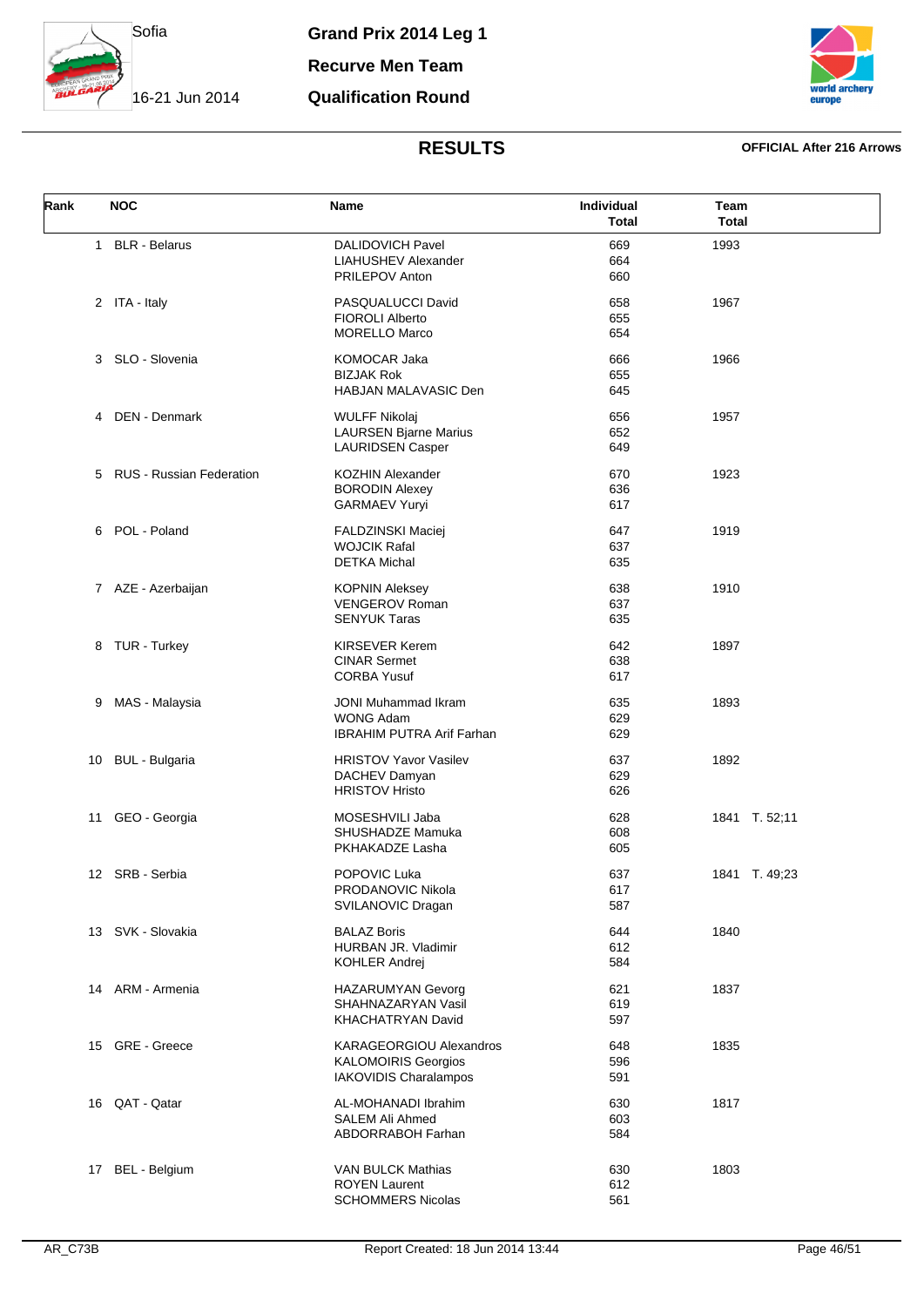

**Recurve Men Team**

**Qualification Round**



### **RESULTS OFFICIAL After 216 Arrows**

| Rank | <b>NOC</b>      | <b>Name</b>                    | <b>Individual</b><br><b>Total</b> | Team<br>Total |  |
|------|-----------------|--------------------------------|-----------------------------------|---------------|--|
|      | 18 IRQ - Iraq   | SALMAN Ali Muhi                | 601                               | 1772          |  |
|      |                 | JASSIM Mohammed Mahmood        | 596                               |               |  |
|      |                 | AL-HAMADANI Ali Adnan Mohammed | 575                               |               |  |
|      | 19 KOS - Kosovo | <b>ASLLANI Hazir</b>           | 513                               | 1522          |  |
|      |                 | <b>KRASNIQI Burim</b>          | 510                               |               |  |
|      |                 | <b>LUZHNICA Atdhe</b>          | 499                               |               |  |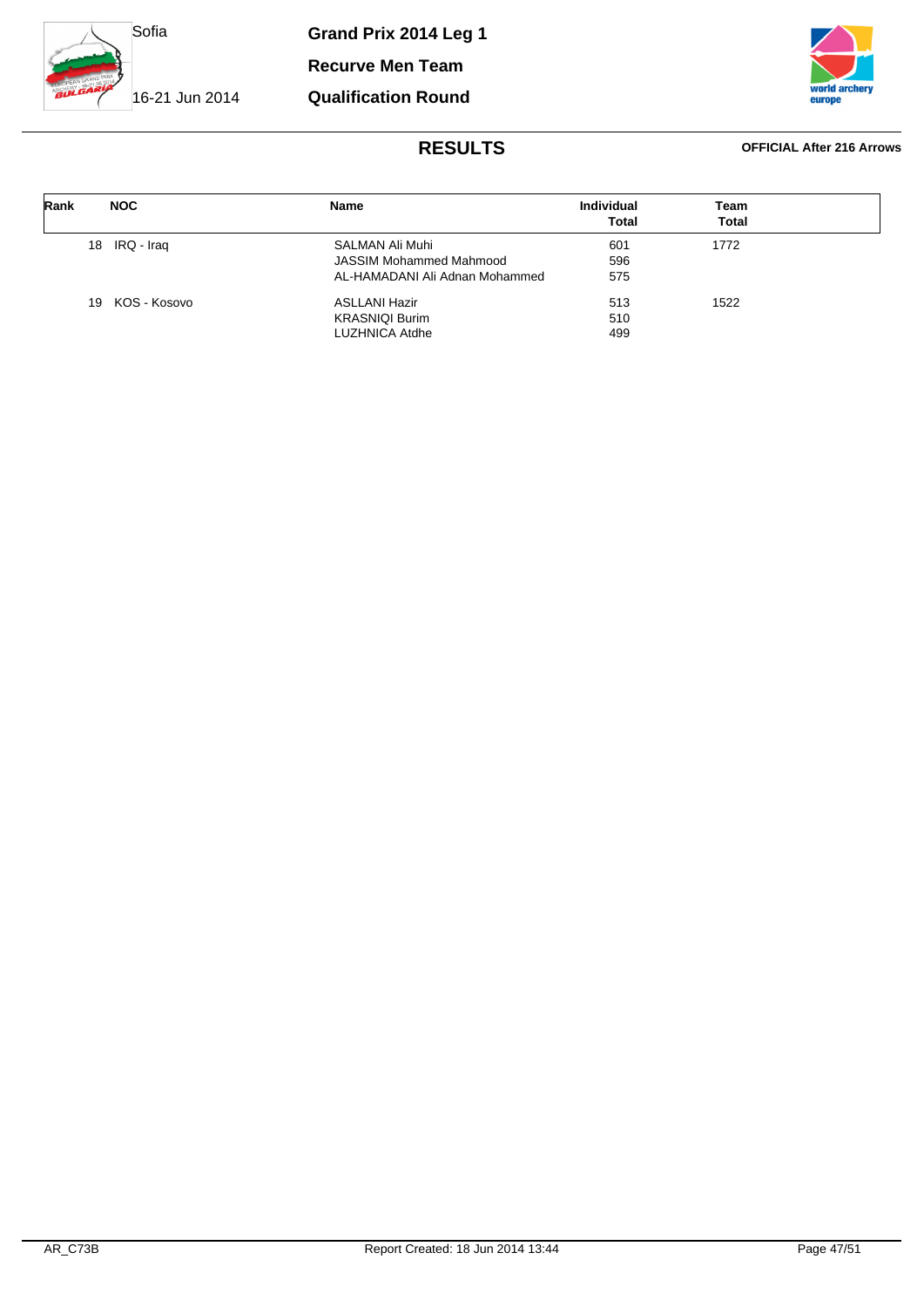

**Qualification Round**

### **RESULTS OFFICIAL - Competition Suspended after 162 arrows**

| Rank | <b>NOC</b>                 | Name                          | <b>Individual</b> | Team         |
|------|----------------------------|-------------------------------|-------------------|--------------|
|      |                            |                               | <b>Total</b>      | <b>Total</b> |
|      | <b>BLR</b> - Belarus<br>1  | MARUSAVA Hanna                | 483               | 1441         |
|      |                            | <b>TOLKACH Alena</b>          | 482               |              |
|      |                            | <b>TIMOFEYEVA Ekaterina</b>   | 476               |              |
|      | 2 RUS - Russian Federation | OSIPOVA Elena                 | 480               | 1437         |
|      |                            | <b>BALSUKOVA Anna</b>         | 480               |              |
|      |                            | <b>SEGINA Tatiana</b>         | 477               |              |
|      | ITA - Italy<br>3           | <b>VIOLI Sara</b>             | 482               | 1403         |
|      |                            | <b>TONETTA Elena</b>          | 462               |              |
|      |                            | <b>SPERA Loredana</b>         | 459               |              |
|      | 4 GEO - Georgia            | NARIMANIDZE Khatuna           | 466               | 1396         |
|      |                            | <b>ESEBUA Kristine</b>        | 465               |              |
|      |                            | <b>LOBZHENIDZE Yulia</b>      | 465               |              |
|      | 5 POL - Poland             | ZYZANSKA Sylwia               | 460               | 1372         |
|      |                            | <b>BARAKONSKA Milena</b>      | 458               |              |
|      |                            | <b>WEJNEROWSKA Marlena</b>    | 454               |              |
|      | 6 GRE - Greece             | <b>CHORTI Ariadni</b>         | 452               | 1305         |
|      |                            | <b>GKORILA Anatoli Martha</b> | 442               |              |
|      |                            | PAPANDREOPOULOU Maria         | 411               |              |
|      | 7 AZE - Azerbaijan         | SENYUK Olga                   | 455               | 1264         |
|      |                            | <b>FAZILOVA Leila</b>         | 421               |              |
|      |                            | SIMONOVA Svetlana             | 388               |              |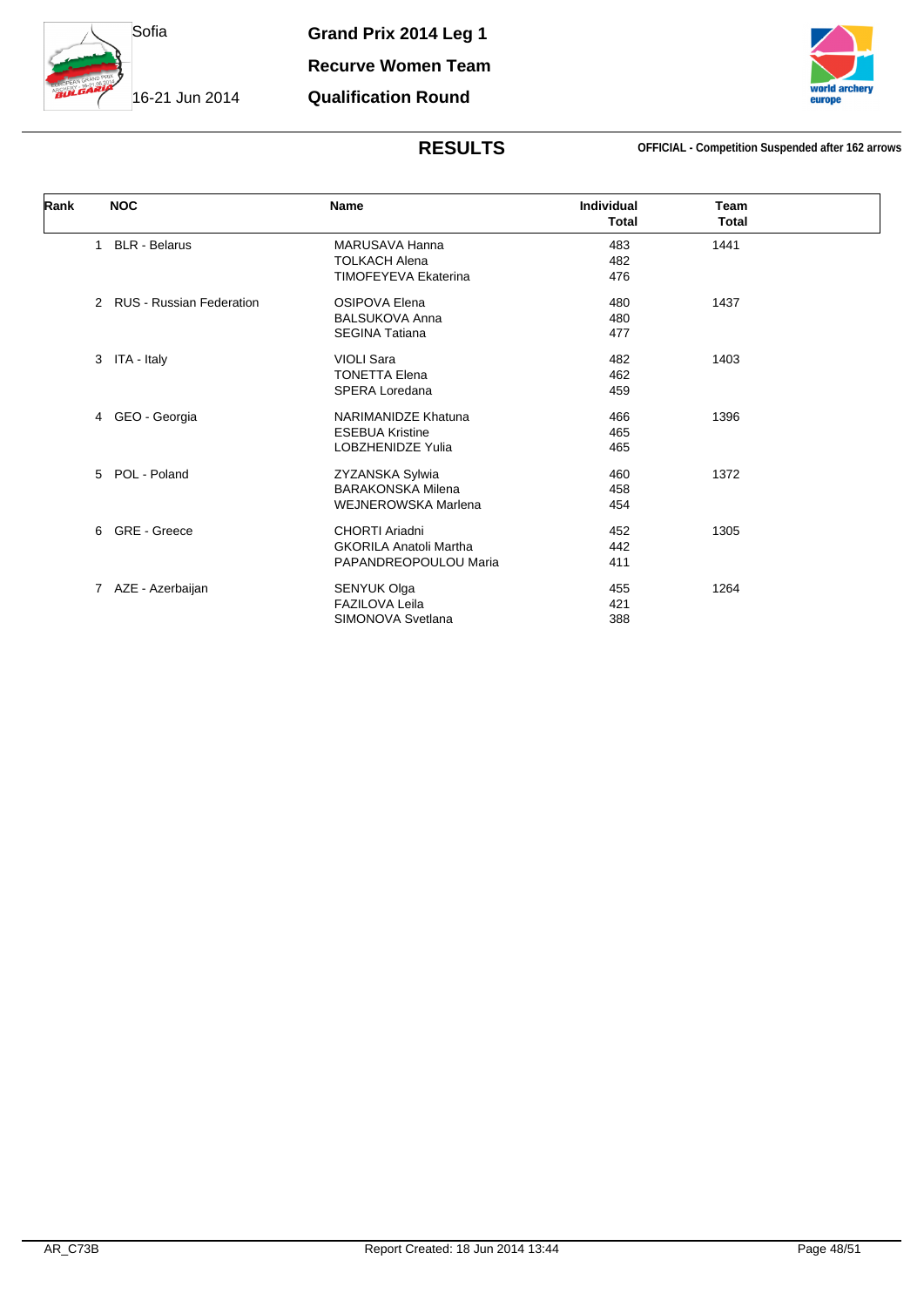

**Recurve Mixed Team**

### **Qualification Round**



### **RESULTS OFFICIAL - Competition Suspended after 126 arrows**

| Rank | <b>NOC</b>                 | Name                                                    | Individual<br><b>Total</b> | Team<br><b>Total</b> |
|------|----------------------------|---------------------------------------------------------|----------------------------|----------------------|
|      | 1 BLR - Belarus            | <b>MARUSAVA Hanna</b><br><b>DALIDOVICH Pavel</b>        | 483<br>669                 | 1152                 |
|      | 2 RUS - Russian Federation | <b>OSIPOVA Elena</b><br><b>KOZHIN Alexander</b>         | 480<br>670                 | 1150                 |
|      | 3 ITA - Italy              | <b>VIOLI Sara</b><br>PASQUALUCCI David                  | 482<br>658                 | 1140                 |
|      | 4 SLO - Slovenia           | <b>BOZIC Brina</b><br>KOMOCAR Jaka                      | 444<br>666                 | 1110                 |
|      | 5 POL - Poland             | ZYZANSKA Sylwia<br>FALDZINSKI Maciej                    | 460<br>647                 | 1107                 |
|      | 6 GRE - Greece             | <b>CHORTI Ariadni</b><br><b>KARAGEORGIOU Alexandros</b> | 452<br>648                 | 1100                 |
|      | 7 GEO - Georgia            | NARIMANIDZE Khatuna<br>MOSESHVILI Jaba                  | 466<br>628                 | 1094                 |
|      | 8 SVK - Slovakia           | LONGOVA Alexandra<br><b>BALAZ Boris</b>                 | 449<br>644                 | 1093 T. 30;11        |
|      | 9 AZE - Azerbaijan         | SENYUK Olga<br><b>KOPNIN Aleksey</b>                    | 455<br>638                 | 1093 T. 29;9         |
| 10   | BEL - Belgium              | GOBBELS Zoe<br><b>VAN BULCK Mathias</b>                 | 450<br>630                 | 1080                 |
|      | 11 BUL - Bulgaria          | DANAILOVA Dobromira<br><b>HRISTOV Yavor Vasilev</b>     | 440<br>637                 | 1077                 |
|      | 12 EST - Estonia           | <b>PARNAT Reena</b><br><b>OJAMAE Pearu Jakob</b>        | 460<br>615                 | 1075                 |
|      | 13 LAT - Latvia            | <b>KREICBERGA Anete</b><br><b>APSITIS Janis</b>         | 445<br>618                 | 1063                 |
|      | 14 ARM - Armenia           | <b>VASILYAN Nune</b><br>HAZARUMYAN Gevorg               | 434<br>621                 | 1055                 |
| 15   | IRQ - Iraq                 | ALMASHHADANI Rand<br>SALMAN Ali Muhi                    | 442<br>601                 | 1043                 |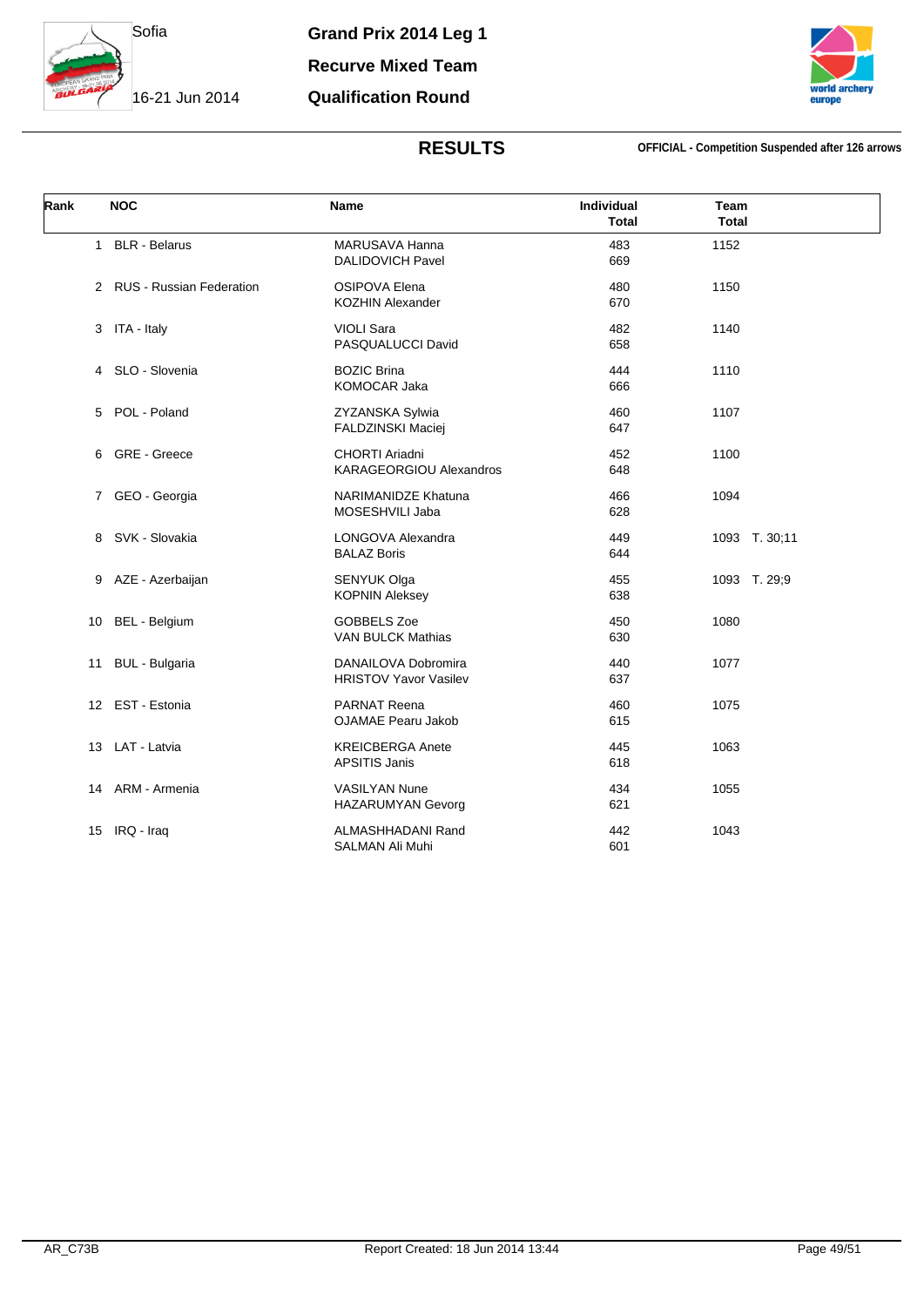

**Compound Men Team Qualification Round**

### **RESULTS OFFICIAL - Competition Suspended after 162 arrows**

| Rank | <b>NOC</b>                  | Name                              | Individual<br><b>Total</b> | Team<br><b>Total</b> |  |
|------|-----------------------------|-----------------------------------|----------------------------|----------------------|--|
|      |                             |                                   |                            |                      |  |
|      | 1 TUR - Turkey              | <b>MARAS Serdar Bortay</b>        | 507                        | 1508                 |  |
|      |                             | <b>TANDOGAN Baris</b>             | 503                        |                      |  |
|      |                             | <b>DERNEKLI Furkan</b>            | 498                        |                      |  |
|      | 2 GRE - Greece              | <b>KOUMERTAS Stavros</b>          | 518                        | 1507                 |  |
|      |                             | <b>KOSTOPOULOS Athanasios</b>     | 496                        |                      |  |
|      |                             | <b>THEODORAKOPOULOS Vasileios</b> | 493                        |                      |  |
|      | ROU - Romania<br>3          | PUSCA Gigi                        | 508                        | 1491                 |  |
|      |                             | <b>ACHILIE Ovidiu</b>             | 495                        |                      |  |
|      |                             | <b>DUMITRASCU Gerard</b>          | 488                        |                      |  |
|      | 4 BUL - Bulgaria            | <b>PETROV Viktor</b>              | 510                        | 1489                 |  |
|      |                             | <b>GEORGIEV lordan</b>            | 493                        |                      |  |
|      |                             | <b>VUCHKOV Dobromir</b>           | 486                        |                      |  |
|      | 5 QAT - Qatar               | AL-ABADI Ahmed                    | 498                        | 1475                 |  |
|      |                             | AL-ABADI Abdulaziz                | 491                        |                      |  |
|      |                             | <b>RUSTAM KHAN Israf</b>          | 486                        |                      |  |
|      | 6 LTU - Lithuania           | <b>MASLAUSKAS Marius</b>          | 488                        | 1438                 |  |
|      |                             | <b>STANKUS Alfredas</b>           | 487                        |                      |  |
|      |                             | <b>KEMEZA Zilvinas</b>            | 463                        |                      |  |
|      | ISR - Israel<br>$7^{\circ}$ | YOGEV Ofer                        | 477                        | 1419                 |  |
|      |                             | <b>EGOROV Ilya</b>                | 477                        |                      |  |
|      |                             | <b>KATZ Valery</b>                | 465                        |                      |  |